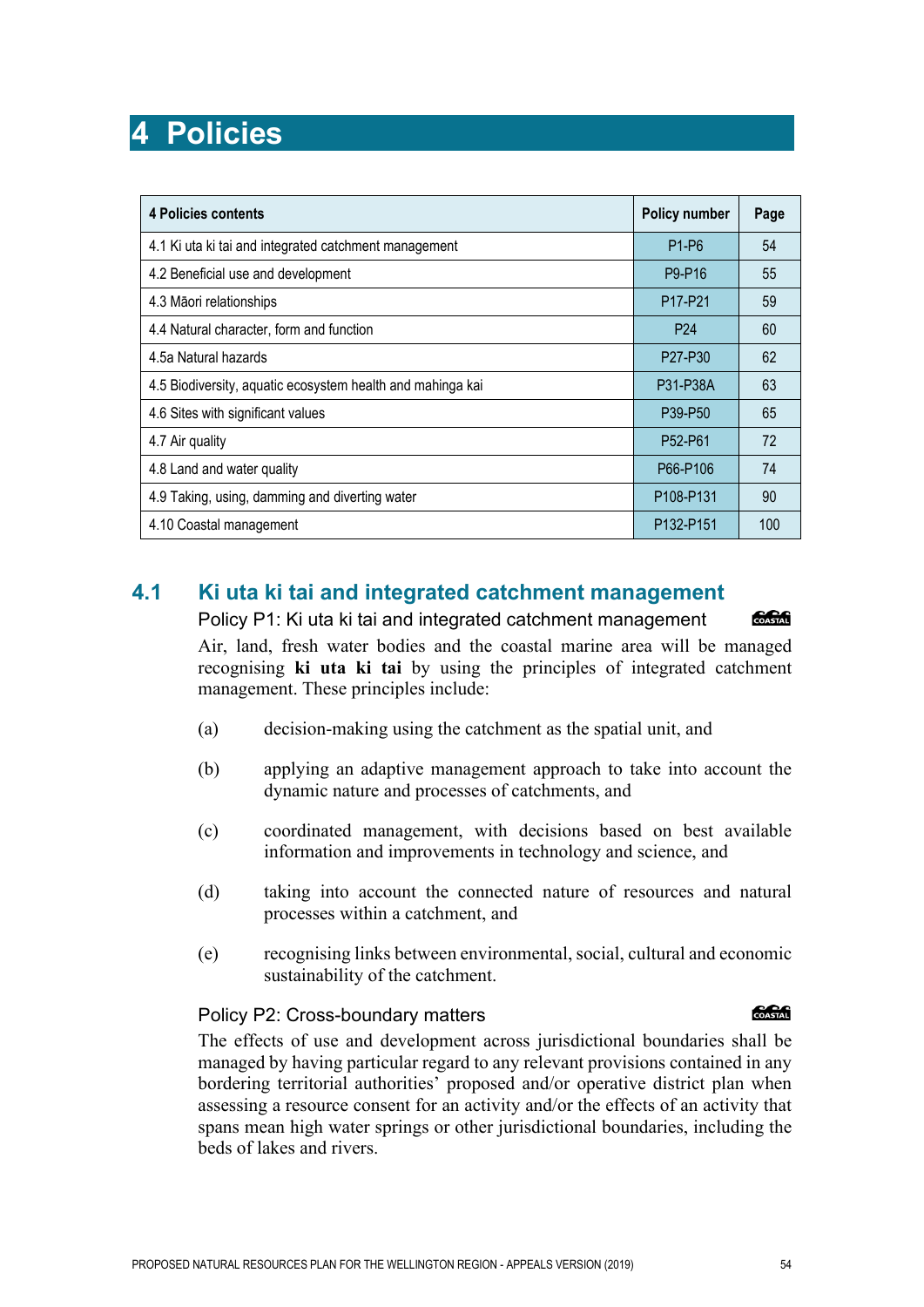### Policy P3: Precautionary approach

Use and development shall be managed with a precautionary approach where there is limited information regarding the effects and any adverse effects are potentially significant.

#### Policy P5: Review of existing consents

The conditions of **existing resource consents** to discharge contaminants to fresh water or coastal water, and to take and use water, may be reviewed pursuant to section 128 of the Resource Management Act 1991:

- (a) at any time or times specified for in the consent, or
- (b) when a rule in a plan change with maximum or minimum levels or flows, or rates of use of water, or minimum standards of water quality becomes operative, and the review is appropriate, such as when the exercise of the resource consent impedes the ability to implement an integrated approach to manage water quality, quantity or habitat within that whaitua or sub- catchment.

Policy P6: Synchronised expiry and review dates

Resource consents may be granted with a A common expiry or review date will be imposed on resource consents within a **whaitua** or sub-catchment (unless the consent relates to **regionally significant infrastructure** and it is inappropriate to do so), if:

- (a) the affected resource is fully allocated or over allocated, or
- (b) the exercise of the resource consent may impede the ability to implement an integrated approach to manage water quality, quantity or habitat within that **whaitua** or **sub**-**catchment.**

# **4.2 Beneficial use and development**

Policy P7: Uses of land and water

The cultural, social and economic benefits of using land and water for:

(a) aquaculture, and

- (a) treatment, dilution and disposal of **wastewater** and **stormwater**, and
- (b) industrial processes and commercial uses associated with the potable water supply network, and
- (c) community and domestic water supply, and
- (e) electricity generation, and
- (d) food production and harvesting (including aquaculture), and
- (e) gravel extraction from rivers for flood protection and control purposes, and

#### *<u> SSSSS</u>*

COASTAL

**COASTAR** 

**ang Common**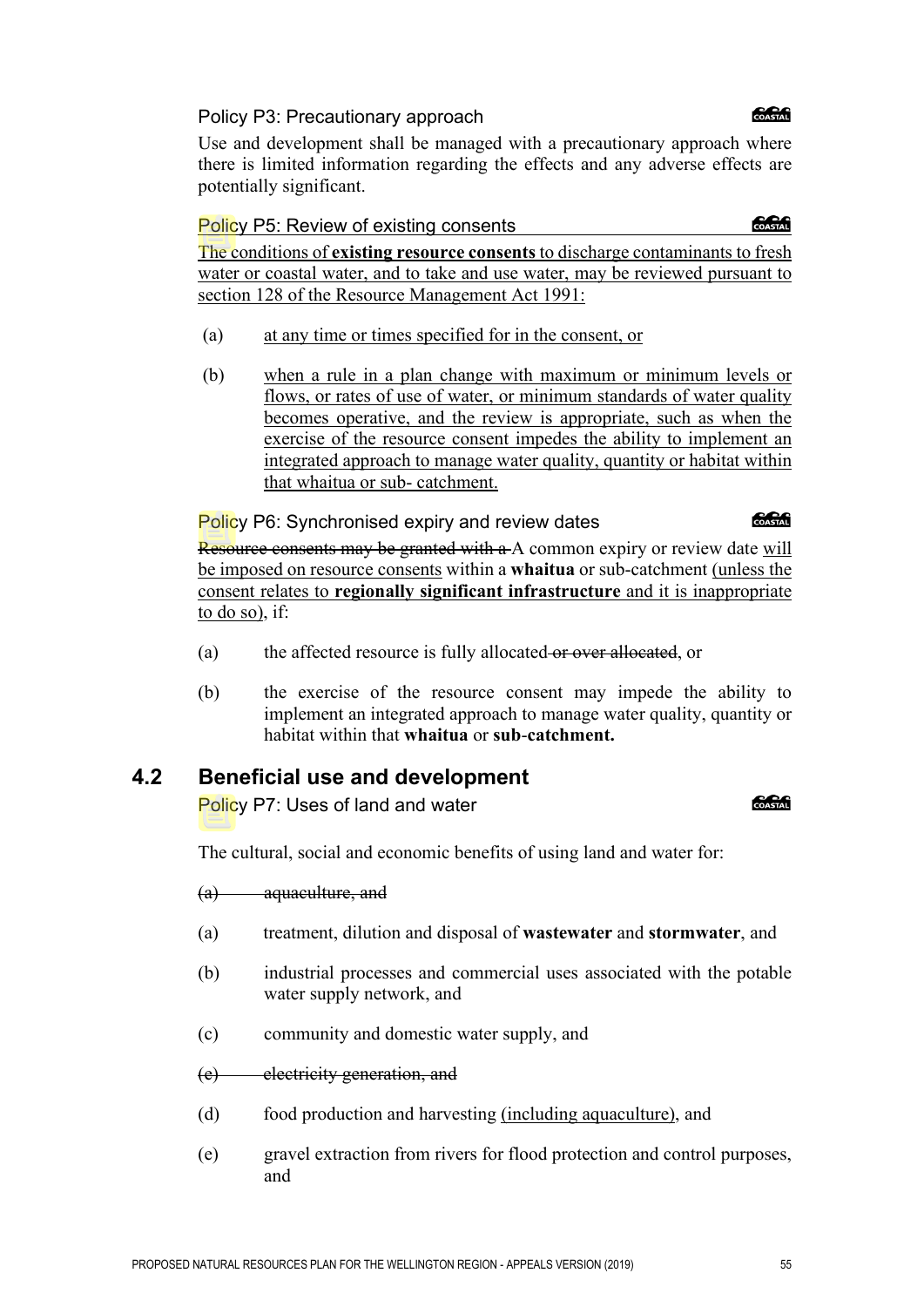- (f) irrigation and stock water, and
- (g) firefighting (emergency or training purposes), and
- (h) contact recreation and **Māori customary use**, and
- (i) transportation, including along, across, and access to, water bodies, and
- (j) enabling urban development where it maintains the quality of the natural environment, and
- (k) waste management facilities.

shall be recognised.

#### Policy P8: Beneficial activities

#### **Construction**

The following activities are recognised as beneficial and generally appropriate:

- (a) activities for the purpose of restoring natural character, **aquatic ecosystem health**, **mahinga kai**, outstanding water bodies, sites with significant **mana whenua** values, and sites with significant indigenous biodiversity values, and
- (b) activities that restore natural features such as beaches, dunes or wetlands that can buffer development from natural hazards, and
- (c) day-lighting of piped streams, and
- (d) removal of aquatic weeds, and pest plants and animal pests, and
- (e) the establishment of river crossings (culverts and bridges) or fences and fence structures that will result in the exclusion of regular **livestock** access from a water body, and
- (f) the retirement, fencing and planting and management of **riparian margin**s, and
- (g) the retirement of **erosion prone land** from **livestock** access, and
- (h) maintenance, and use and upgrade of existing structures in the coastal marine area, **natural wetlands** and the beds of rivers and lakes (noting that Policy P35 will apply with respect to fish passage), and
- (i) removal of dangerous or derelict structures in the coastal marine area, **natural wetlands** and beds of lakes and rivers, and
- (j) structures necessary to provide for monitoring resource use or the state of the environment in the coastal marine area, **natural wetlands** and beds of lakes and rivers, and
- (k) activities necessary to maintain safe navigation, and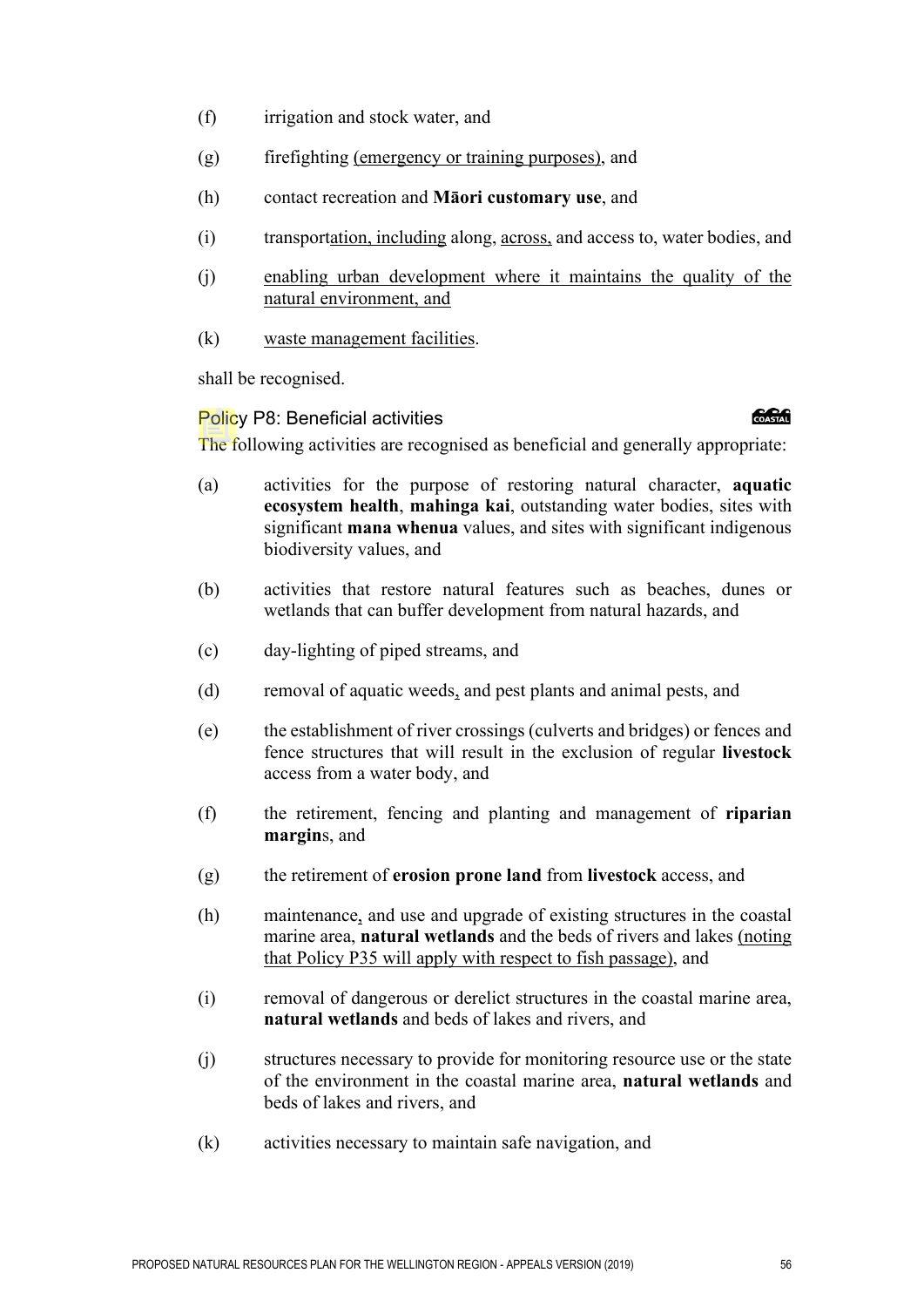(l) artworks that support and enhance public open space.

Policy P9: Public access to and along the coastal marine area and the<br>beds of lakes and rivers beds of lakes and rivers

Maintain and enhance the extent or quality of public access to and along the coastal marine area and the beds of lakes and rivers except where it is necessary to:

(a) protect the values of estuaries, sites with significant mana whenua values identified in Schedule C (mana whenua), sites with significant historic heritage value identified in Schedule E (historic heritage) and sites with significant indigenous biodiversity value identified in Schedule F (indigenous biodiversity), or

(b) provide access to significant surf breaks within the coastal marine area on a permanent or ongoing basis, or

- (b) protect public health and safety, or protect Wellington International Airport and **Commercial Port Area** security, or
- (c) provide for a temporary activity such as construction, a recreation or cultural event or stock movement, and where the temporary restrictions shall be for no longer than reasonably necessary before access is fully reinstated, and

with respect to (a) and (b), where it is necessary to permanently restrict or remove existing public access, the loss of public access shall be mitigated or **offset** by providing enhanced public access at a similar or nearby location to the extent reasonably practicable.

COASTAL Policy P10: Contact recreation and Māori customary use

Use and development shall avoid, remedy or mitigate any adverse effects on contact recreation and **Māori customary use** in fresh and coastal water, including by:

- (a) providing water quality and, in rivers, flows suitable for contact recreation and **Māori customary use**, and
- (b) managing activities to maintain or enhance contact recreation values in the beds of lakes and rivers, including by retaining existing swimming holes and maintaining access to existing contact recreation locations, and
- (c) encouraging improved access to suitable swimming and surfing locations, and
- (d) providing for the passive recreation and amenity values of fresh water bodies and the coastal marine area.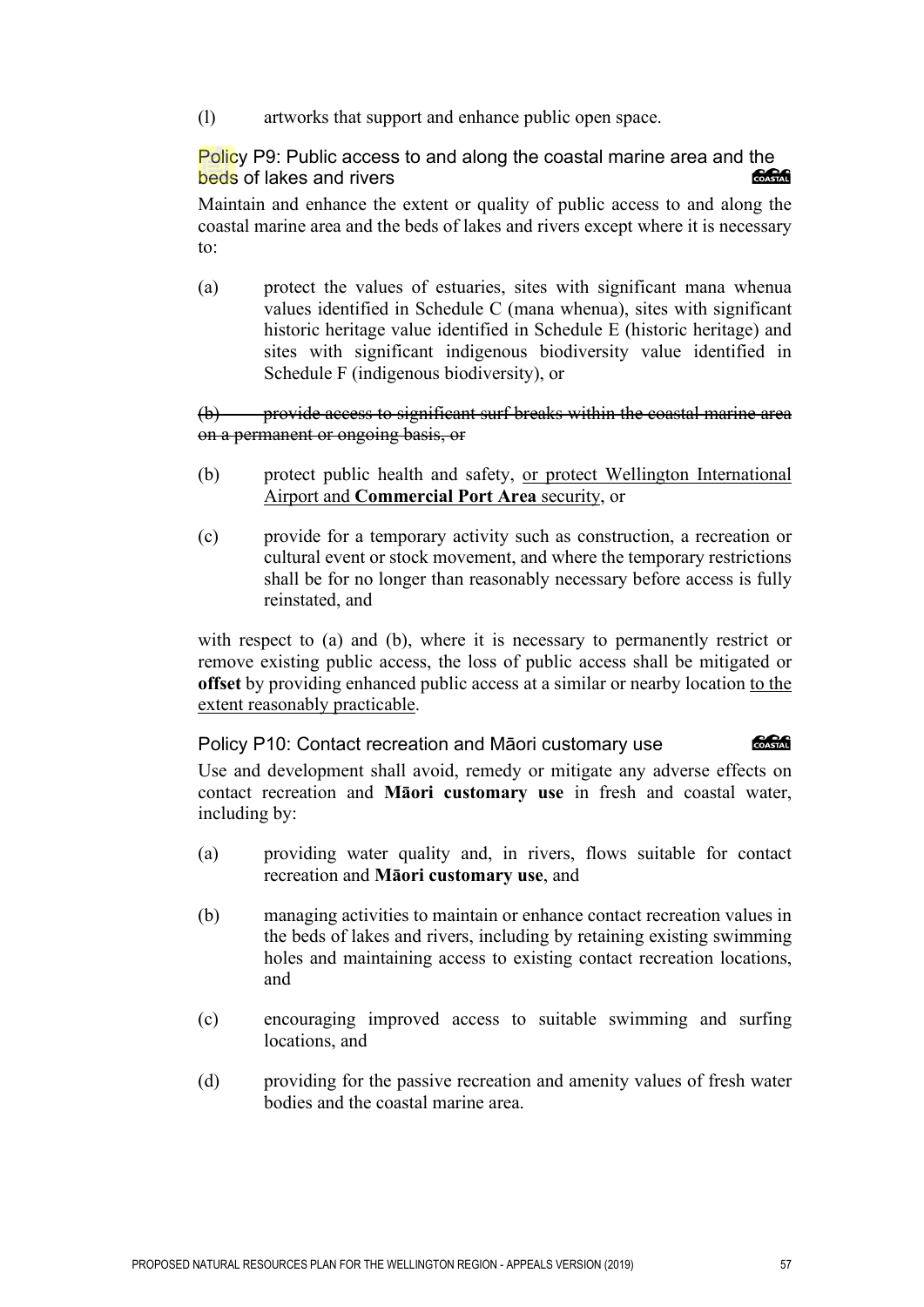# Policy P11: Water storage

Promote the development of **water harvesting** and recognise its benefits as a means to achieve improved efficiency in the allocation and use of water.

Policy P12: Benefits of regionally significant infrastructure and renewable electricity generation facilities

The benefits of regionally significant infrastructure and renewable energy generation activities are recognised by having regard to:

- (a) the strategic integration of infrastructure and land use, and
- (b) the location of existing infrastructure and structures, and
- (c) the need for **renewable energy generation activities** to located where the renewable energy resources exist, and
- (d) **operational requirements** associated with developing, operating, maintaining and upgrading **regionally significant infrastructure** and **renewable energy generation activities.**

When considering proposals that relate to the provision of **regionally significant infrastructure,** or **renewable energy generation activities**, particular regard will be given to the benefits of those activities.

Policy P12A: Benefits of mineral resource utilisation COASTAL When considering proposals that relate to the use of the Region's **mineral**

resources, particular regard will be given to the benefits from the utilisation of those resources.

Policy P13: Providing for regionally significant infrastructure and renewable electricity generation activities

The use, development, operation, maintenance, and **upgrade** of **regionally significant infrastructure** and **renewable energy generation activities** are provided for, in appropriate places and ways. This includes by having particular regard to:

- (a) the strategic integration of infrastructure and land use, and
- (b) the location of existing infrastructure and structures, and
- (c) the need for **renewable energy generation activities** to locate where the renewable energy resources exist, and
- (d) the **functional need** and **operational requirements** associated with developing, operating, maintaining and upgrading **regionally significant infrastructure** and **renewable energy generation activities**.

Policy P13A: The National Grid

#### COASTAL

SSSS

COASTAL

1) Recognise and provide for the benefits of the National Grid.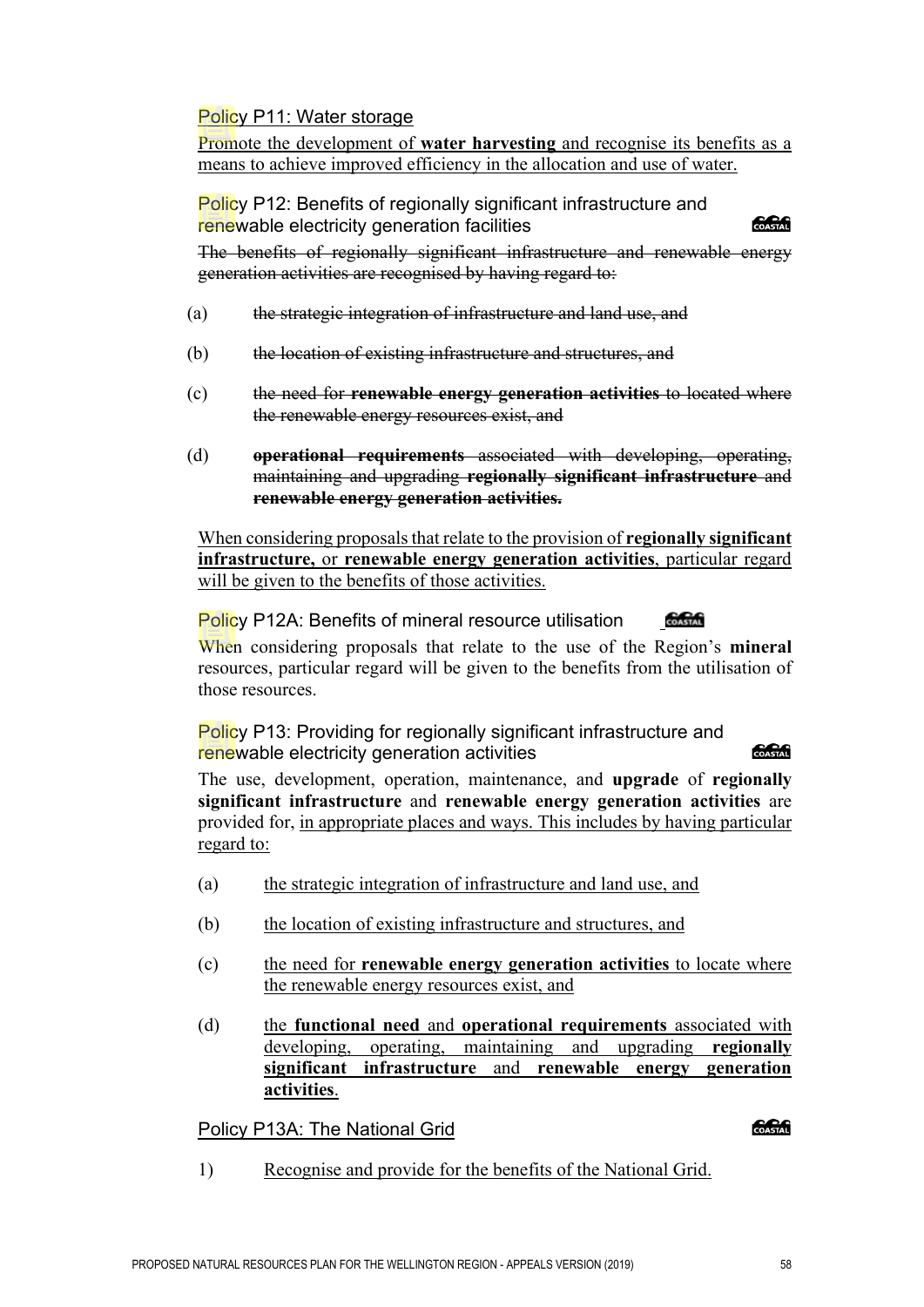- 2) Enable the operation, maintenance or **upgrade** of existing National Grid assets.
- 3) Where the National Grid has a **functional need** or **operational requirement** to locate in the coastal environment, lakes, rivers or wetlands, manage the adverse effects of its activities on natural character, natural features and natural landscapes, and indigenous biodiversity by:
	- (a) Seeking to avoid adverse effects of new development or major upgrades on values of:
		- (i) outstanding natural character,
		- (ii) natural attributes and characteristics of outstanding natural features and landscapes,
		- (iii) indigenous biodiversity values of the aquatic ecosystems, habitats, species and areas listed in Policy P39A(a).
	- (b) Seeking to avoid significant adverse effects of new development or major upgrades on:
		- (i) other areas of natural character in the coastal environment,
		- (ii) natural attributes and characteristics of other natural features and landscapes in the coastal environment,
		- (iii) indigenous biodiversity values that meet the criteria in Policy P11(b) of the NZCPS.
	- (c) Having regard to the extent to which adverse effects have been avoided, remedied or mitigated:
		- (i) through the route, site and method selection process, and
		- (ii) given the constraints imposed by the activity's operational requirements.
	- (d) Recognising there may be some areas in the coastal environment where:
		- (i) avoidance of adverse effects is required to protect the values, natural attributes and characteristics identified within  $3(a)$  (i), (ii) and (iii) above.
		- (ii) avoidance of significant adverse effects is required to protect the values, natural attributes and characteristics identified within 3(b) (i), (ii) and (iii) above.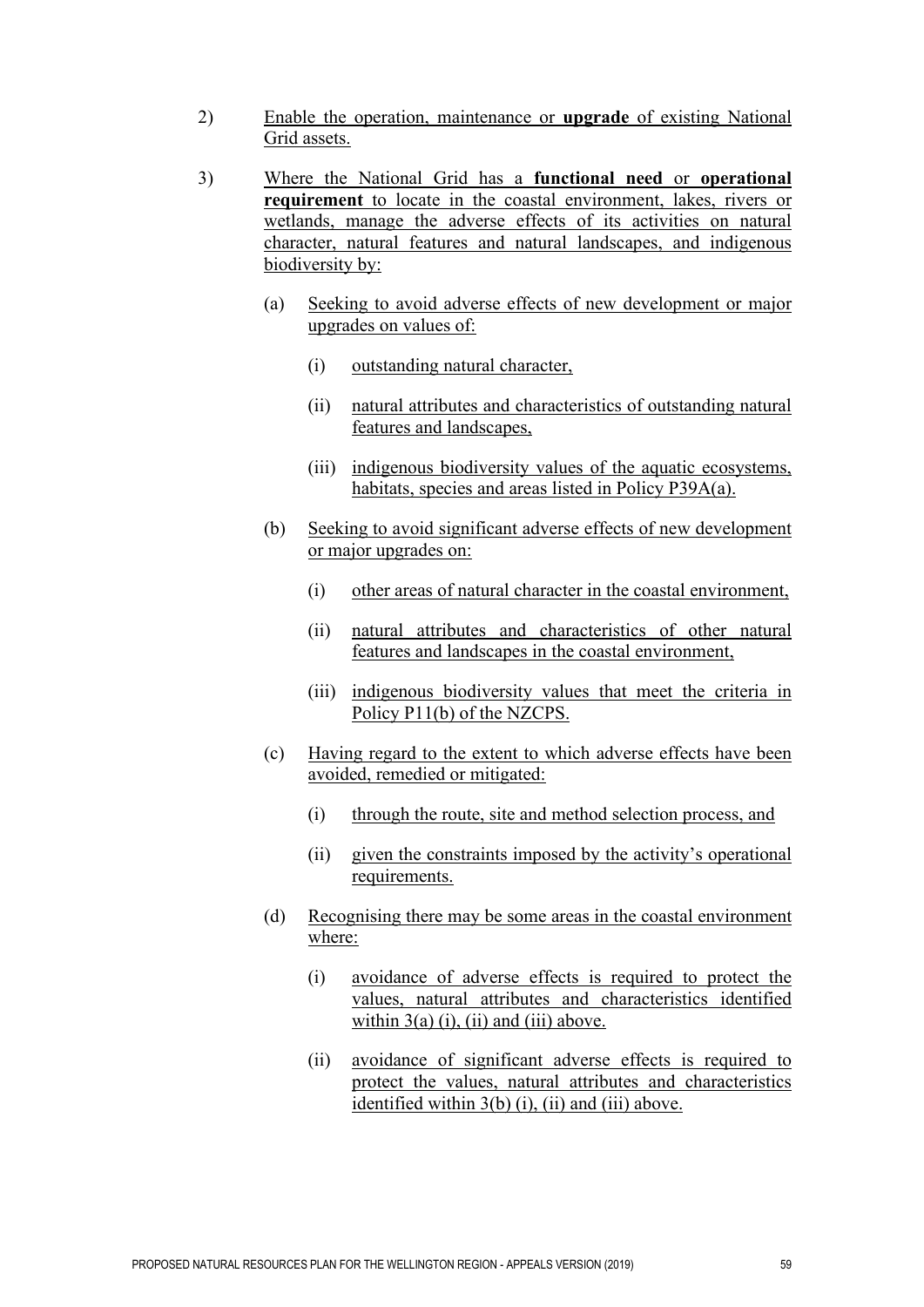4) Remedy or mitigate any adverse effects from the operation, maintenance, upgrade, major upgrade or development of the National Grid which cannot be avoided.

In the event of any conflict with any other objectives and policies in the Plan relating to indigenous biodiversity within Policy P39A, natural character, and natural features and natural landscapes, Policy P13A takes precedence.

Policy P14: Incompatible activities adjacent to regionally significant infrastructure, renewable electricity generation activities and significant mineral resources COASTAL

**Regionally significant infrastructure**, **renewable energy generation activities** and **significant mineral resources** shall be protected from incompatible use and development occurring under, over or adjacent to it, by locating and designing any use and development to avoid, remedy or mitigate any **reverse sensitivity** effects.

*Note* 

For the avoidance of doubt, this policy only applies to an activity that requires resource consent seeking to locate in proximity to **regionally significant infrastructure**, **renewable electricity generation activities** or **significant mineral resources**.

Policy P15: Flood protection activities

The use, maintenance and ongoing operation of existing **catchment based flood and erosion hazard risk management activities** to which manage the **hazard risk** of flooding to people, **property**, infrastructure and communities are provided for.

**COASTAR** Policy P16: New flood protection and erosion control

The social, cultural, economic and environmental benefits of new **catchment based flood and erosion risk management activities** are recognised.

# **4.3 Māori relationships**

Policy P17: Mauri

The **mauri** of fresh and coastal waters shall be recognised as being important to Māori and is sustained and enhanced, including by:

- (a) managing the individual and cumulative adverse effects of activities that may impact on mauri in the manner set out in the rest of the Plan, and
- (b) providing for those activities that sustain and enhance mauri, and
- (c) recognising and providing for the role of kaitiaki in sustaining mauri.

# COASTAL

# **Concrete**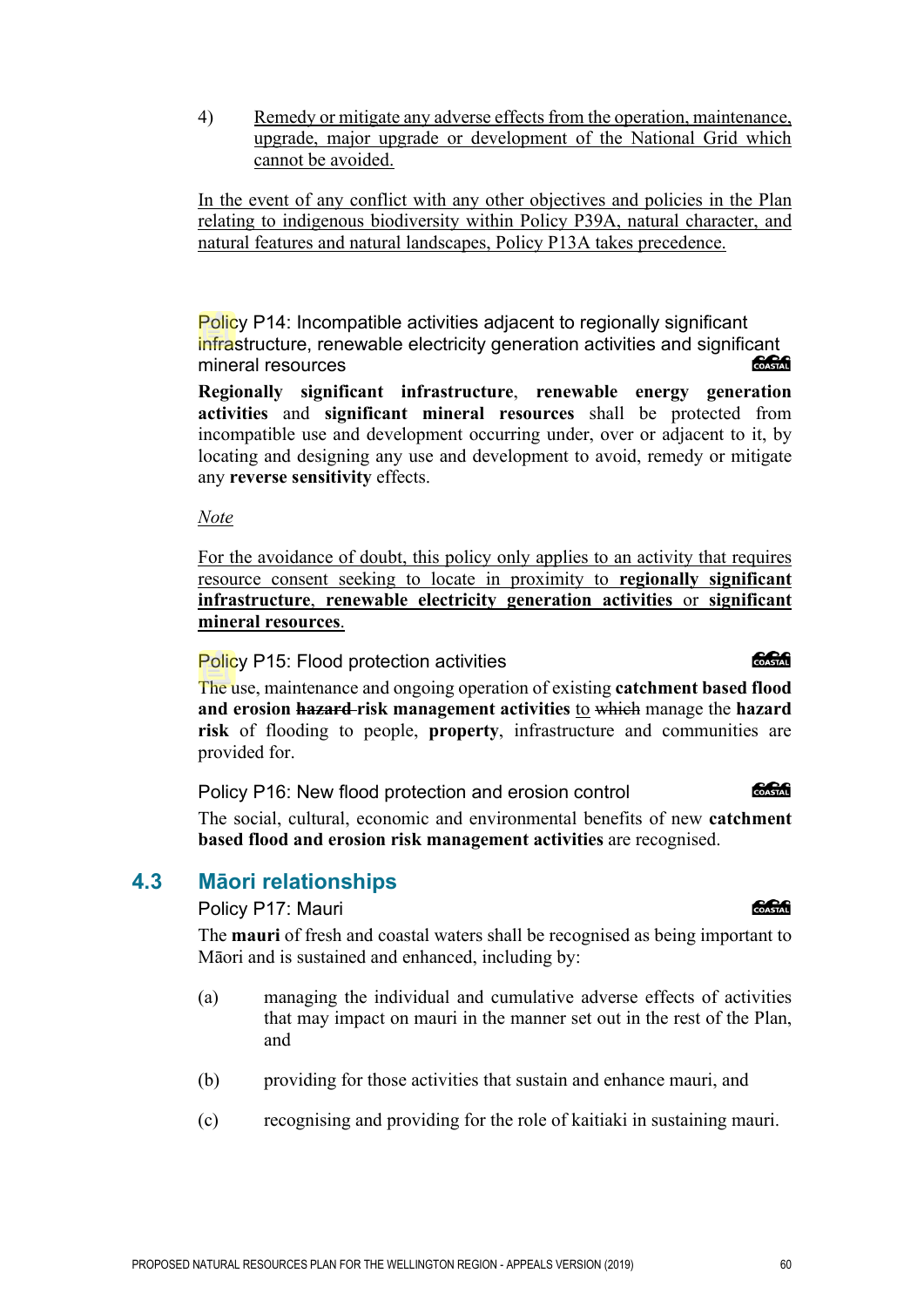Policy P18: Mana whenua relationships with Ngā Taonga Nui a Kiwa **Concept** 

The relationships between **mana whenua** and **Ngā Huanga o Ngā Taonga Nui a Kiwa** identified in Schedule B (**Ngā Taonga Nui a Kiwa**) will be recognised and provided for by:

- (a) having particular regard to the values and **Ngā Taonga Nui a Kiwa huanga** identified in Schedule B (**Ngā Taonga Nui a Kiwa**) when applying for, and making decisions on resource consent applications, and developing **Whaitua Implementation Programmes**, and
- (b) informing iwi authorities of relevant resource consents relating to **Ngā Taonga Nui a Kiwa**, and
- (c) recognising the relevant iwi authority/ies as an affected party under RMA s95E where activities risk having a minor or more than minor adverse effect on **Ngā Huanga o Ngā Taonga Nui a Kiwa** or on the significant values of a Schedule C site which is located downstream, and
- (d) working with **mana whenua**, landowners, and other interested parties as appropriate, to develop and implement **restoration** initiatives within **Ngā Taonga Nui a Kiwa**, and
- (e) the Wellington Regional Council and iwi authorities implementing **kaupapa Māori** monitoring of **Ngā Taonga Nui a Kiwa**.

## Policy P19: Māori values

The cultural relationship of Māori with air, land and water shall be recognised and the adverse effects on this relationship and their values shall be **minimised**.

## Policy P20: Exercise of kaitiakitanga

Kaitiakitanga shall be recognised and provided for by involving mana whenua in the assessment and decision-making processes associated with use and development of natural and physical resources including;

- (a) managing activities in sites with significant **mana whenua** values listed in Schedule C (mana whenua) in accordance with **tikanga** and **kaupapa Māori** as exercised by **mana whenua**, and
- (b) the identification and inclusion of **mana whenua** attributes and values in the kaitiaki information and monitoring strategy in accordance with Method M2, and
- (c) identification of **mana whenua** values and attributes and their application through **tikanga** and **kaupapa Māori** in the maintenance and enhancement of **mana whenua** relationships with **Ngā Taonga Nui a Kiwa**.

Policy P21: Statutory acknowledgements Wellington Regional Council will:

# க்கி

COASTAL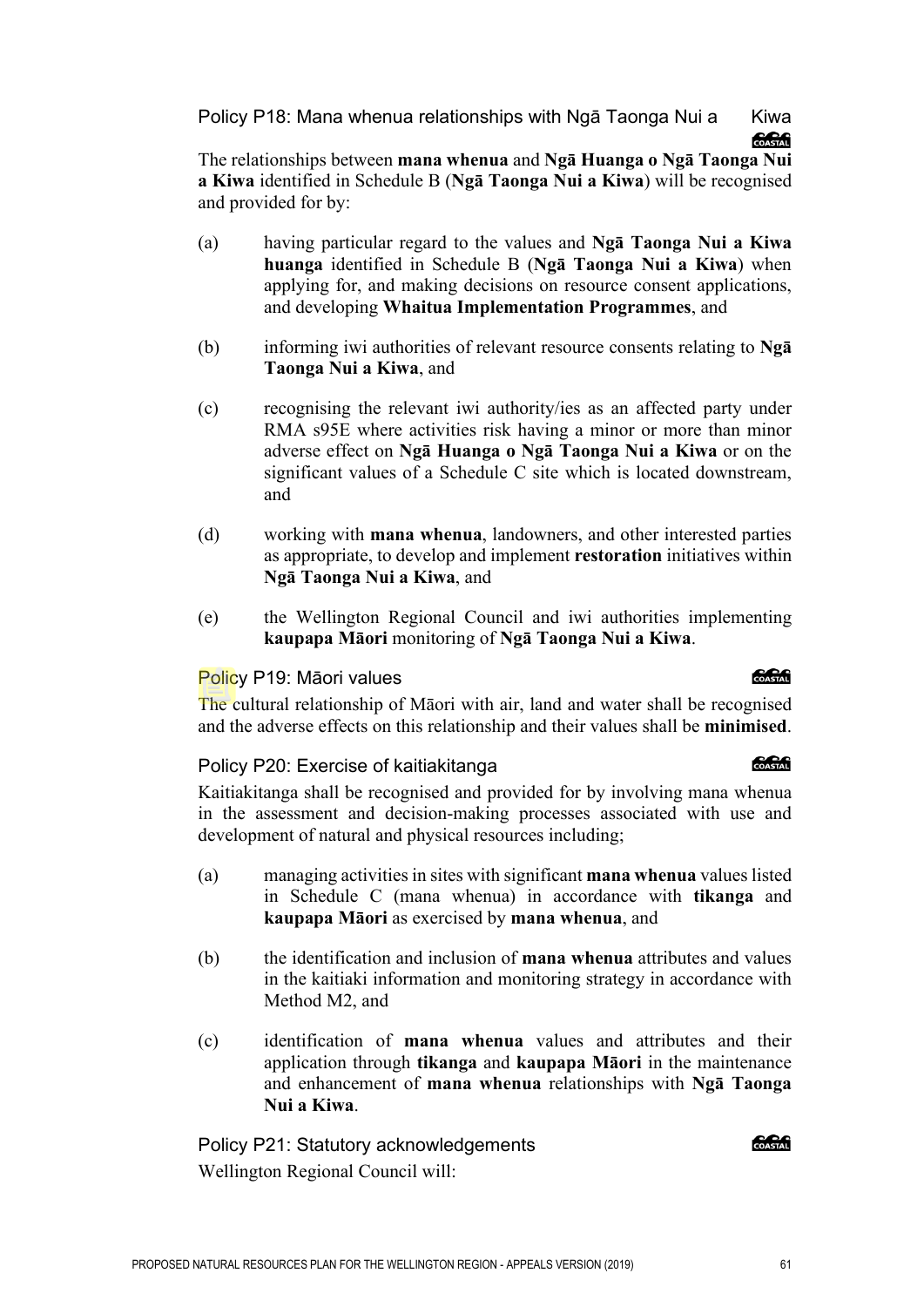- (a) include any relevant statutory acknowledgments in Schedule D (statutory acknowledgements) for public information, and
- (b) have regard to any relevant statutory acknowledgment in Schedule D (statutory acknowledgements) when processing resource consent applications.

# **4.4 Natural character, form and function**

### **Natural character**

Policy P24: Identification of outstanding/high natural character and outstanding natural features and landscapes

- (a) Identify in the Plan areas of outstanding and high **natural character** in the coastal environment (including the coastal marine area) and in wetlands, rivers, lakes and their margins.
- (b) Identify in the Plan outstanding natural features and landscapes within the coastal environment (including the coastal marine area) and in wetlands, rivers, lakes and their margins.
- (c) Until areas of high and outstanding **natural character** and outstanding natural features and landscapes in the coastal environment are mapped in this Plan, as assessment may be required as to whether an activity is within:
	- (i) An area of high or outstanding **natural character**
	- (ii) An outstanding natural feature or landscape.

The need for such an assessment will depend on the level or scale of potential effects and the sensitivity of the receiving environment and shall take into account Policies 3 and 24 of the Regional Policy Statement. Any assessment shall be commensurate with the scale and significance of the effects that the use or development may have on the environment.

*Note* 

Refer to Method M24A.

### Policy P25: Preserving and protecting natural character from inappropriate use and development

**CACA** 

To preserve **natural character** and protect it from inappropriate use and development by:

- (a) avoiding adverse effects of activities on the **natural character** of areas within the coastal environment that have outstanding **natural character**, and
- (b) avoiding significant adverse effects and avoid remedy and mitigate other adverse effects of activities on the **natural character** of areas within the coastal environment that do not have outstanding **natural character**, and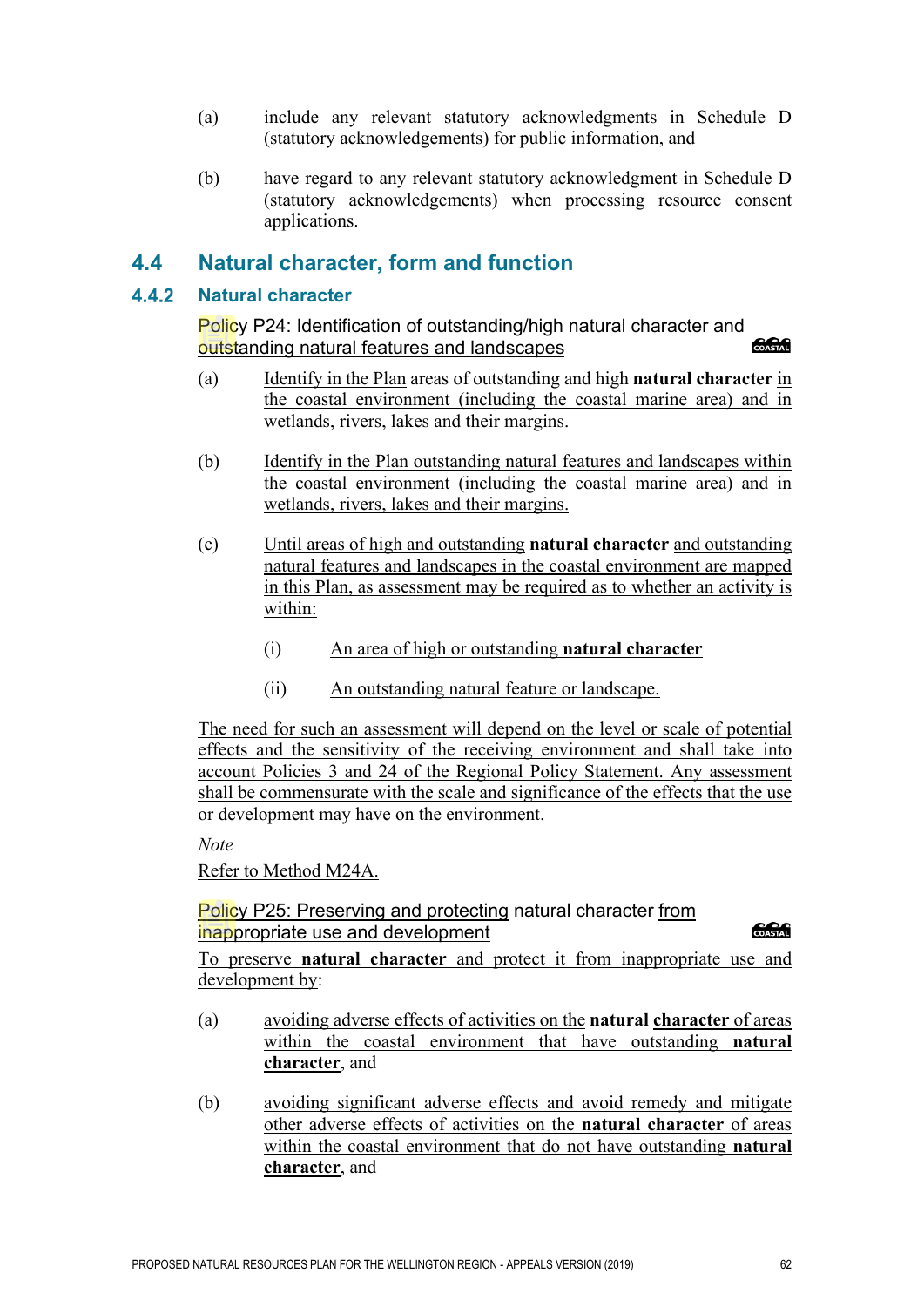- (c) outside the coastal environment, avoiding and, where avoidance is not practicable, remedying or mitigating adverse effects of activities on the **natural character** of wetlands, rivers, lakes and their margins that have outstanding **natural character**, provided that the outstanding **natural character** of the area taken as a whole is retained, and
- (d) outside the coastal environment, avoiding and, where avoidance is not practicable, remedying or mitigating significant adverse effects of activities on the **natural character** of wetlands, rivers, lakes and their margins that have high **natural character**, provided that the high **natural character** of the area taken as a whole is retained, and
- (e) outside the coastal environment, avoiding, remedying or mitigating other adverse effects of activities on the **natural character** of wetlands, rivers, lakes and their margins that are not addressed under (c) or (d) of Policy P25.

# **4.5a Natural hazards**

### Policy P27: High risk-hazard areas

Use and development, including hazard mitigation methods, in on or over **high hazard risk areas** shall be avoided except where managed to ensure that:

- (a) they have a **functional need** or **operational requirement** or there is no practicable alternative to be so located, and
- (b) an overall increase in risk of social, environmental and economic harm is avoided, and
- (c) the **hazard risk** to the development and/or **residual hazard risk** to the development after hazard mitigation measures, assessed using a riskbased approach, is acceptable or as low as reasonably practicable, recognising that in some instances an increase in risk to the development may be appropriate, and
- (d) the development does not cause or exacerbate **hazard risk** in other areas, and unless effects are avoided, remedied or mitigated in accordance with a **hazard risk management strategy**, and
- (e) adverse effects on **natural processes** (coastal, riverine and lake processes) are avoided, remedied, or mitigated, and
- (f) natural cycles of erosion and accretion and the potential for natural features to fluctuate in position over time, including movements due to climate change and sea level rise over at least the next 100 years, are taken into account.

### Policy P27A: Diversion of flood waters in a floodplain

The diversion of flood waters from any river or lake resulting from **earthworks** or the erection, placement or extension of a structure within stopbanks or through the creation of new stopbanks shall be managed to ensure:

COASTAL

**CACAG**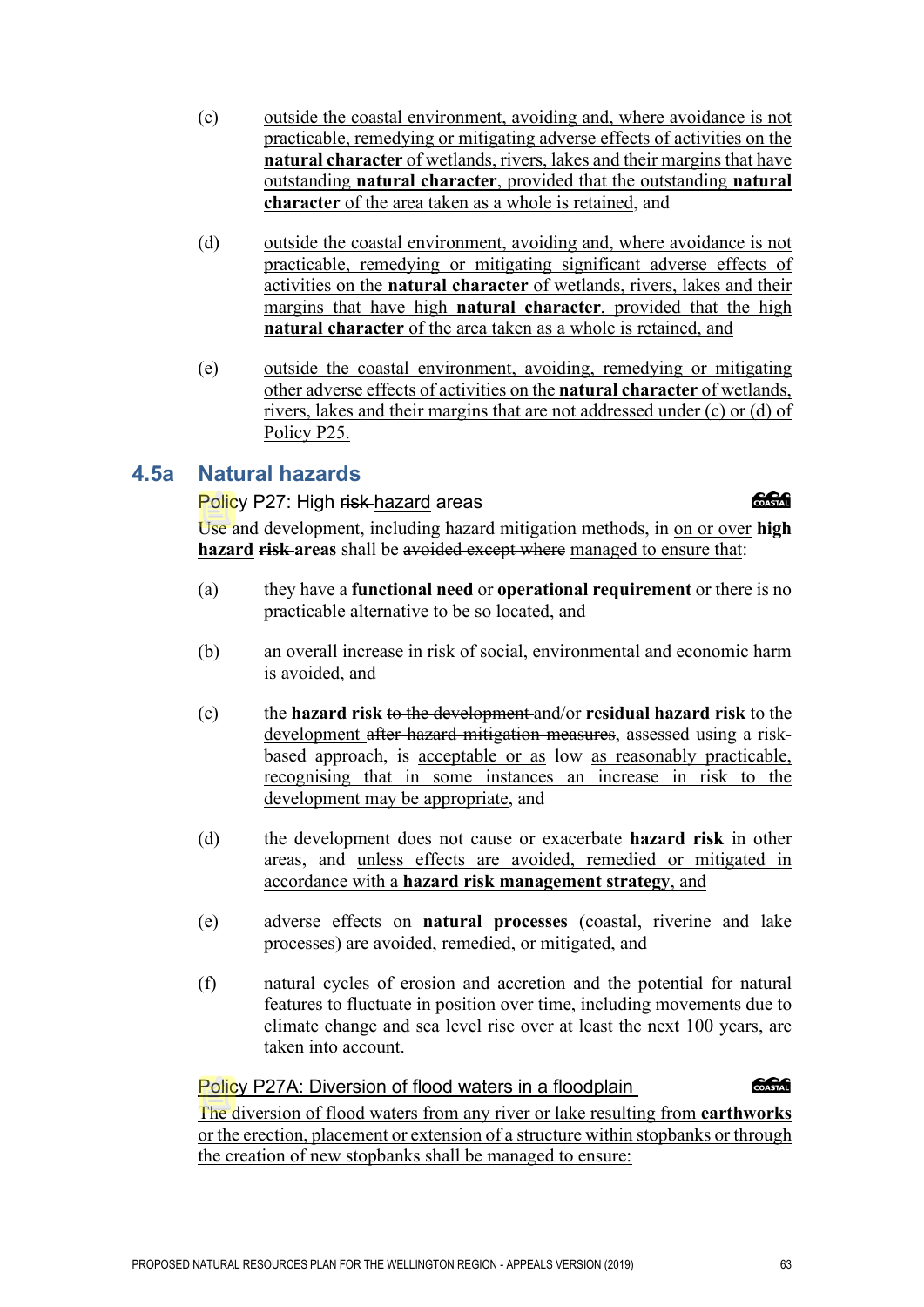- (a) any increase in **hazard risk** or **residual hazard risk** in other areas as a result of the diversion is avoided or mitigated, and
- (b) any adverse effects on natural processes are avoided, remedied, or mitigated, and
- (c) natural cycles of erosion and accretion and the potential for natural features to fluctuate in position over time, including movements due to climate change over at least the next 100 years, are taken into account.

Policy P28: Hazard mitigation measures

#### *<u> 2000 - 2000 - 2000 - 2000 - 2000 - 2000 - 2000 - 2000 - 2000 - 2000 - 2000 - 2000 - 2000 - 2000 - 2000 - 2000 - 2000 - 2000 - 2000 - 2000 - 2000 - 2000 - 2000 - 2000 - 2000 - 2000 - 2000 - 2000 - 2000 - 2000 - 2000 - 2*</u>

**Hard hazard engineering** mitigation and protection methods shall be discouraged avoided except where it is necessary to protect existing development from unacceptable **hazard risk**, assessed using the **risk based approach**,:

- (a) existing, or upgrades to, infrastructure including **regionally significant infrastructure**, or
- (b) new **regionally significant infrastructure**, or
- (c) significant existing development, and

#### in respect of  $(a)$ ,  $(b)$  and  $(c)$ :

- (d) there is no reasonable or practicable alternatives to mitigate **hazard risk** and **residual hazard risk**, and
- (e) the mitigation and protection methods are suitably located and designed, and where appropriate certified by a qualified, professional engineer, and
- (f) the use of soft engineering options are incorporated and used, where appropriate,

#### and either:

- (g) any adverse effects are no more than minor, or
- (h) where the environmental effects are more than minor the works form part of a **hazard risk management strategy**.

#### Policy P29: Effects of climate change

COASTAL

Particular regard shall be given to the potential for climate change

- (a) to threaten biodiversity, **aquatic ecosystem health** and **mahinga kai**, or
- (b) to cause or exacerbate natural hazard events over at least the next 100 years that could adversely affect use and development

including as a result of: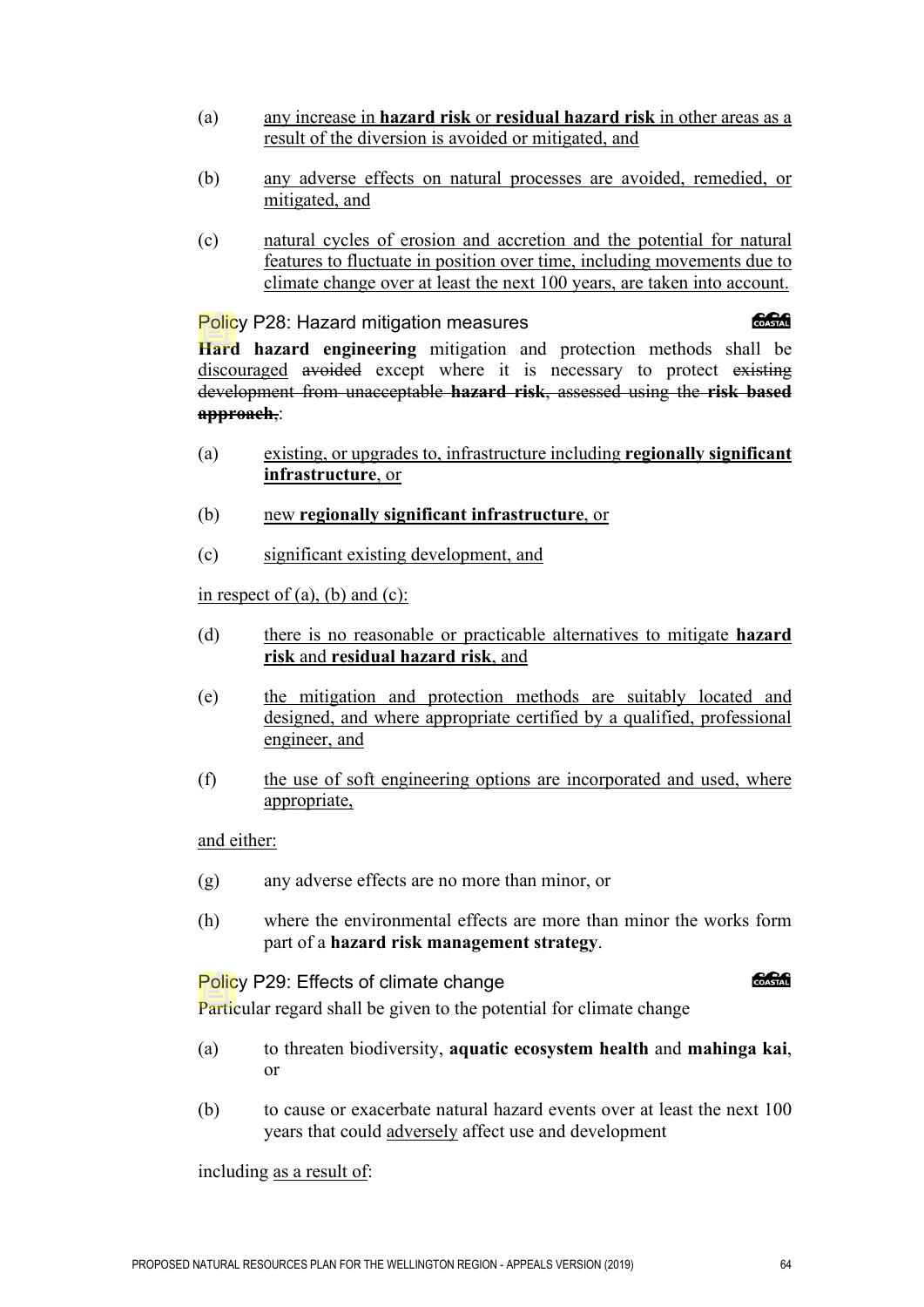- (c) coastal erosion and inundation (**storm surge**), and
- (d) river and lake flooding and erosion, aggradation, decreased minimum flows, and
- (e) **stormwater** ponding and impeded drainage, and
- (f) relative sea level rise, reliable scientific data for the Wellington region.

#### Policy P30: Natural buffers

#### **CACAG**

Provide for the **restoration** or enhancement of natural features such as beaches, dunes or wetlands that buffer development from natural hazards and ensure the adverse effects of use and development on them are minimised avoided, remedied, or mitigated.

# **4.5 Biodiversity, aquatic ecosystem health and mahinga kai**

Policy P31: Biodiversity, aquatic ecosystem health and mahinga kai

COASTAL

Biodiversity, Aaquatic ecosystem health and mahinga kai shall be maintained or restored by managing the effects of use and development on physical, chemical and biological processes to:

Manage the adverse effects of use and development on biodiversity, **aquatic ecosystem health** and **mahinga kai** to:

*Hydrology*

(a) maintain or where practicable restore natural flow characteristics and hydrodynamic processes and the natural pattern and range of water level fluctuations in rivers, lakes and **natural wetlands**, and

*Water quality* 

(b) maintain or improve water quality including to assist with achieving meet the objectives in Tables 3.4, 3.5, 3.6, 3.7 and 3.8 of Objective O25, and

*Aquatic habitat diversity and quality* 

- (c) maintain or where practicable restore aquatic habitat diversity and quality, including:
	- (i) the form, frequency and pattern of pools, runs, and riffles in rivers, and
	- (ii) the natural form of rivers, lakes, **natural wetlands** and the coastal marine area, and
- (d) where practicable restore the connections between fragmented aquatic habitats, and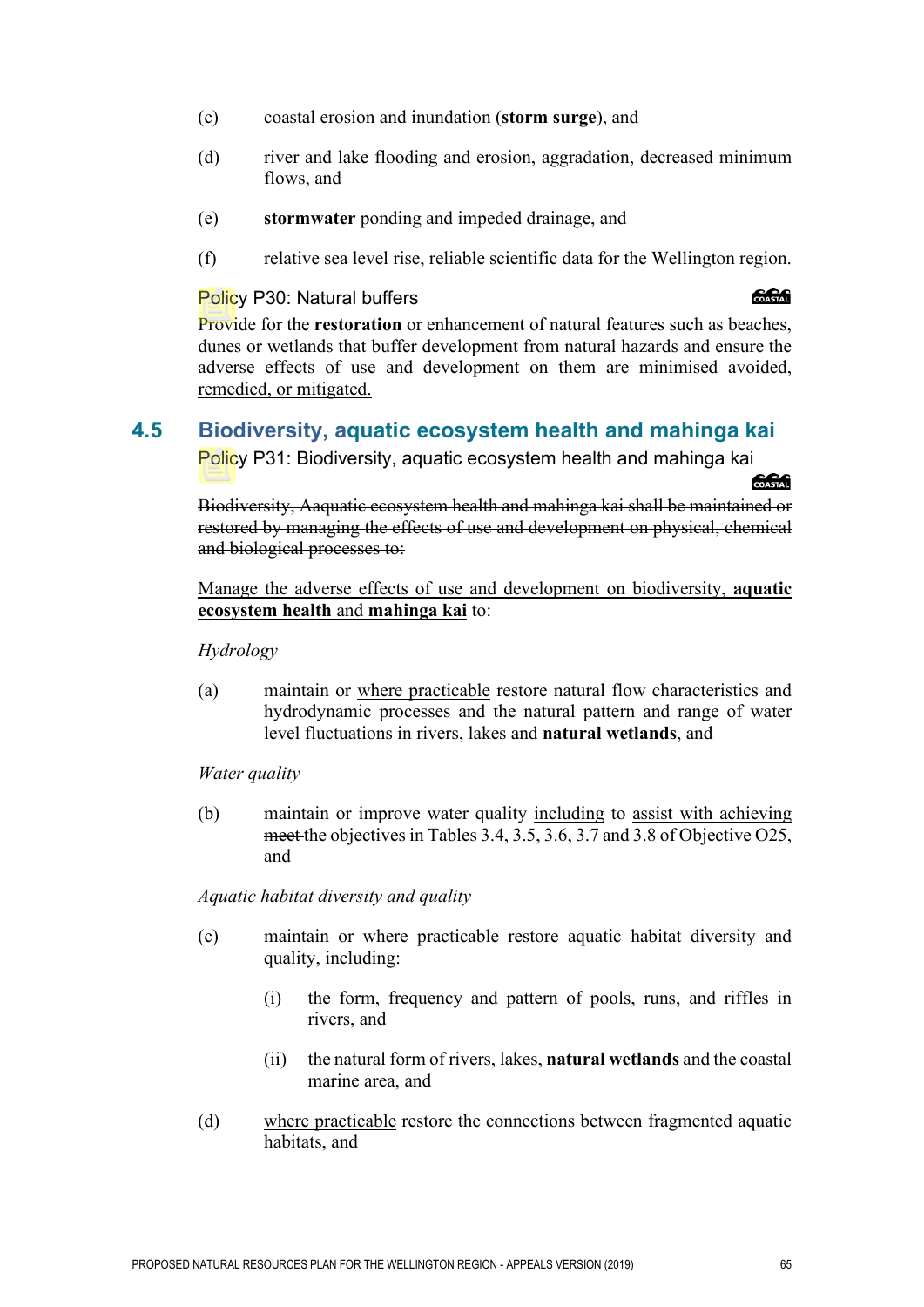#### *Critical habitat for indigenous aquatic species and indigenous birds*

(e) maintain or where practicable restore habitats that are important to the life cycle and survival of indigenous aquatic species and the habitats of indigenous birds in the coastal marine area, **natural wetlands** and the beds of lakes and rivers and their margins that are used for breeding, roosting, feeding, and migration, and

#### *Critical life cycle periods*

(f) minimise avoid, **minimise** or remedy adverse effects on aquatic species at times which will most affect the breeding, spawning, and dispersal or migration of those species, including timing the activity, or the adverse effects of the activity, to avoid times of the year when adverse effects may be more significant, and

*Riparian habitats* 

(g) maintain or where practicable restore riparian habitats, and

*Pests* 

(h) avoid the introduction, and restrict the spread, of aquatic pest plants and animals<sup>[1](#page-12-0)</sup>.

#### Policy P32: Adverse effects on biodiversity, aquatic ecosystem health, and mahinga kai COASTAL

Adverse effects on biodiversity, **aquatic ecosystem health** and **mahinga kai** shall be managed by:

- (a) in the first instance, activities that risk causing adverse effects on the values of a Schedule F ecosystem or habitat, other than activities carried out in accordance with a **wetland restoration management plan**, shall avoid these ecosystems and habitats. If the ecosystem or habitat cannot be avoided, the adverse effects of activities shall be managed by (b) to (g) below.
- (b) avoiding significant adverse effects where practicable, and
- (c) where significant adverse effects cannot be avoided, **minimising** them where practicable, and
- (d) where significant **adverse effects** cannot be avoided and/or **minimised,** they are remedied, except as provided for in (a) to (g), and
- (e) where significant more than minor **residual adverse effects** cannot be avoided, **minimised**, or remedied, **biodiversity offsetting** is provided where possible remain, it is appropriate to consider the use of **biodiversity offsets**., and

<span id="page-12-0"></span><sup>&</sup>lt;sup>1</sup> Pests for the Wellington region are defined in the Wellington Regional Pest Management Strategy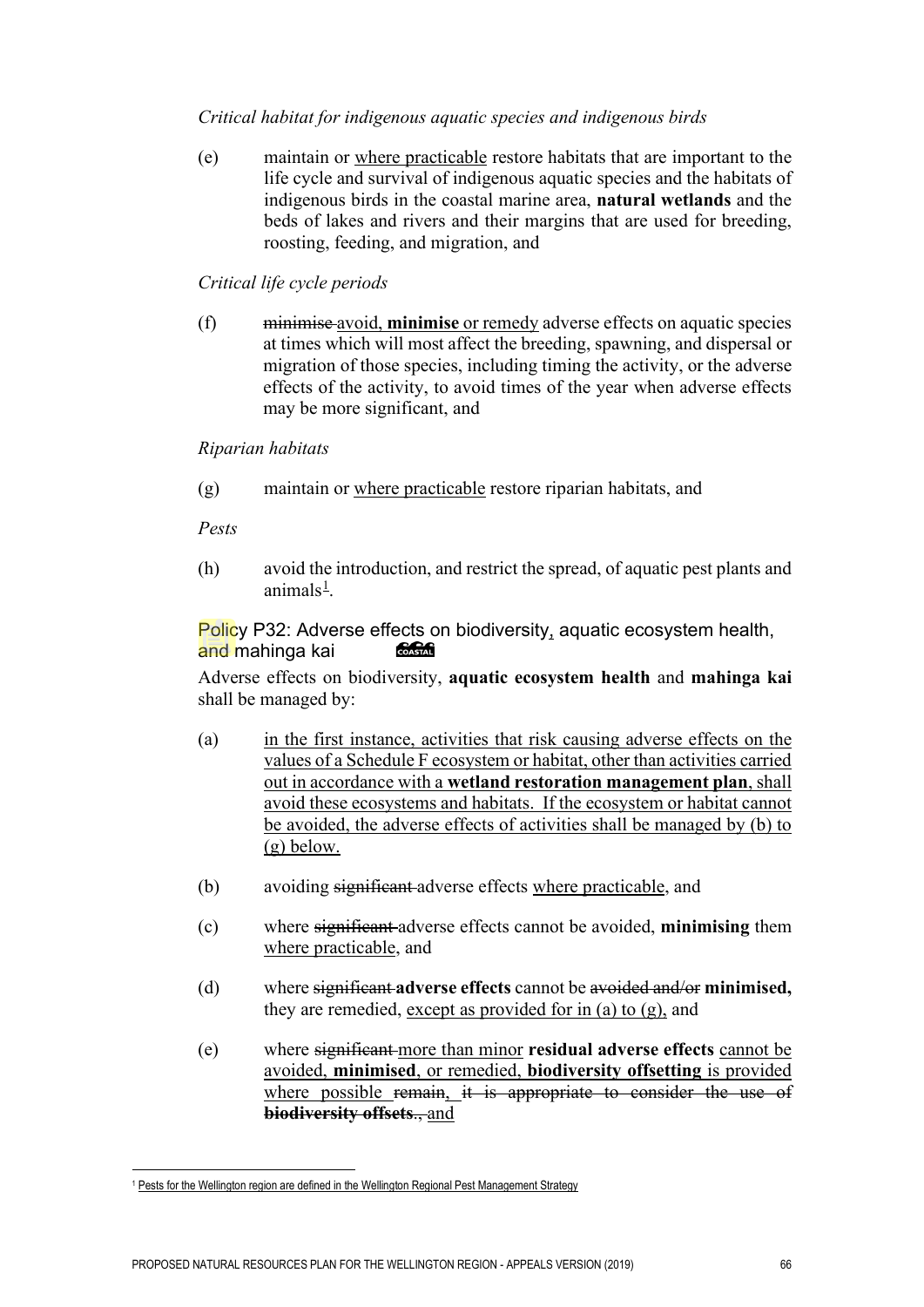#### (f) if **biodiversity offsetting** of more than minor **residual adverse effects** is not possible, **biodiversity compensation** is provided, and

(g) the activity itself is avoided if **biodiversity compensation** cannot be undertaken in a way that is appropriate as set out in Schedule G3, including Clause 2 of that Schedule.

In relation to activities within the beds of lakes, rivers and **natural wetlands**, (e) to (g) only apply to activities which meet the exceptions in Policy P102.

Proposals for **biodiversity mitigation** under (a) to (c) above, and biodiversity offsetting, and **biodiversity compensation** will be assessed against the principles listed in Schedule G1 (**biodiversity mitigation**), and Schedule G2 (**biodiversity offsetting**).

A precautionary approach shall be used when assessing the potential for adverse effects on ecosystems and habitats with significant indigenous biodiversity values identified in Schedule F.

#### *Notes*

Policy P39A applies to the management of adverse effects on indigenous biodiversity values within the coastal environment.

Proposals for **biodiversity mitigation** under (b) to (d) above, and **biodiversity offsetting,** and **biodiversity compensation** will be assessed against the principles listed in Schedule G1 (**biodiversity mitigation**), and Schedule G2 (**biodiversity offsetting**), and Schedule G3 (**biodiversity compensation**).

#### Policy P34: Fish passage

The construction or creation of new barriers impeding the efficient and safe passage of fish and kōura species at all their life stages shall be avoided, except where this is required for the protection of indigenous fish and kōura populations.

#### *Note*

Advice can be sought from the statutory agencies responsible for the species. Sports fish, including trout, are managed by the Wellington Fish and Game Council and indigenous fish are managed by the Department of Conservation.

### Policy P35: Restoring fish passage

Remediation to provide for the efficient and safe passage of indigenous fish and kōura is promoted, and regard shall be had to requiring this when extending, altering or reconstructing instream structures, The passage of indigenous fish and koura shall be restored where this is appropriate for the management and protection of indigenous fish and kōura populations.

### Policy P37: Values of wetlands

Activities in and adjacent to **natural wetlands** shall be managed to maintain and, where appropriate, restore their condition and their values including:

#### க்கி

#### COASTAL

க்கி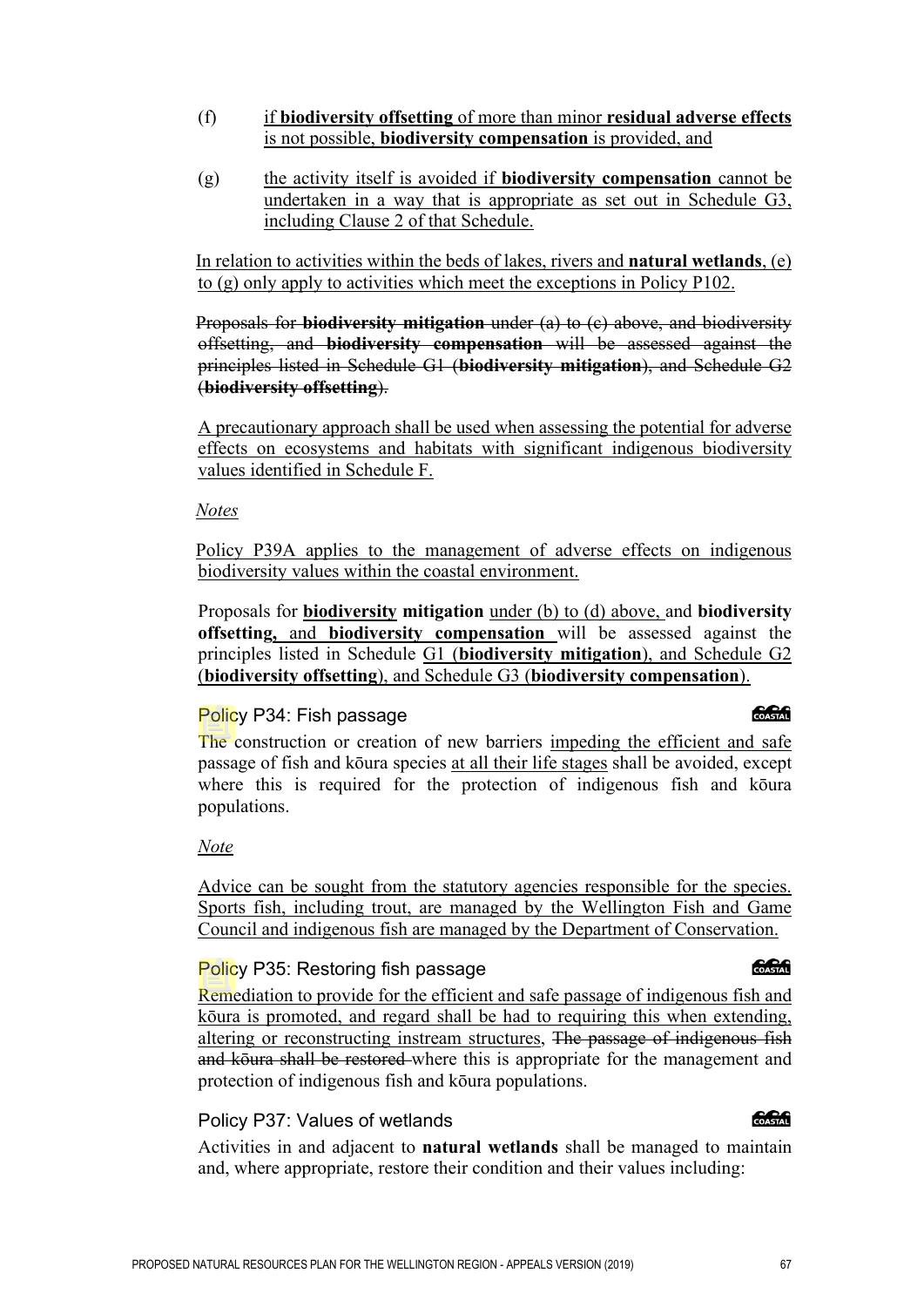- (a) as habitat for indigenous flora and fauna, and
- (b) for their significance to **mana whenua**, and
- (c) for their role in the hydrological cycle including flood protection, and
- (d) for nutrient attenuation and sediment trapping, and
- (e) as a fisheries resource, and
- (f) for recreation, and
- (g) for education and scientific research.

#### Policy P38: Restoration of wetlands

#### **CACAG**

The **restoration** of **natural wetlands** and the construction of artificial wetlands to meet the water quality, **aquatic ecosystem health** and **mahinga kai** objectives set out in Tables 3.7 and 3.8, to provide habitat for indigenous flora and fauna, and to carry out the physical and ecological functions of **natural wetlands**, and to provide for amenity values where this aligns with **restoration** appropriate to the area and wetland type shall be encouraged and supported.

Policy P38A: Restoring Te Awarua-o-Porirua Harbour, Wellington Harbour (Port Nicholson) and Wairarapa Moana

The ecological health and significant values of Te Awarua-o-Porirua Harbour, Wellington Harbour (Port Nicholson) and **Wairarapa Moana** will be restored including by:

- (a) managing activities, **erosion-prone land,** and **riparian margin**s to reduce sedimentation rates and pollutant inputs, to meet the water quality, **aquatic ecosystem health** and **mahinga kai** objectives set out in Tables 3.4 to 3.8, and
- (b) undertaking planting and pest management programmes in harbour and lake habitats and ecosystems.

# **4.6 Sites with significant values**

#### 4.6.1 **Outstanding water bodies**

#### Policy P39: Adverse effects on outstanding water bodies

The adverse effects of use and development on outstanding water bodies and their significant values identified in Schedule A (outstanding water bodies) shall be avoided, unless there is a **functional need** for operation, maintenance or **upgrade** of existing **regionally significant infrastructure** in which case adverse effects of activities shall be managed by:

- (a) avoiding adverse effects where practicable, and
- (b) where adverse effects cannot be avoided, **minimising** them, and
- (c) where adverse effects cannot be **minimised**, they are remedied where practicable, and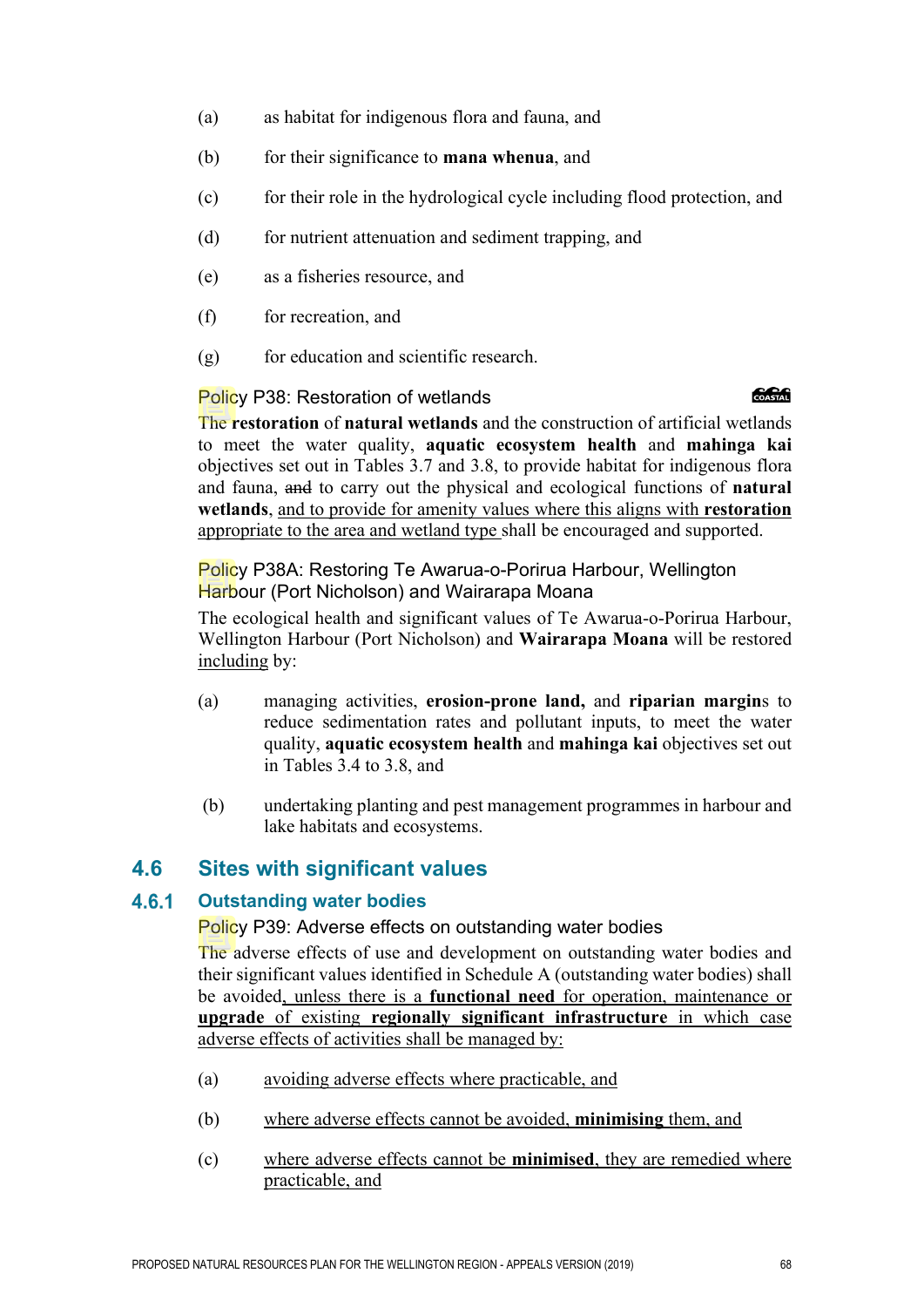(d) where **residual adverse effects** cannot be avoided, **minimised**, or remedied, **offsetting** is provided where possible.

Proposals for **biodiversity mitigation** and **biodiversity offsetting** will be assessed against the principles listed in Schedule G1 (**biodiversity mitigation**), and Schedule G2 (**biodiversity offsetting**). A precautionary approach shall be used when assessing the potential for adverse effects on outstanding water bodies.

Where more than minor adverse effects on outstanding water bodies cannot be avoided, **minimised**, remedied or redressed through **biodiversity offsets**, the activity is inappropriate.

#### **4.6.1A Managing adverse effects on indigenous biodiversity within the coastal environment**

Policy P39A: Indigenous biodiversity values within the coastal<br>environment marine area environment marine area

To protect the indigenous biodiversity values, of aquatic ecosystems, habitates and species, use and development within the coastal marine area environment shall:

- (a) avoid adverse effects on indigenous biodiversity values that meet the criteria in Policy 11(a) of the New Zealand Coastal Policy Statement (NZCPS) namely:
	- (i) indigenous taxa listed as threatened or at risk in the NZ Threat classification system lists or as threatened by the International Union for Conservation of Nature and Natural Resources, and
	- (ii) indigenous ecosystems and vegetation types in the coastal marine area environment that are threatened or are naturally rare, and
	- (iii) habitats of indigenous species where the species are at the limit of their natural range, or are naturally rare, and
	- (iv) areas in the coastal marine area environment containing nationally significant examples of indigenous community types, and
		- (iv)areas set aside for full or partial protection of indigenous biological diversity under other legislation, and

(b) avoid Ssignificant adverse effects, and avoid, minimise, and/or remedy other adverse effects, of activities on the ecosystem values of estuaries, including their importance as habitat for indigenous plants, birds and fish including diadromous species, and as nursery for important fish stocks, shall be avoided.

(b) avoid significant adverse effects, on indigenous biodiversity values that meet the criteria in Policy  $11(b)$  (i) – (vi) of the NZCPS, and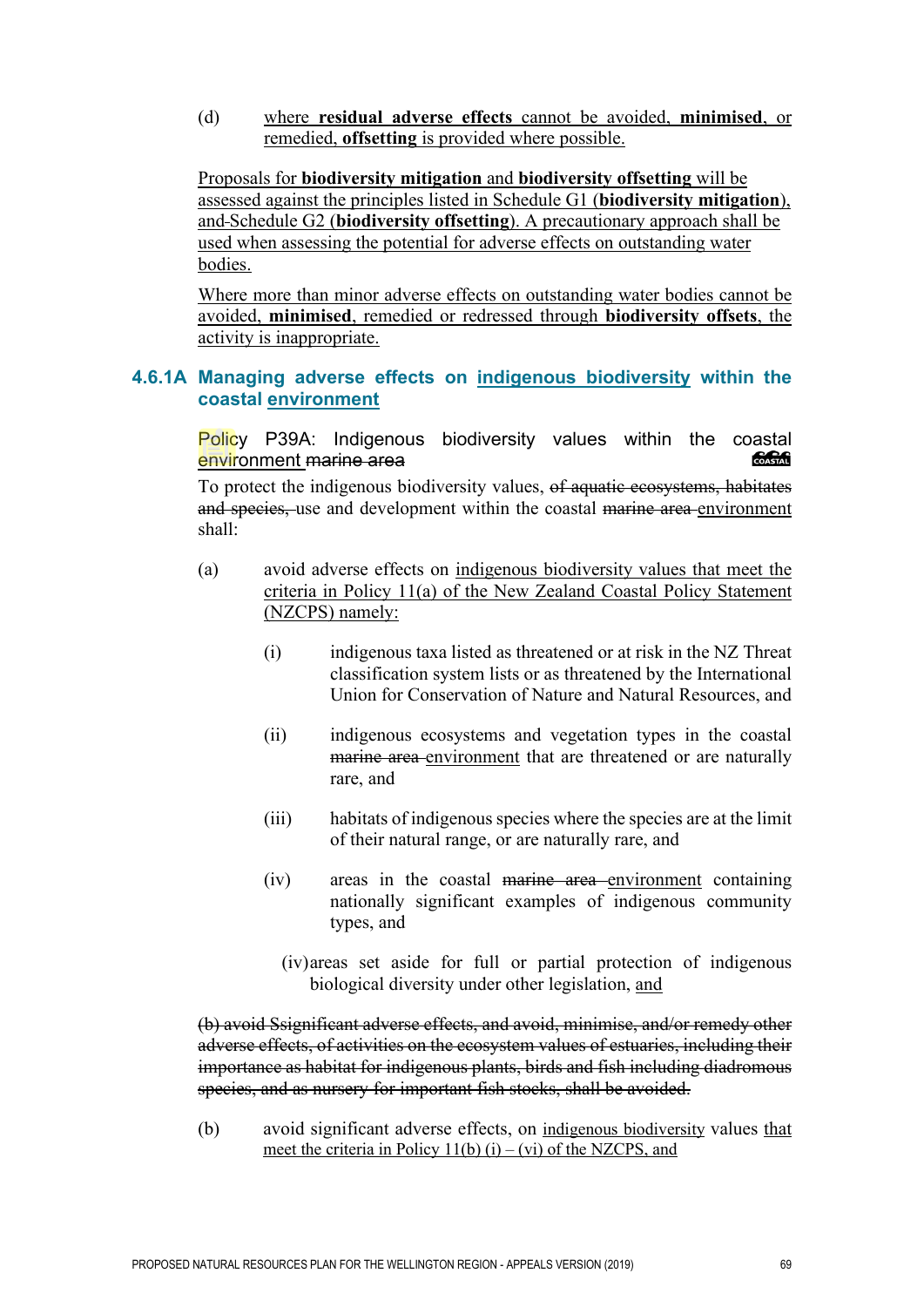- (c) manage non-significant adverse effects of activities on indigenous biodiversity values that meet the criteria in Policy 11(b) of the NZCPS by:
	- (i) avoiding adverse effects where practicable, and
	- (ii) where adverse effects cannot be avoided, **minimising** them where practicable, and
	- (iii) where adverse effects cannot be **minimised** they are remedied where practicable, and
	- (iv) where **residual adverse effects** cannot be avoided, **minimised**, or remedied, **biodiversity offsetting** is provided where possible, and
	- (v) if **biodiversity offsetting** of **residual adverse effects** is not possible, the activity itself is avoided unless the activity is **regionally significant infrastructure** then **biodiversity compensation** is provided, and
	- (vi) the activity itself is avoided if **biodiversity compensation** cannot be undertaken in a way that is appropriate as set out in Schedule G3, including Clause 2 of that schedule, and
- (d) for all other sites within the coastal environment not meeting Policy  $11(a)$  or (b) of the NZCPS, manage significant adverse effects on indigenous biodiversity values using the effects management hierarchy set out in (b) to (g) of Policy P32.

Policy P39B: Existing regionally significant infrastructure and renewable energy generation activities within a site that meets any of the criteria in Policy P39A(a)(i) - (v) or (b) or included in Schedule F5

## **COASTAL**

Consider providing for the operation, maintenance, **upgrade** and **extension** of existing **regionally significant infrastructure** and **renewable energy generation activities** within a site in the coastal environment that meets any of the criteria in Policy P39A(a)(i) - (v) or (b) or included in Schedule F5 where:

- (a) there is a **functional need** or **operational requirement** for the activity to locate in that area, and
- (b) there is no practicable alternative on land or elsewhere in the coastal environment for the activity to be located, and
- (c) the activity provides for the maintenance and, where practicable, the enhancement or restoration of the affected significant indigenous biodiversity values and attributes at, and in proximity to, the affected area, taking into account any consultation with the Wellington Regional Council, the Department of Conservation and **mana whenua**.

#### Policy P39C: Kaiwharawhara Stream Estuary

**Construction** 

When considering the effects of **port related activities** in the Kaiwharawhara Stream Estuary in Schedule F4 (which includes aquatic ecosystems, habitats,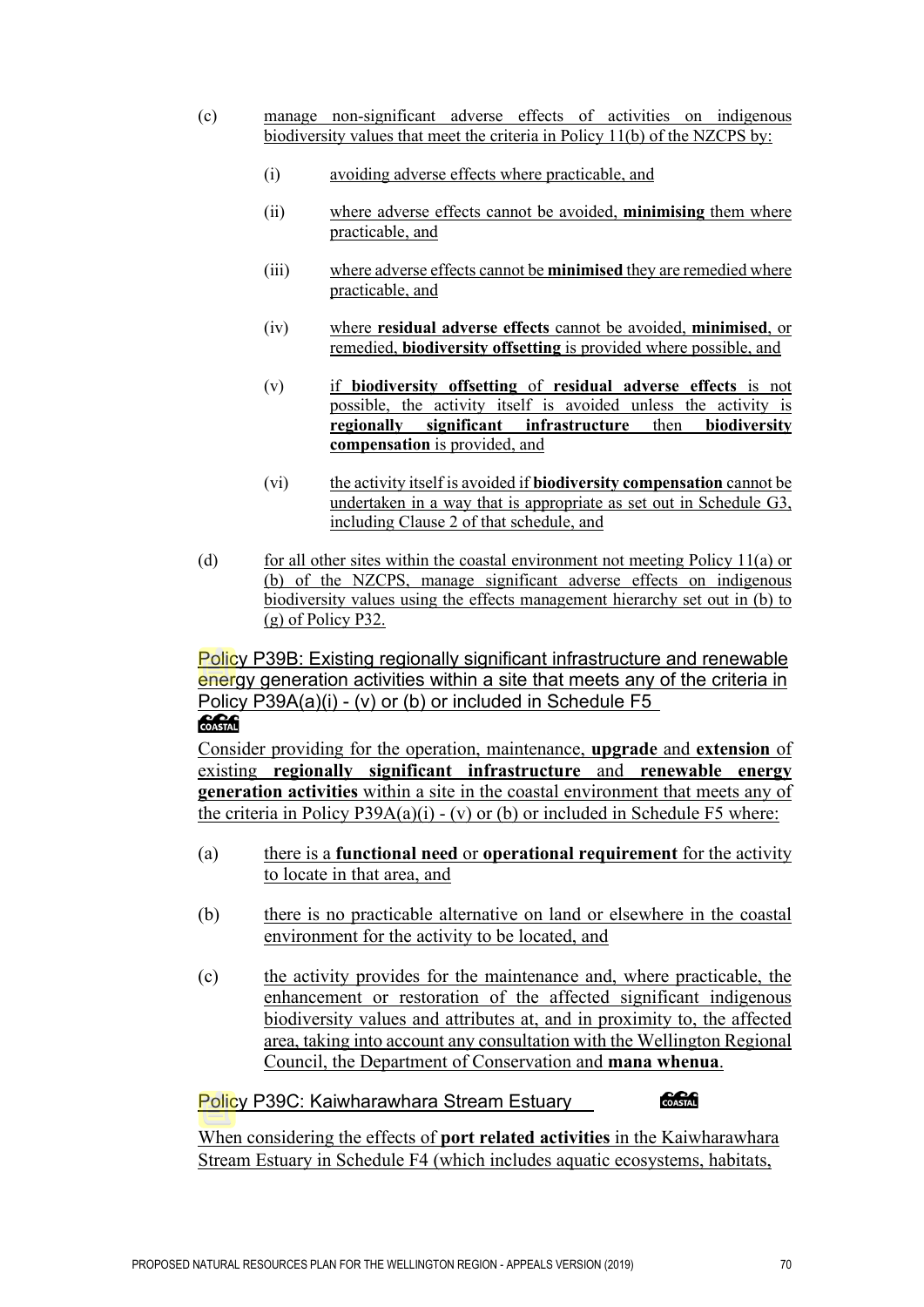species and areas listed in Policy P39A(a)(i) - (v) or (b)) or included in Schedule F5 recognise:

- (a) that the estuary is located within a working port that needs to provide for efficient and safe operations, the development of capacity for shipping and take account of connections to other transport modes, and
- (b) that there must be a **functional need** or **operational requirement** for the activity to locate in that area and there is no practicable alternative on land or elsewhere in the coastal marine area for the activity to be located, and
- (c) the extent to which the significant indigenous biodiversity values and attributes at and in proximity to the estuary, are enhanced or restored as part of a biodiversity management plan that sets out how the significant indigenous biodiversity values and attributes will be affected by the activity, and
- (d) the matters in Policy P39B.

### Policy P39D: Wellington Airport South Coastal Environment

COASTAL

When considering the effects of airport related activities within a site that meets any of the criteria in Policy  $\overline{38}$  39A(a)(i) – (v) or (b) or included in Schedule F5 recognise:

- (a) that the existing airport is located in the coastal environment and the airport needs to provide for its efficient and safe operations, and the development of capacity to sustain the potential of the airport to meet the reasonably foreseeable needs of future generations, and
- (b) that there must be a **functional need** or **operational requirement** for the activity to locate in that area and there is no practicable alternative on land or elsewhere in the coastal marine area for the activity to be located, and
- (c) the extent to which any significant indigenous biodiversity values and attributes are enhanced or restored as part of a biodiversity management plan that sets out how the significant indigenous biodiversity values and attributes will be affected by the activity, and
- (d) the matters in Policy P39B.

#### 4.6.2 **Sites with significant indigenous biodiversity value**

Policy P40: Ecosystems and habitats with significant indigenous biodiversity values

**Concrete** 

Protect in accordance with Policy P32 and Policies P39A-D and where appropriate restore the following ecosystems and habitats with significant indigenous biodiversity values:

(a) the rivers and lakes with significant indigenous ecosystems identified in Schedule F1 (rivers/lakes), and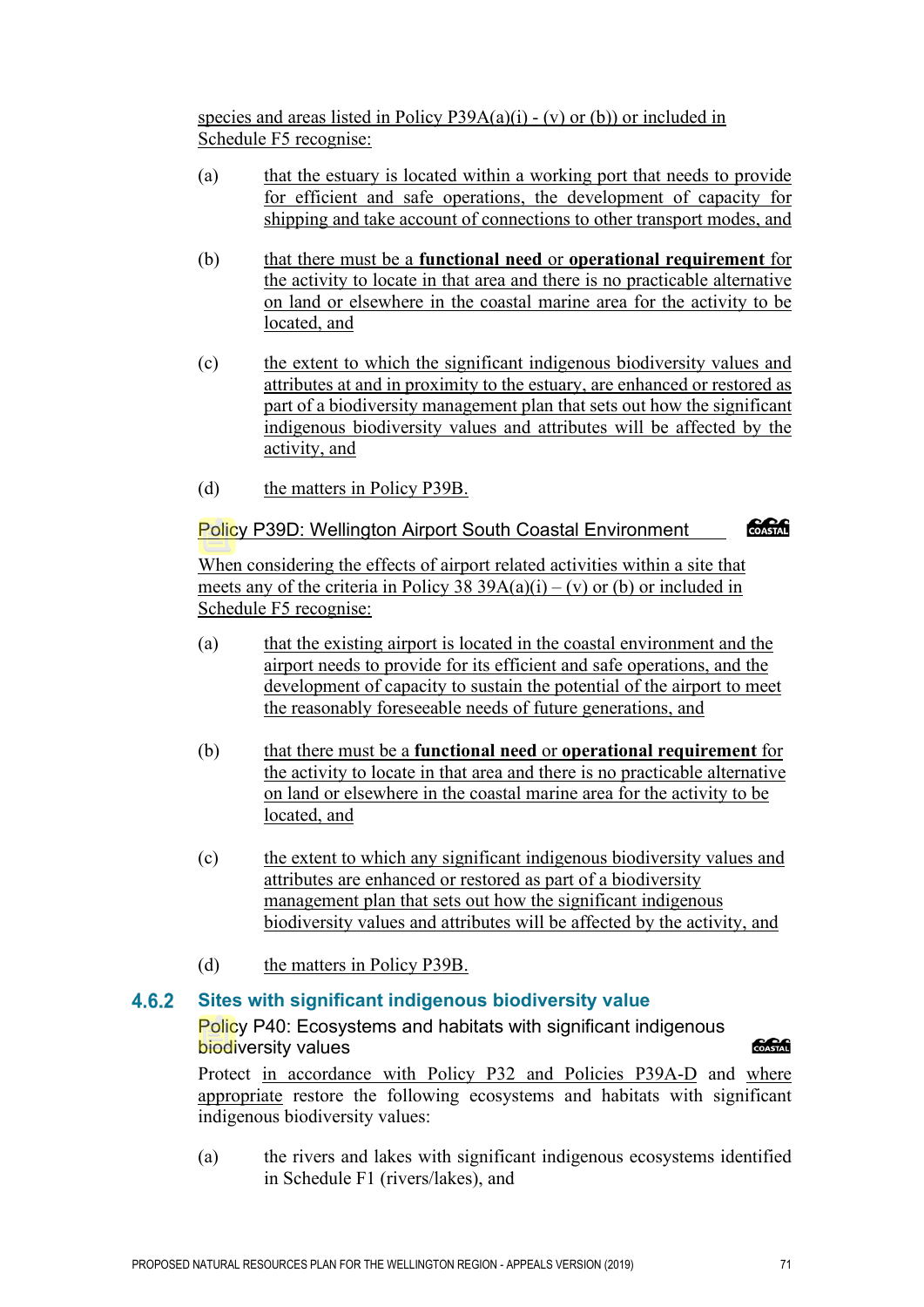- (b) the habitats for indigenous birds identified in Schedule F2 (bird habitats), and
- (c) **natural wetlands**, including the **natural wetlands** identified in Schedule F3 (identified **significant natural wetlands**), and
- (d) the ecosystems and habitat-types with significant indigenous biodiversity values in the coastal marine area identified in Schedule F4 (coastal sites) and Schedule F5 (coastal habitats).

#### *Notes*

All **natural wetlands** in the Wellington Region are considered to be ecosystems and habitats with significant indigenous biodiversity values as they meet at least two of the criteria listed in Policy 23 of the Regional Policy Statement 2013 for identifying indigenous ecosystems and habitats with significant indigenous biodiversity values; being representativeness and rarity.

### Policy P41A: Effects on the spawning and migration of indigenous fish species

Avoid more than minor adverse effects of activities on indigenous fish species known to be present in any water body identified in Schedule F1 (rivers/lakes) as habitat for indigenous fish species or Schedule F1b (inanga spawning habitats), during known spawning and migration times identified in Schedule F1a (fish spawning/migration). These activities may include the following:

- (a) discharges of contaminants, including sediment, and
- (b) disturbance of the bed or banks that would affect spawning habitat at peak times of the year, and
- (c) damming, diversion or taking of water which leads to loss of flow or which makes the river impassable to migrating indigenous fish.

#### Policy P42: Protecting and restoring Managing effects on ecosystems and habitats with significant indigenous biodiversity values from activities outside these ecosystems and habitats COASTAL

In order to protect the ecosystems and habitats with significant indigenous biodiversity values identified in accordance with Policy P40, particular regard shall be given to managing the adverse effects of use and development in surrounding areas outside of these ecosystems and habitats outside of on physical, chemical and biological processes to:

- (a) maintain ecological connections within and between these habitats, or
- (b) provide for the enhancement of ecological connectivity between fragmented habitats through biodiversity offsets, and
- (c) provide adequate buffers around ecosystems and habitats with significant indigenous biodiversity values, and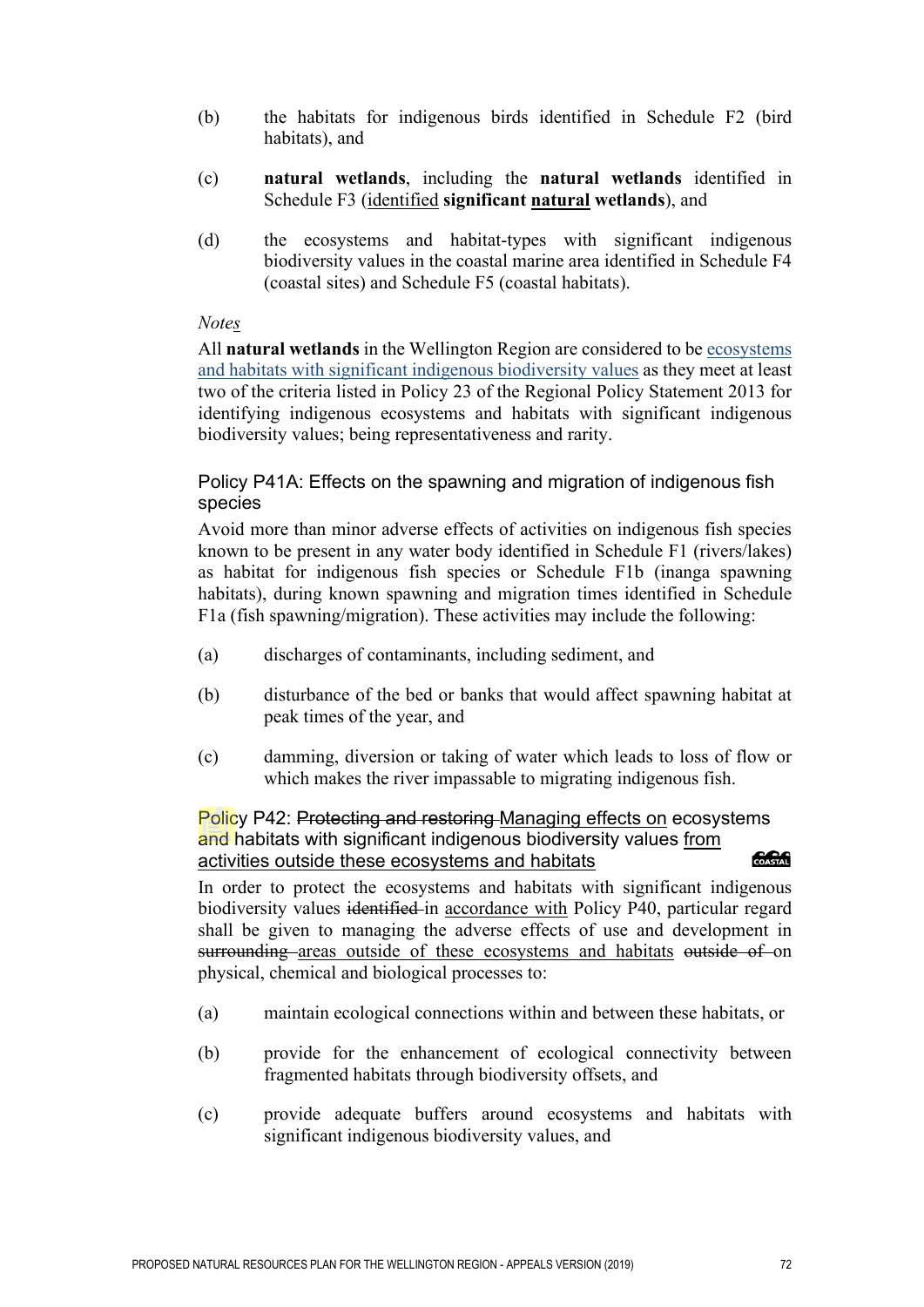(d) avoid cumulative adverse effects on, and the incremental loss of the values of these ecosystems and habitats significant indigenous biodiversity values.

### Policy P105: Protecting trout habitat

Particular regard shall be given to the protection of trout habitat in rivers with important trout habitat identified in Schedule I (trout habitat). The effects of use and development in and around these rivers shall be managed to:

- (a) maintain or improve water quality in accordance with the objectives in Table 3.4 and Table 3.5 of Objective O25, and
- (b) **minimise** changes in flow regimes that would otherwise prevent trout from completing their life cycle, and
- (c) maintain the amount of pool, run and riffle habitat, and
- (d) **minimise** adverse effects on the beds of trout spawning waters identified in Schedule I (trout habitat).

Policy P43: Wetland restoration management plans

COASTAL

**Restoration** activities that have more than minor adverse effects on ecosystems and habitats with significant indigenous biodiversity values identified in Schedule F (indigenous biodiversity) are appropriate if they are undertaken as part of a **wetland restoration management plan**.

#### 4.6.3 **Sites with significant mana whenua values**

Policy P44: Protection and restoration of sites with significant mana whenua values **Concrete** 

Sites with significant **mana whenua** values identified in Schedule C (mana whenua) shall be protected and restored by a mix of the following regulatory and non-regulatory methods:

- (a) managing use and development through rules in the plan, and
- (b) working in partnership with key stakeholders through:
	- (i) increasing landowner and community understanding of significant values within Schedule C sites, and
	- (ii) working with **mana whenua**, landowners, and other interested parties as appropriate, to develop and implement **restoration** programmes for Schedule C sites, and
	- (iii) the Wellington Regional Council and iwi authorities implementing **kaupapa Maori** monitoring of Schedule C sites.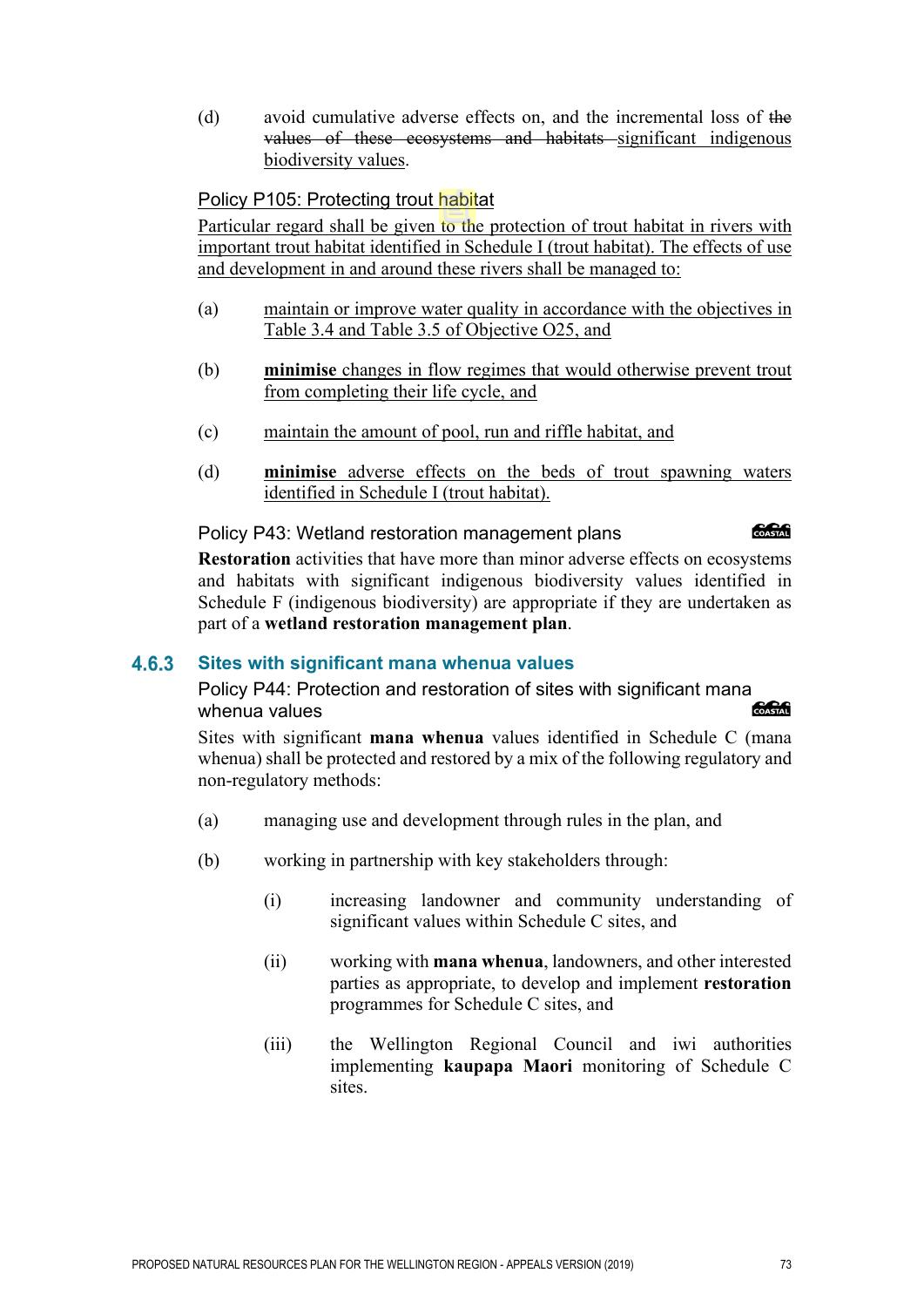#### Policy P45: Managing adverse effects on sites with significant mana **Concrete** whenua values

Sites with significant **mana whenua** values identified in **Schedule C** shall be protected and restored by managing use and development both within and outside of these sites in the following manner:

- (a) in the first instance, avoid locating activities within sites listed in **Schedule C**, and
- (b) where it is not practicable to avoid a site, require any more than minor adverse effects of activities on the significant **mana whenua** values of the site to be evaluated through a **cultural impact assessment**  undertaken by the relevant iwi authority or iwi authorities **mana whenua** as identified in Schedule C, and
- (c) significant adverse effects of an activity on the significant values of the site shall be avoided, and
- (d) other adverse effects shall be managed in accordance with **tikanga** and **kaupapa Maori** responding to recommendations-as recommended in the **cultural impact assessment** to:
	- (i) avoid more than minor adverse effects on the significant values of the site, and
	- (ii) where more than minor adverse effects cannot be avoided, **minimising** them, and
	- (iii) where more than minor adverse effects cannot be avoided and/or **minimised**, they are remedied, and
- (e) where more than minor adverse effects on significant mana whenua values identified in Schedule C (mana whenua) cannot be avoided, **minimised**, or remedied, the activity is inappropriate. Offsetting of effects on sites with significant mana whenua values is inappropriate, except where provided for in Policy P45A, and
- (f) the relevant mana whenua as identified in Schedule C shall be considered to be an affected party under RMA s95E for all activities which require resource consent within a Schedule C site where the adverse effects are minor or more than minor, unless the application is publicly notified.

#### Policy P45A: Offsetting residual adverse effects on sites of significance COASTAL to mana whenua

Residual adverse effects that are not otherwise avoided, **minimised** or remedied in accordance with the management hierarchy in Policy P45 may be **offset** where the relevant **mana whenua** as identified in Schedule C: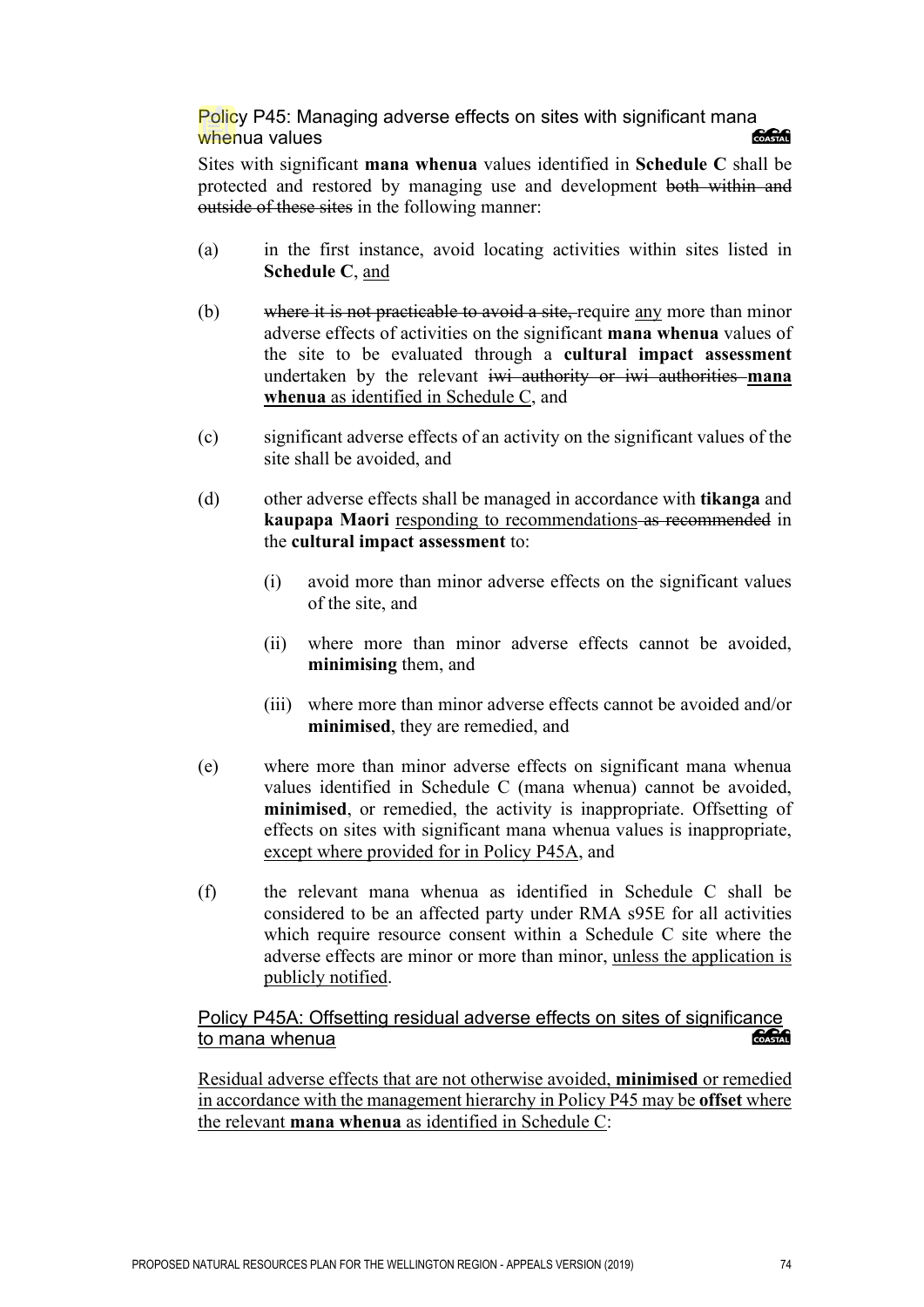- (a) considers the **offsetting** of residual adverse effects is appropriate in the particular circumstances, and
- (b) have:
	- (i) an offsetting policy in place that applies to the area and values to be affected by the proposed development, or
	- (ii) prepared a **cultural impact assessment** that includes specific direction for the **offsetting** of effects of the proposed activity on the site of significance, and
	- (iii) expressly confirms that the offset proposed is consistent with:
		- 1. the **offsetting** policy in Policy P45A(b)(i) (where applicable), and
		- 2. the **cultural impact assessment** in Policy P45A(b)(ii), and
		- 3. the **offsetting** principles set out in Schedule G3.

Where **offsetting** is proposed for a site of significance that is associated with multiple **mana whenua**, there must be an agreed position between all groups that **offsetting** is appropriate and that (b) has been met.

#### **Sites with significant historic heritage value**  $4.6.4$

Policy P46: Managing adverse effects on sites with significant historic heritage value COASTAL

More than minor adverse effects on the significant historic heritage values identified in Schedule E1 (heritage structures), Schedule E2 (wharves and boatsheds), Schedule E3 (navigation aids), Schedule E4 (archaeological sites) and Schedule E5 (freshwater heritage) shall be avoided, remedied or mitigated by managing activities so that:

- (a) significant historic heritage values are not lost, damaged or destroyed,
- (b) effects are of a low magnitude or scale, or effects are reversible,
- (c) interconnections and linkages between sites are not significantly altered or lost,
- (d) previous damage to significant historic heritage values is remedied or mitigated where relevant,
- (e) previous changes that have significant historic heritage value in their own right are respected and retained,
- (f) adjacent significant historic heritage values are unlikely to be adversely affected,
- (g) unique or special materials and/or craftsmanship are retained,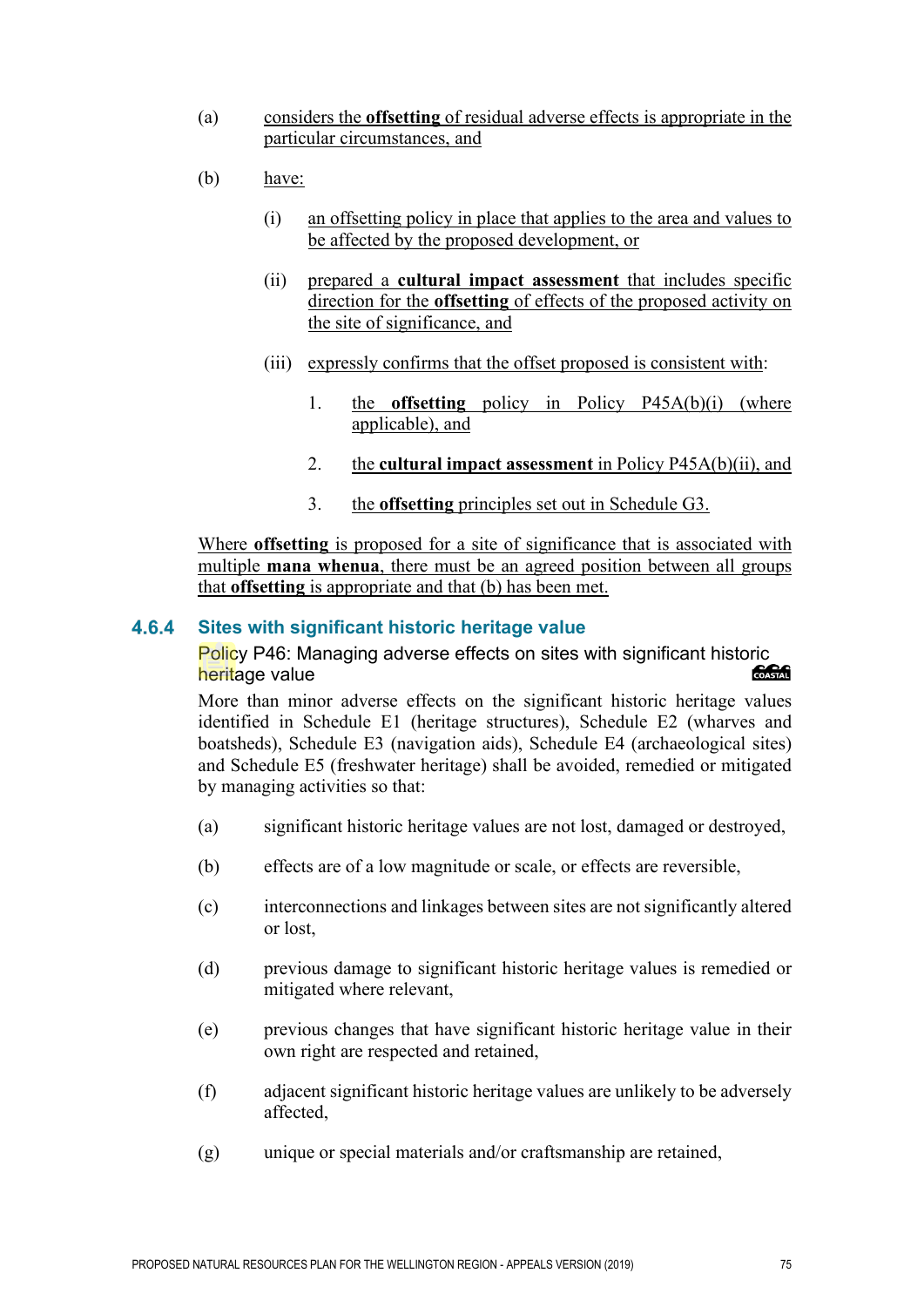(h) the activities do not lead to cumulative adverse effects on historic heritage.

#### க்கி Policy P47: Appropriate demolition or removal

Demolition, partial demolition or removal of a structure with significant historic heritage value identified in Schedule E1 (heritage structures), Schedule E2 (wharves and boatsheds), Schedule E3 (navigation aids), or Schedule E5 (freshwater heritage) is inappropriate except where:

- (a) the structure:
	- (i) is substantially damaged by fire or natural hazard, or
	- (ii) poses a significant risk to human safety, and
	- (iii) it is not reasonably practicable to repair it: or
- (b) the structure is Glasgow Wharf, Railway (Interisland) Wharf or Waterloo Quay Wharf and the work:
	- (i) is necessary to provide for Port Related Activities, and
	- (ii) has considered all practical alternative methods and locations for providing for the activity, and
	- (iii) recognises structures and features of historic heritage value, heritage character and the historic associations of the area, and
	- (iv) recognises that the structures are within or adjoining a working port that needs to provide for efficient and safe operations, the development of capacity for shipping and take account of connections to other transport modes, and
	- (v) is compatible with and links with the urban form and transport connections of the city; or
- (c) the structure is Railway (Interisland) Wharf or Waterloo Quay Wharf and the work:
	- (i) is necessary to facilitate appropriate use and development of the Lambton Harbour Area (Northern Area), and
	- (ii) has considered all practicable alternative methods and locations for providing for the activity, and
	- (iii) is in accordance with Policy P143.

#### *Note*

Applications for demolition or partial demolition should consider any relevant matters of Policy P46.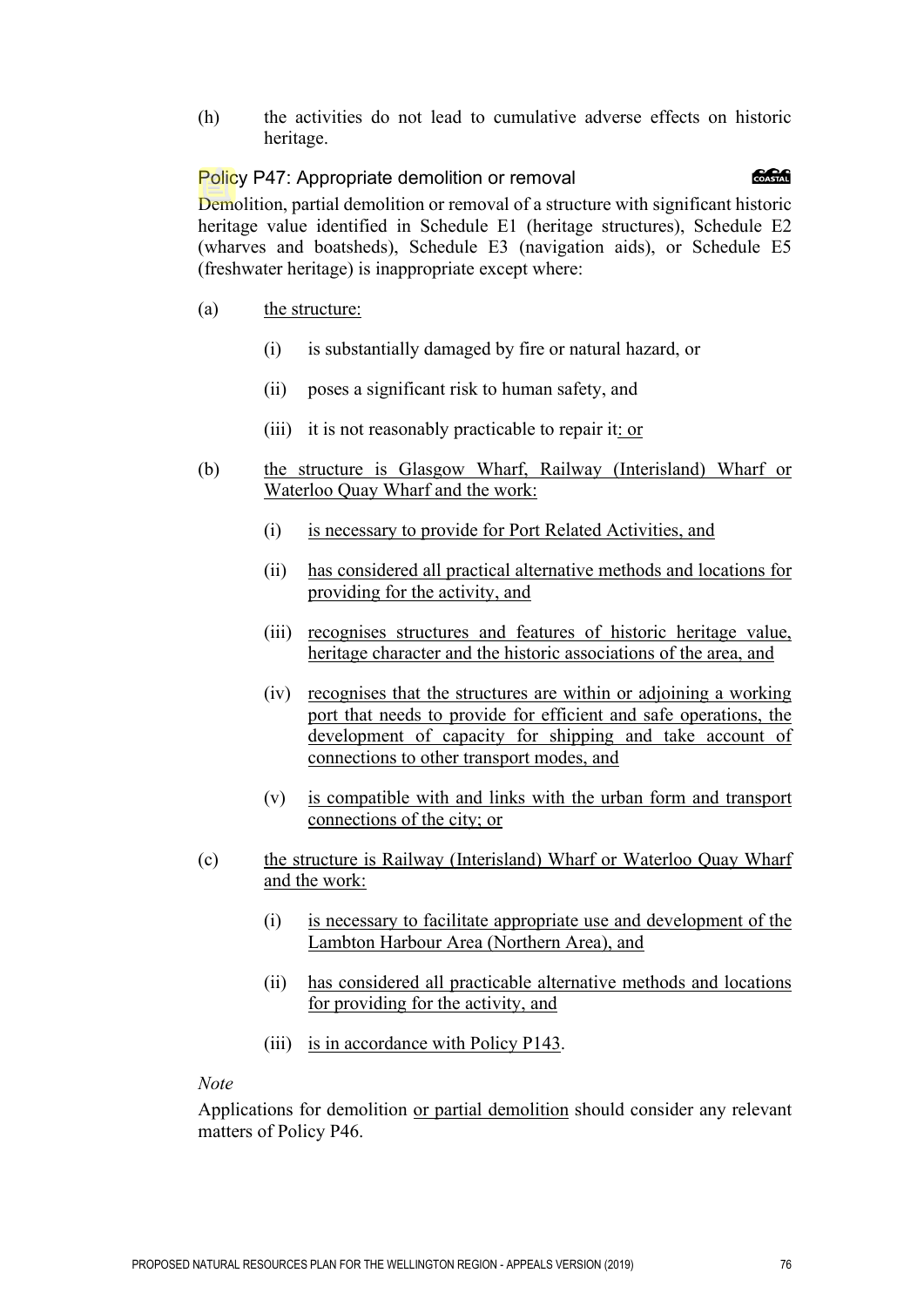PROPOSED NATURAL RESOURCES PLAN FOR THE WELLINGTON REGION - APPEALS VERSION (2019) 77

### **Natural features and landscapes**

#### Policy P48: Protecting natural features and landscapes from

inappropriate use and development

To protect natural features and landscapes (including seascapes) of the coastal environment, rivers, lakes and their margins and **natural wetlands** and their values, from inappropriate use and development by:

- (a) avoiding adverse effects of activities on the natural attributes and characteristics of outstanding natural features and landscapes in the coastal environment, and
- (b) avoiding significant adverse effects of activities on the natural attributes and characteristics of natural features and landscapes in the coastal environment and avoid, remedy and mitigate other adverse effects of activities on other natural features and natural landscapes in the coastal environment, and
- (c) outside the coastal environment, avoiding and, where avoidance is not practicable, remedying or mitigating adverse effects of activities on the natural attributes and characteristics of outstanding natural features and landscapes, provided that the values of the natural features or landscapes that contribute to its outstanding status are retained.

## Policy P50: Significant geological features

The significant geological features identified in Schedule J (geological features) shall be protected by:

- (a) avoiding significant adverse effects of use and development on significant geological features; and
- (b) avoiding, remedying or mitigating other adverse effects of activities on significant geological features.

## Policy P51: Identified surf breaks

Use and development in and adjacent to the significant surf breaks identified in Schedule K (surf breaks) shall be managed by minimising avoiding, remedying or mitigating the adverse effects on the recreational qualities and values of the surf breaks.

Natural character in relation to those surf breaks will be managed in accordance with Policy P25.

# **4.7 Air quality**

**anan** Policy P52: Managing ambient air quality **Ambient air** quality shall be managed to protect human health and safety by:

(a) maintaining the acceptable category or better identified in Schedule L1 (**ambient air**) for the specific contaminants, and

# **COASTAR**

**Concept** 

**ang Common**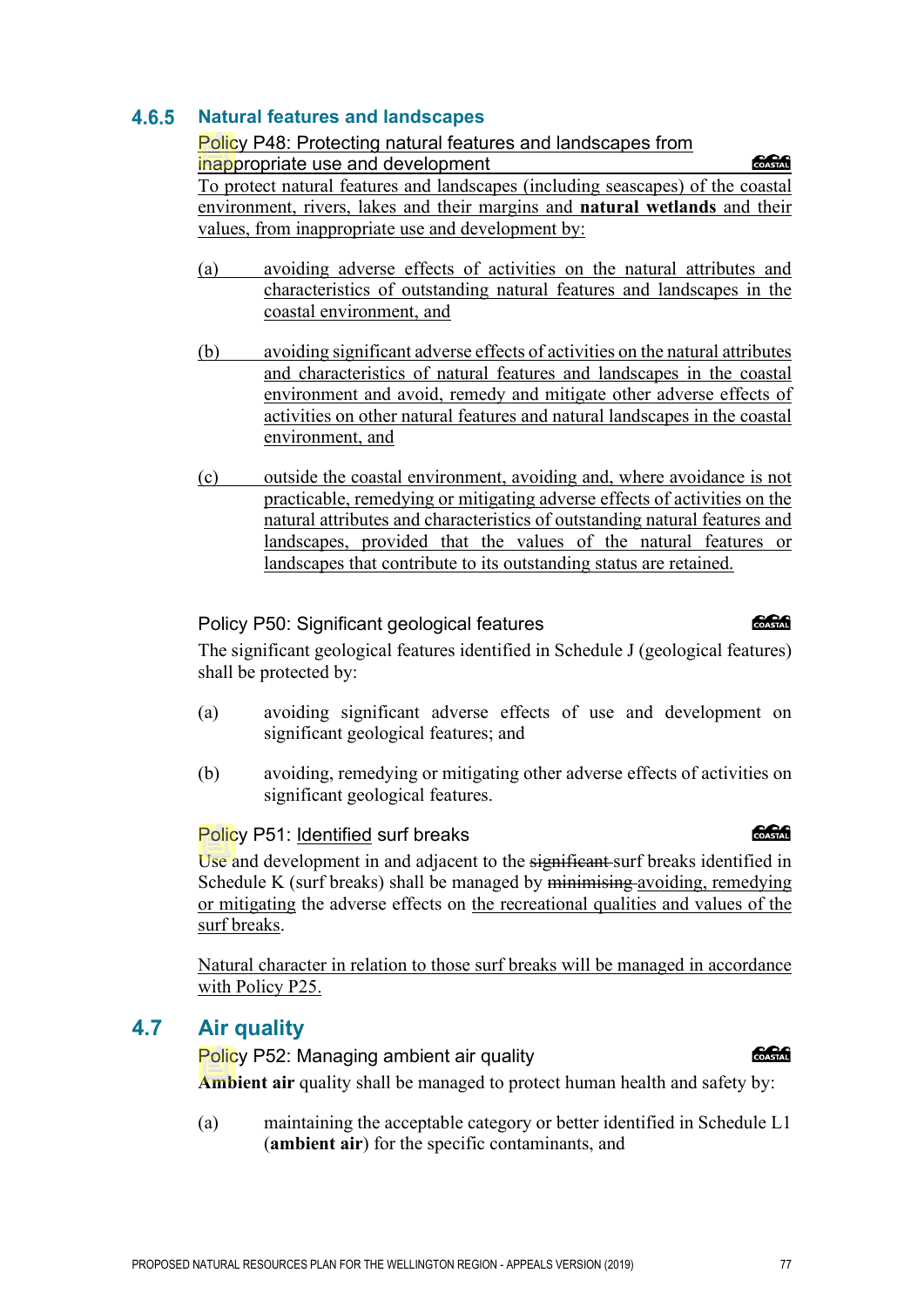- (b) improving unacceptable or poor **ambient air** quality to at least the acceptable category or better identified in Schedule L1 (**ambient air**), and
- (c) managing the discharge of other contaminants so that the adverse effects on human health, including cumulative adverse effects, are **minimised**.

#### Policy P53: Domestic fires

**Good management practices** for the operation of **domestic fires** in urban, rural and coastal marine areas will be encouraged to **minimise** the cumulative health effects and nuisance effects to neighbours of offensive or objectionable odour, smoke and particulate matter, fumes, ash and visible emissions.

#### Policy P54: Open fires in the Masterton Urban Airshed

The discharges of contaminants into air from new **open fires** in the Masterton Urban Airshed (shown on Map 25) shall be avoided.

#### Policy P55: Managing air amenity

Air quality amenity in urban, rural and the coastal marine areas shall be managed to **minimise** offensive or objectionable odour, smoke and dust, particulate matter, fumes, ash and visible emissions.

#### Policy P56: Outdoor burning

The adverse effects on amenity, people's health and **property** from odour, smoke and dust, fumes, and visible emissions from **outdoor burning** will be **minimised** by the encouragement of **good management practices**.

#### Policy P57: Burning of specified materials

The significant adverse effects on human health, amenity and the environment from the burning of **specified materials** in **domestic fires** and **outdoor burning** shall be avoided.

#### Policy P58: Industrial discharges

Industrial **point source discharges** and fugitive emissions into air will be **minimised** by using **good management practices**.

#### Policy P59: Industrial point source discharges

The significant adverse effects from industrial **point source discharges** of **hazardous air pollutants** beyond the boundary of the **property** where the discharge is occurring, including any noxious or dangerous effects on human health or the environment, shall be avoided.

#### Policy P60: Agrichemicals and fumigants

The adverse effects on human health, **property** and the environment from the discharge of **agrichemicals** or **fumigants** beyond the boundary of the **property** where the discharge is occurring will be managed using **good management practices**.

#### **CARGO**

### க்கி

**CACAG** 

**COCO** 

**CACAG** 

**Concept**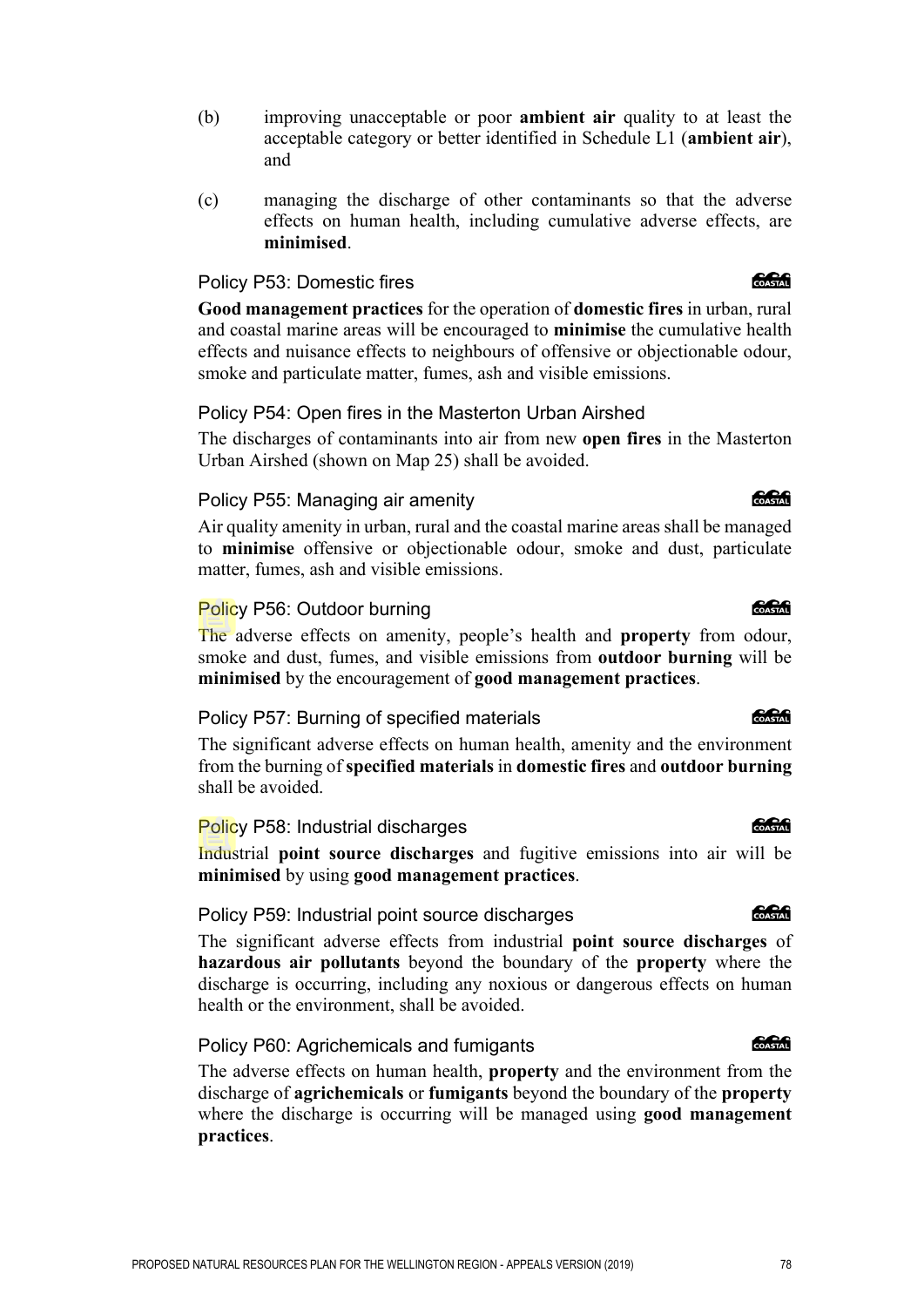### Policy P61: National Environmental Standard for Air Quality

When considering a resource consent application for a discharge into air in a **polluted airshed**, including the Masterton Urban Airshed (shown on Map 25), the Wellington Regional Council shall give effect to the National Environmental Standard for Air Quality by allowing the offsetting of new discharges of  $PM_{10}$  if the ground level concentrations exceed 2.5 $\mu$ g of PM<sub>10</sub>/m<sup>3</sup> of air. The offsets shall be:

- (a) for new discharges into air or when discharges from existing consented activities increase, and
- (b) calculated on an annual mass emissions basis and be offset on a one to one annual mass emissions basis, and
- (c) calculated as close as practicable to where the effect of the discharge occurs, and
- (d) for the duration of the consent, and
- (e) treated as having the same health effects irrespective of the source of the PM10, and
- (f) required in a polluted airshed, including the Masterton Urban Airshed (shown on Map 25) until the airshed achieves five years without any breach of the National Environmental Standard for Air Quality for PM10, and
- (g) only for a point source discharge and will not consider fugitive emissions, and
- (h) only for PM10.

#### *Note*

For the purposes of this policy offsetting has the same meaning as in the National Environmental Standard for Air Quality for PM10.

# **4.8 Land and water quality**

#### 4.8.1 **Discharges to land and water**

Policy P66: National Policy Statement for Freshwater Management requirements for discharge consents

When considering any application for a discharge the consent authority shall have regard to the following matters:

- (a) the extent to which the discharge would avoid contamination that will have an adverse effect on the life-supporting capacity of fresh water including on any ecosystem associated with fresh water, and
- (b) the extent to which it is feasible and dependable that any more than minor adverse effects on fresh water, and on any ecosystem associated with fresh water, resulting from the discharge would be avoided, and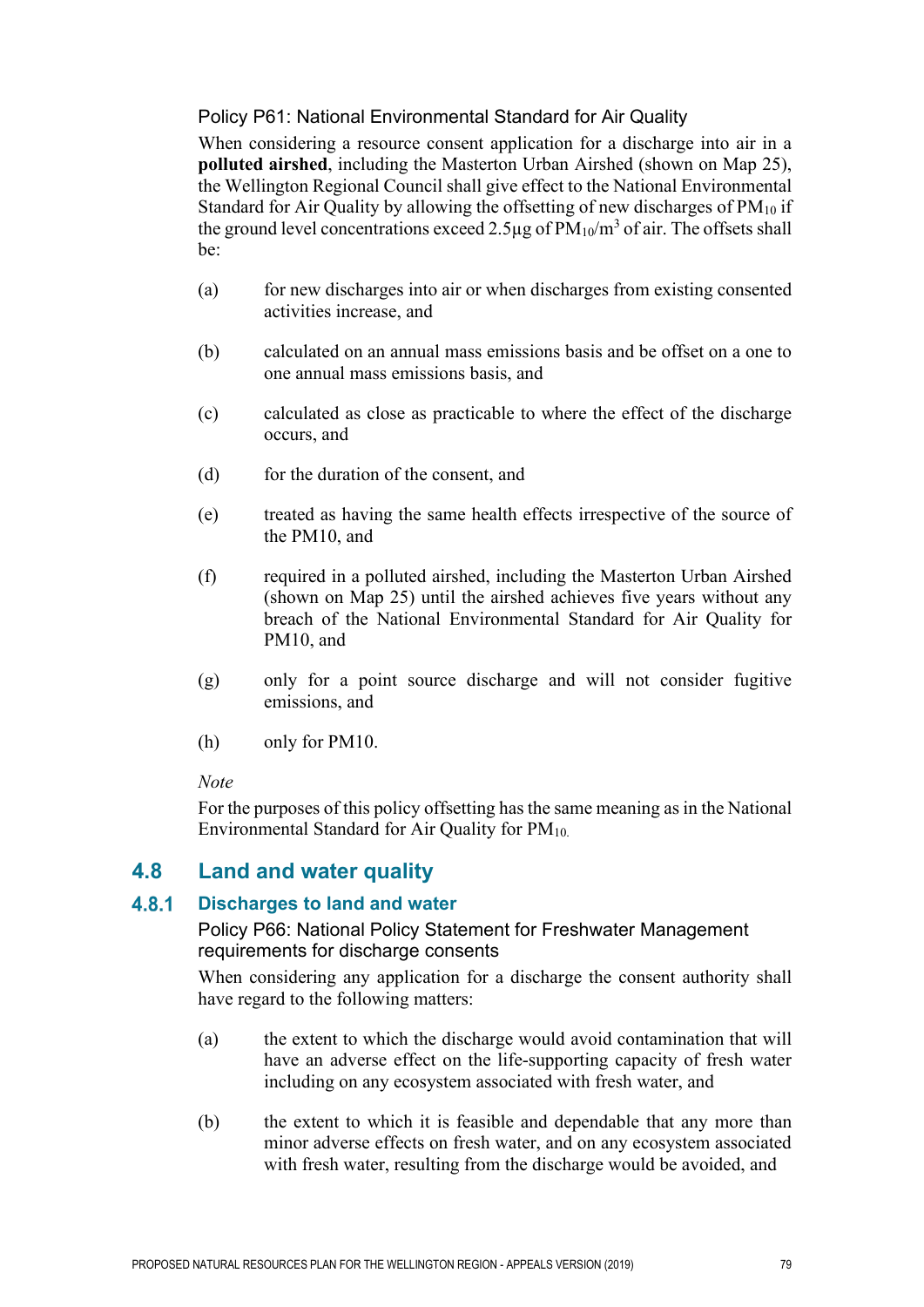- (c) the extent to which the discharge would avoid contamination that will have an adverse effect on the health of people and communities as affected by their contact with fresh water, and
- (d) the extent to which it is feasible and dependable that any more than minor adverse effects on the health of people and communities as affected by their contact with fresh water resulting from the discharge would be avoided.

This policy applies to the following discharges (including a diffuse discharge by any person or animal):

- (a) a new discharge, or
- (b) a change or increase in any discharge

of any contaminant into fresh water, or onto or into land in circumstances that may result in that contaminant (or, as a result of any natural process from the discharge of that contaminant, any other contaminant) entering fresh water.

Sections (a) and (b) of this policy do not apply to any application for consent first lodged before the National Policy Statement for Freshwater Management 2011 took effect on 1 July 2011. Sections (c) and (d) of this policy do not apply to any application for consent first lodged before the National Policy Statement for Freshwater Management 2014 took effect (1 August 2014).

#### Policy P67: Minimising discharges to water or land

**COASTAL** 

Discharges of contaminants to water or land will be **minimised** by adopting through the following hierarchy:

- (a) avoiding the production of the contaminant,
- (b) reducing the volume amount of contaminants, including by reusing, recovering or recycling the contaminants,
- (c) **minimising** the volume or amount of the discharge,
- (d) discharging to land is promoted over discharging direct to water, including using land-based treatment, constructed wetlands or other systems to treat contaminants prior to discharge.

#### *Note*

In determining if it is appropriate to discharge to land as required by clause (d), consideration must be given to the requirements of Policy P95.

#### Policy P69: Human drinking water supplies

The adverse effects from discharges to land and water on the quality of **community drinking water supplies** and **group drinking water supplies** shall be avoided to the extent necessary to implement regulations for human drinking water. the National Environmental Standards for Sources of Human Drinking Water 2007, in consultation with the The drinking water supply operator will be consulted with as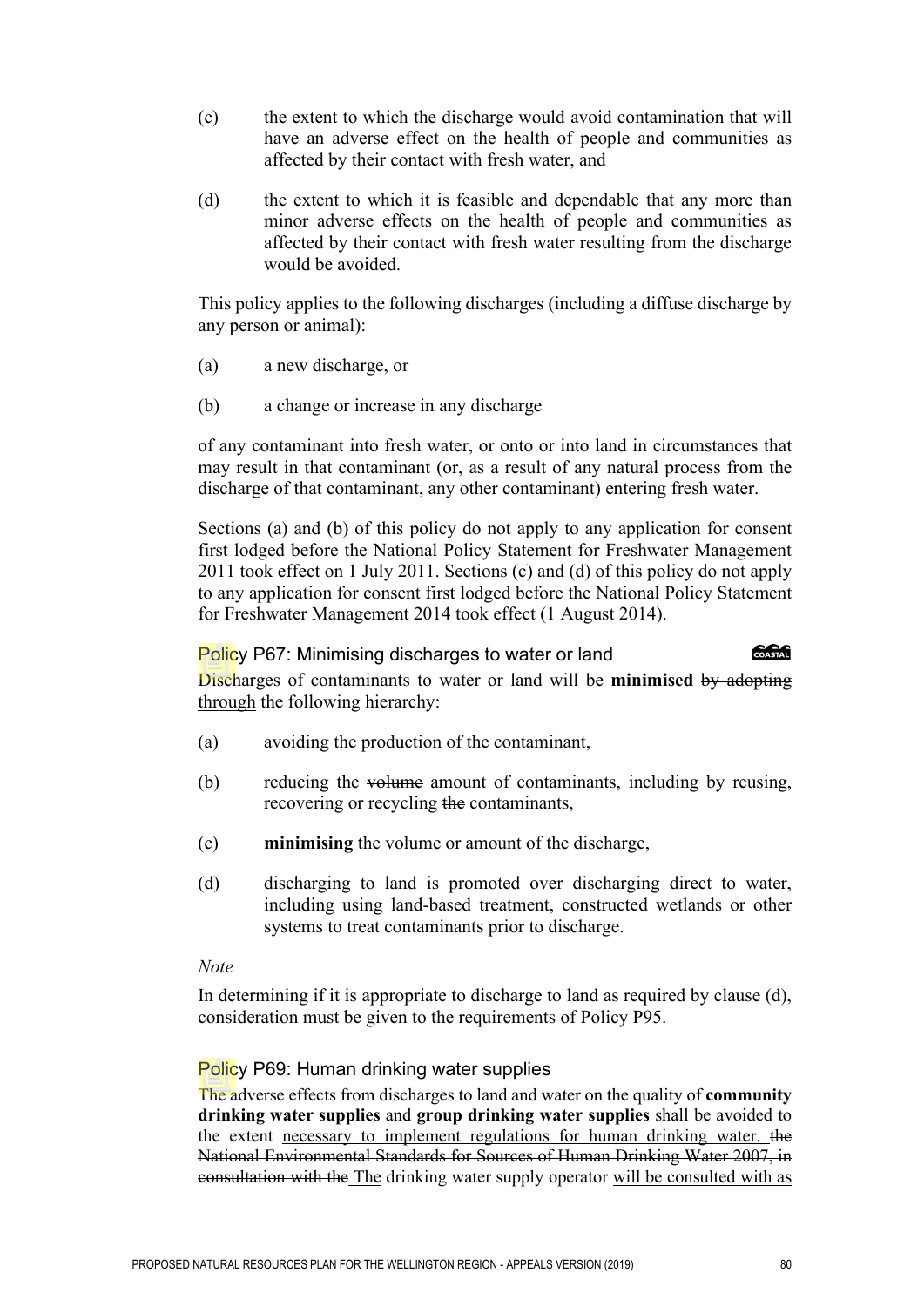appropriate, taking into consideration emerging contaminants and industry best practice.

### Policy P95: Discharges to land

The discharge of contaminants to land shall be managed to:

- (a) **minimise** adverse effects on the life-supporting capacity of soil,
- (b) avoid creating contaminated land,
- (c) not exceed the capacity of the soil to treat, use or remove the contaminant,
- (d) not exceeding the available capacity of the soil to absorb the discharge,
- (e) avoid significant adverse effects on public health and amenity, and
- (f) not result in a discharge to water that causes more than a minor adverse effects, and
- (g) avoid, remedy or mitigate adverse effects on **mana whenua** values when considering applications for discharges to land which may adversely affect statutory acknowledgement areas, sites of significance, or Heritage New Zealand Pouhere Taonga sites, identified in this Plan, any relevant district plan, or in a planning document recognised by an iwi authority and lodged with a local authority.

### Policy P62: Promoting discharges to land

The discharge of contaminants to land is promoted over direct discharges to water, particularly where there are adverse effects on:

- (a) **aquatic ecosystem health**, or and
- (b) **mahinga kai**, or
- (c) contact recreation, or and
- (d) **Māori customary use**.

### Policy P65: Minimising effects of rural land use activities nutrient **discharges**

The adverse effects of rural land use activities, including any associated discharge <del>nutrient discharges from agricultural activities</del> that may enter water, shall be **minimised** through the use of regulatory and non-regulatory methods including:

- (a) rules and methods in the Plan, and
- (b) **good management practices**, and
- (c) information gathering, monitoring, assessment and reporting, and

#### **CACAG**

**COASTAL**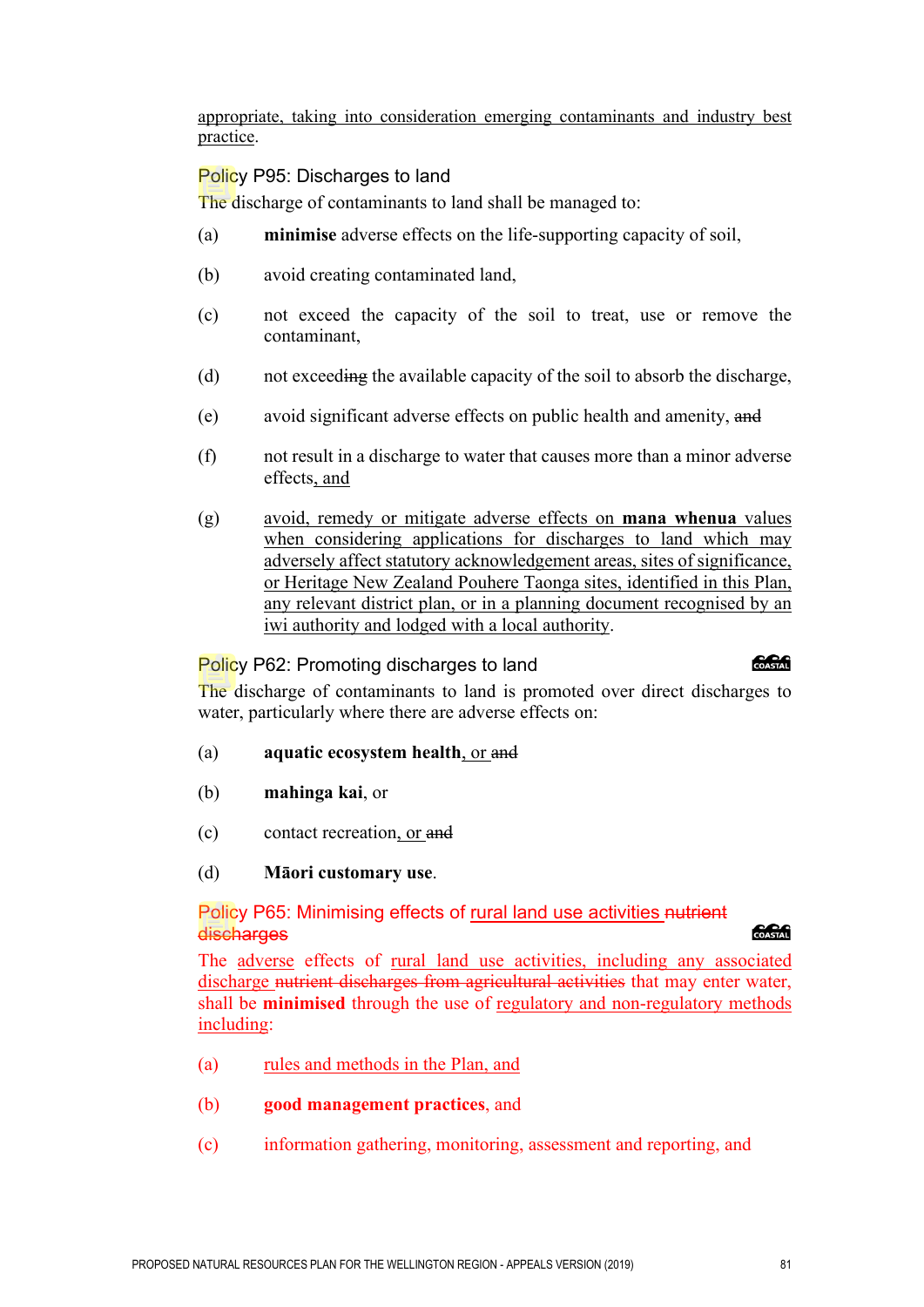- (d) integrated catchment management within the Wellington Regional Council and with the involvement of **mana whenua**, territorial authorities, water users, farmers, households, industry, environmental groups and technical experts, and
- (d) regulatory and non-regulatory methods, and
- (e) plan changes or variations resulting from catchment-specific recommendations from the **whaitua** committee process.

Policy P63: Improving water quality for contact recreation and Māori COASTAL customary use

The quality of fresh water bodies and coastal water shall be improved to meet, over time and as a minimum, the objectives in Table 3.1, 3.2 and 3.3, including by:

- (a) improving water quality in all first priority for improvement water bodies for secondary contact with water listed in Schedule H2 (priority water bodies) in accordance with Method M27, and
- (b) having particular regard to improving water quality in fresh water bodies and coastal water where contact recreation and/or **Māori customary use** are adversely affected by discharges from **stormwater** from a port, airport or state highway, **wastewater networks** and **wastewater** treatment plants.

Policy P70: Managing point source discharges for aquatic ecosystem health and mahinga kai COASTAL

Where an objective in Table 3.4, Table 3.5, Table 3.6, Table 3.7 or Table 3.8 of Objective O25 is not met, **point source discharges** to water shall be managed in the following way:

- (a) for an **existing discharge** that contributes to the objective(s) not being met, the discharge is only appropriate if:
	- (i) at a minimum an application for a resource consent includes a defined programme of work for upgrading the discharge, in accordance with **good management practice**, within the term of the resource consent, and
	- (ii) conditions on the resource consent require reduction of the adverse effects of the discharge to be **minimised** in order to improve water quality in relation to the objective(s) not met, and
	- (iii) in determining the improvement to water quality required in (ii), and the timeframe in which it is to be achieved, consideration will be given to the discharge's contribution to the objective(s) not being met,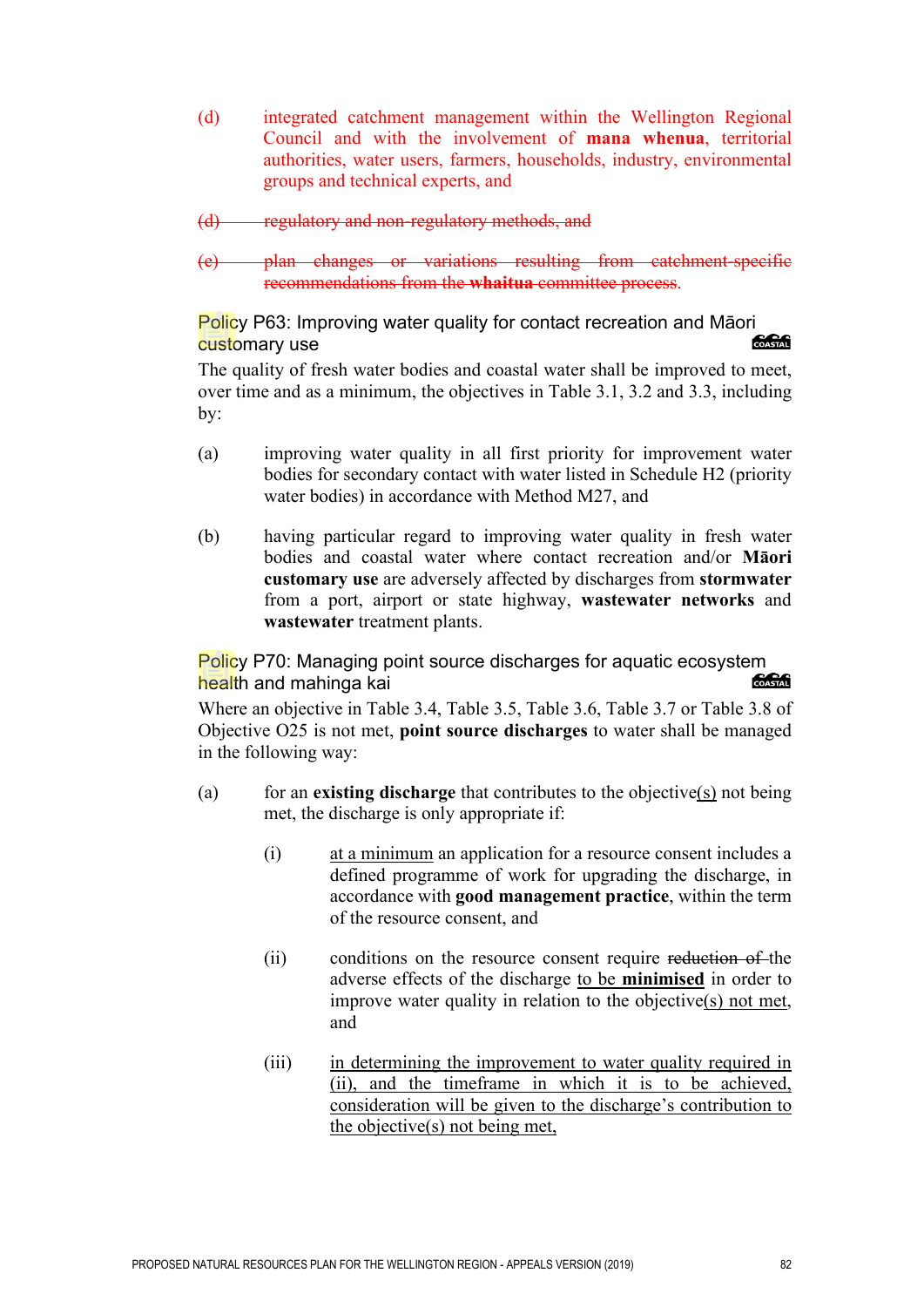(b) for a **new discharge**, other than a **wastewater** discharge, the discharge is inappropriate if the discharge would cause the affected fresh water body or area of coastal water to decline in relation to the objective(s), except that a new temporary discharge to coastal water from a **wastewater network** or **wastewater** treatment plant to facilitate maintenance, repair, replacement or **upgrade** work that has temporary adverse effects may not be inappropriate.

In assessing the appropriateness of a **new discharge** or **existing discharge,** the ability to offset **residual adverse effects** may be considered.

Policy P71: Quality of point source discharges to rivers

Where all of the objectives in Table 3.4 of Objective O25 are met the adverse effects of **point source discharges,** excluding **stormwater** and **wastewater**  discharges, to rivers shall be **minimised** by the use of measures that result in the discharge as a minimum maintaining quality in the receiving water after the **zone of reasonable mixing** when measured:

- (a) below the discharge point compared to above the discharge point, having particular regard to the following indicators of ecosystem health:
	- (i) the Quantitative Macroinvertebrate Community Index
	- (ii) pH
	- (iii) water clarity
	- (iv) temperature
	- (b) the 7-day mean minimum dissolved oxygen concentration
	- (c) the daily minimum dissolved oxygen concentration.

Policy P72: Zone of reasonable mixing

**ang Common** 

When a discharge to water requires resource consent,

- (a) the **zone of reasonable mixing** shall be **minimised** and will be determined on a case-by-case basis. In determing the zone of reasonable mixing, particular regard shall be given to:, including by having regard to the:
	- (i) efficient mixing of the discharge with the receiving waters, and
	- (ii) avoiding a site with significant **mana whenua** values identified in Schedule C (mana whenua), and
	- (iii) the identified values of that area of water, and
- (b) the adverse effects of the discharge, including,
	- (i) on aquatic species migration, and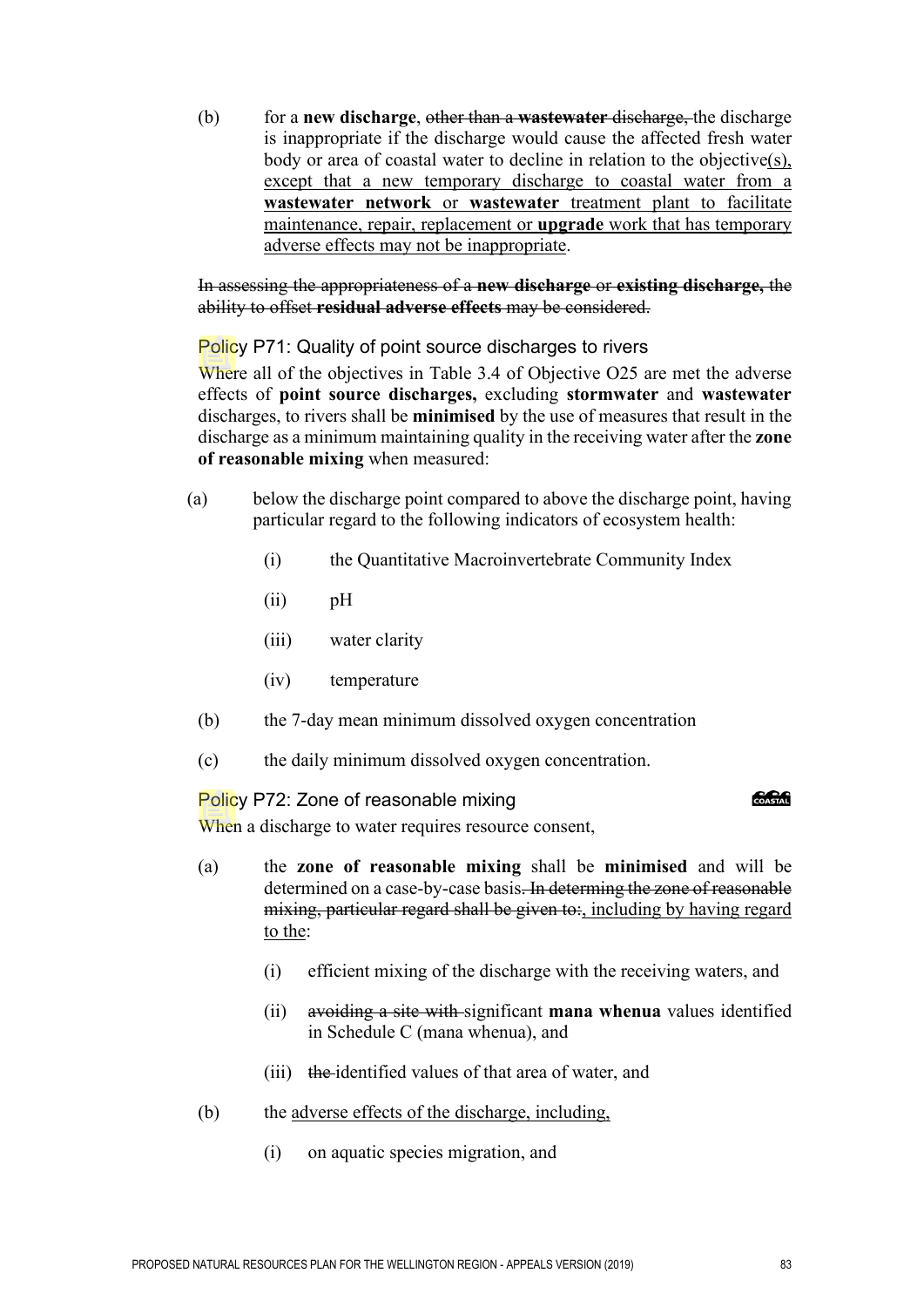- (ii) acute and chronic toxicity effects, and and
- (iii) on significant **mana whenua** values identified in Schedule C (mana whenua)

within the **zone of reasonable mixing** shall be **minimised**.

(f) avoiding significant adverse effects within the zone of reasonable mixing.

#### Policy P64: Mixing waters

Mixing waters between catchments is inappropriate except where there are no adverse effects on **mana whenua** values.

Policy P68: Avoiding inappropriate discharges to water Discharges to fresh and coastal water of:

- (a) untreated wastewater, except as a result of heavy rainfall event overflows, and
- (b) **animal effluent** from an **animal effluent** storage facility or from an area where animals are confined, and
- (c) untreated industrial or trade waste, and
- (d) untreated organic waste or leachate from storage of organic material,

shall be avoided.

#### **Stormwater**  4.8.2

COASTAL Policy P73: Minimising adverse effects of stormwater discharges The adverse effects of **stormwater** discharges shall be **minimised** to the smallest amount reasonably practicable, including by:

- (a) using **good management practice**, and
- (b) taking a **source control** and treatment train approach to new activities and land uses, and
- (c) implementing **water sensitive urban design** in new subdivision and development, and
- (d) progressively improving existing **stormwater, wastewater**, road and other public infrastructure, including during routine maintenance and upgrade, and
- (e) managing localised adverse effects, including by addressing particular attributes appropriate to the receiving environment.

COASTAL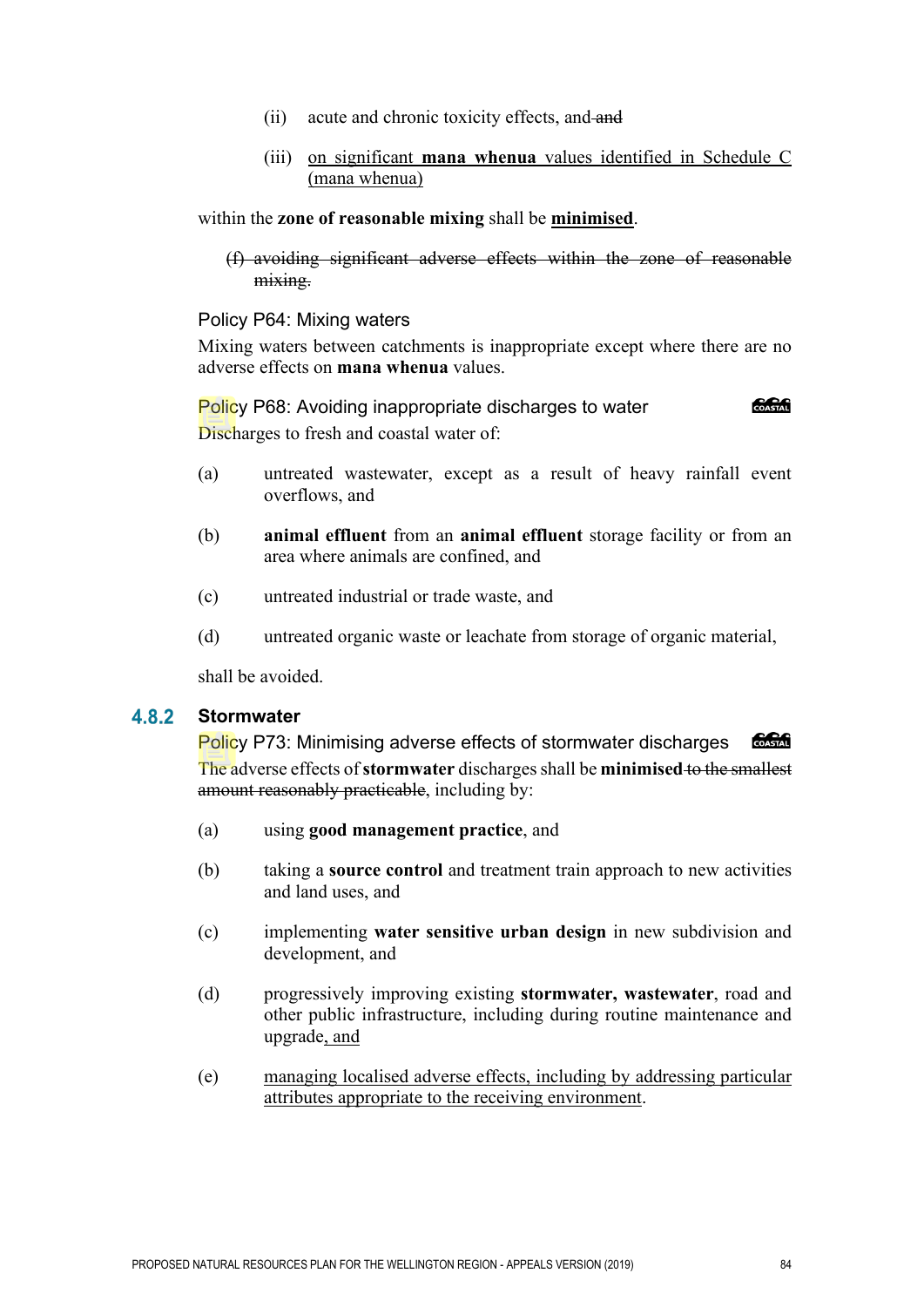#### Policy P79: Managing land use impacts on stormwater



Land use, subdivision and development, including **stormwater** discharges, shall be managed so that runoff volumes and peak flows:

- (a) avoid or **minimise** scour and erosion of stream beds, banks and coastal margins, and
- (b) do not increase risk to human health or safety, or increase the risk of inundation, erosion or damage to **property** or infrastructure,

including by retaining, as far as practicable, pre-development hydrological conditions in new subdivision and development.

Policy P74: Development of a stormwater management strategy and for first-stage local authority and state highway network consents COASTAL

The adverse effects of discharges from a-local authority and state highway **stormwater networks** during a controlled activity consent granted under Rule R50 or during the development of a **stormwater management strategy** shall be managed by:

- (a) managing the **stormwater networks** on a comprehensive basis whereby discharges from local authority and/or state highway **stormwater** devices are aggregated on a catchment or **sub-catchment** basis and authorised via a single 'global' consent, and
- (b) undertaking monitoring to identify the adverse quality and quantity effects of discharges from the **stormwater network** on:
	- (i) **aquatic ecosystem health** and **mahinga kai**, and
	- (ii) contact recreation and **Māori customary use**, and
	- (iv) the values of areas with identified outstanding or significant values identified in Schedule A (outstanding water bodies), Schedule C (mana whenua), Schedule F (indigenous biodiversity), and
	- (iv) water and sediment quality in the receiving environment, and the benthic habitat of **low energy receiving environments**,

in order to develop a prioritised programme for improvement of areas within the **stormwater network** that will form the basis of a **stormwater management strategy**, and

- (c) managing any acute adverse effects of discharges from the stormwater network detected during the monitoring under (b), including significant adverse effects on primary and secondary contact with water, by:
	- (i) implementing mitigation as soon as practicable after the effect is determined, and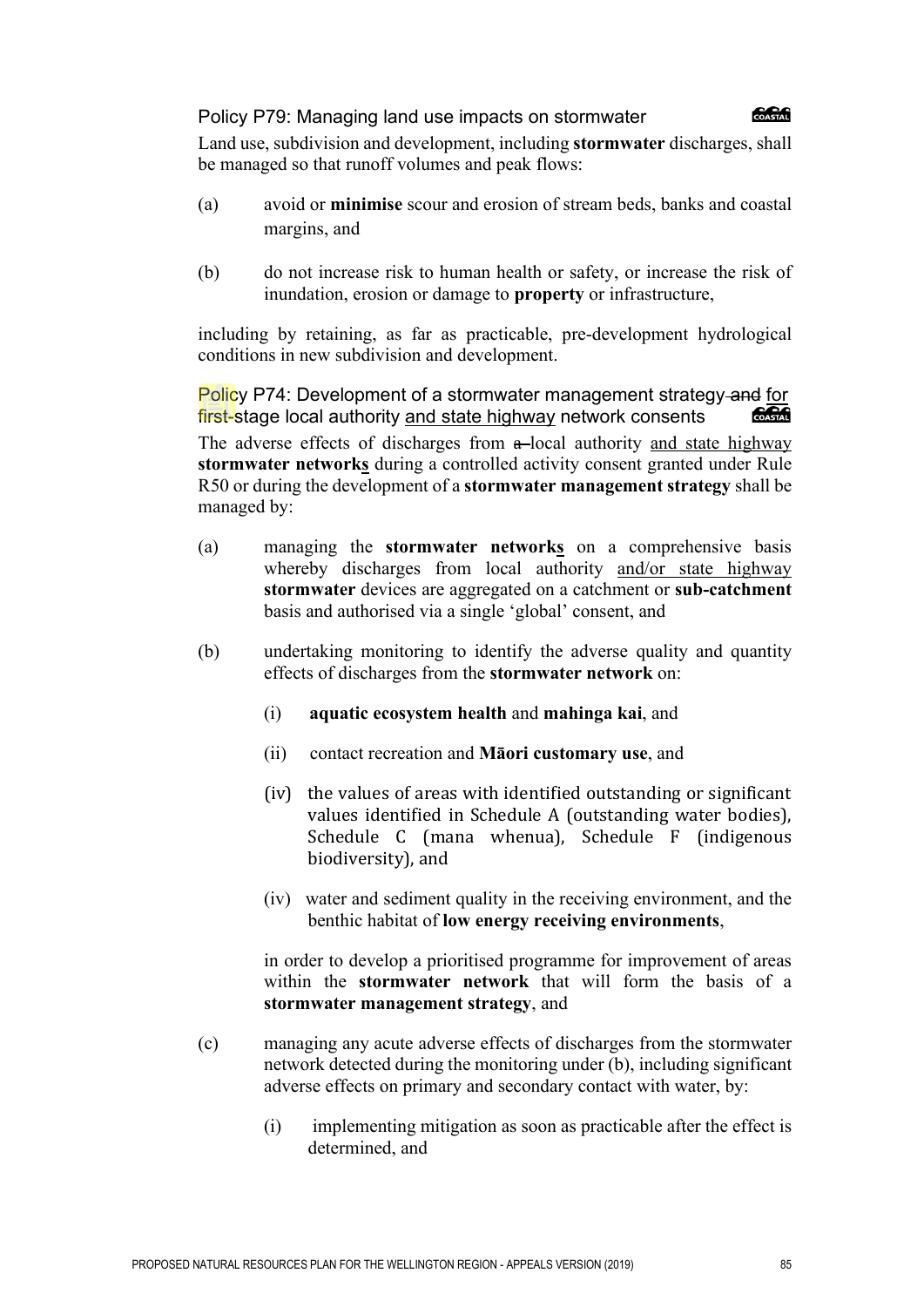- (ii) identifying long-term options for remediation or mitigation, and
- (d) limiting resource consents granted under Rule R50 to a maximum of five years, and
- (e) including conditions in the resource consent to set timeframes for the development of a **stormwater management strategy** in accordance with Schedule N (stormwater strategy), and
- (f) developing a monitoring programme under (b) that:
	- (i) selects suitable representative sites where there are multiple discharge points to the same receiving environment, and
	- (ii) is proportional in scale and detail to the risk associated with the network and the sensitivity of the receiving environment, and

in the Wairarapa,

- (iii) focuses on state highways and the urban areas of Masterton, Carterton, Greytown, and Featherston, and
- (iv) for **stormwater network**s in urban areas not listed in (ii), identifies key risks to receiving water quality from **stormwater** discharges in accordance with Schedule N(c) and (d) *Catchment characteristics*.

Policy P75: Second-stage local authority and state highway network<br>Consents consents

When an application for resource consent is made with a **stormwater management strategy**, the adverse effects of discharges from a local authority and state highway **stormwater networks** shall be **minimised** by:

- (a) identifying in the **stormwater management strategy** priorities for progressive improvement, and timeframes to achieve this improvement, in accordance with any relevant objectives identified in the Plan, and
- (b) where appropriate, developing catchment-specific **stormwater** management plans or other methods to identify and prioritise actions in accordance with any relevant objectives identified in the Plan, and
- (c) progressively implementing the **stormwater management strategy** and any actions identified under (b), and
- (d) for new **stormwater networks**, managing the adverse quality and quantity effects of post-development **stormwater** discharges in accordance with good management practice and Policies P73 and P79, and
- (e) progressively reducing the impact of untreated **wastewater** on fresh and coastal water in accordance with Policies P76 and P77, and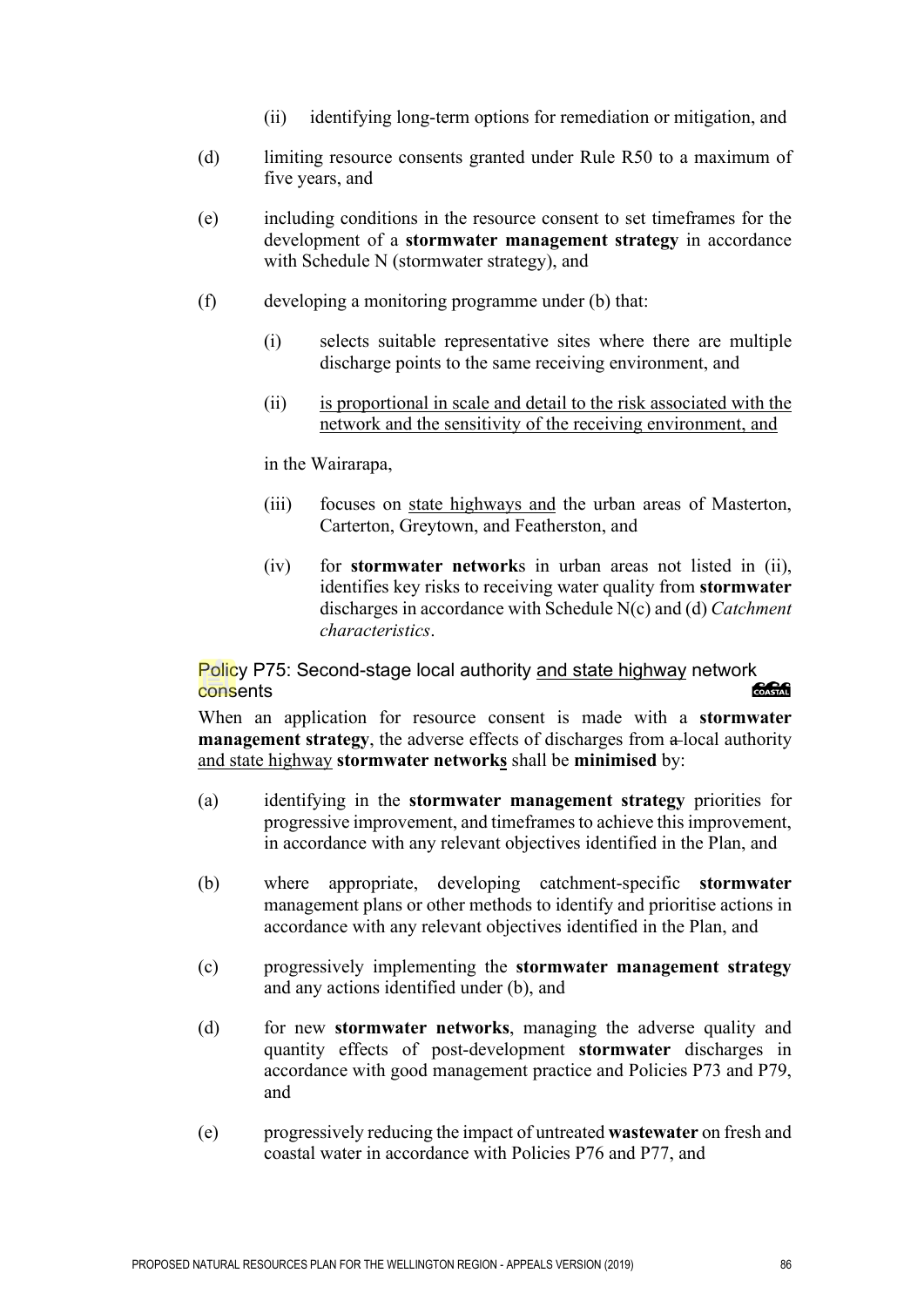(f) progressively improving existing **stormwater, wastewater**, road and other public infrastructure, including through routine maintenance and upgrade.

COASTAL Policy P76: Minimising wastewater and stormwater interactions

The adverse effects of **wastewater** and **stormwater** interactions on fresh and coastal water shall be **minimised** by:

- (a) avoiding **wastewater** contamination of **stormwater** from new **wastewater networks** or connections authorised after the date of 31 July 2015, and
- (b) progressive elimination removal of existing **wastewater** contamination of **stormwater** progressively, and as soon as reasonably practicable from the existing **wastewater network**, and
- (c) progressively reducing **stormwater** and groundwater infiltration and inflow into the **wastewater network**.

Policy P77: Assessing resource consents to discharge stormwater containing wastewater

A resource consent application under Rule R51 to discharge **stormwater** from a local authority **stormwater network** known to contain **wastewater** is inappropriate unless the application includes:

- (a) a plan of how Policy P76 will be achieved, including key milestones and dates, and
- (b) the results of consultation with **mana whenua** on their values and interests in relation to discharges and receiving waters.

Policy P78: Managing stormwater from a port, or airport or state highway

### *<u> SSSS</u>*

The adverse effects, including the effects on **aquatic ecosystem health** and **mahinga kai**, contact recreation and **Māori customary use**, of the discharge of **stormwater** from a port, or airport-or state highway, where the discharge will enter water, including through a local authority or state highway **stormwater network**, shall be **minimised** by:

- (a) identifying priorities for improvement, including methods and timeframes for improvement, in accordance with any relevant objectives identified in the Plan, and
- (b) having particular regard to protecting sites with identified significant or outstanding values, and
- (c) implementing **good management practice**, and
- (d) where required, progressively improving discharge quality over time.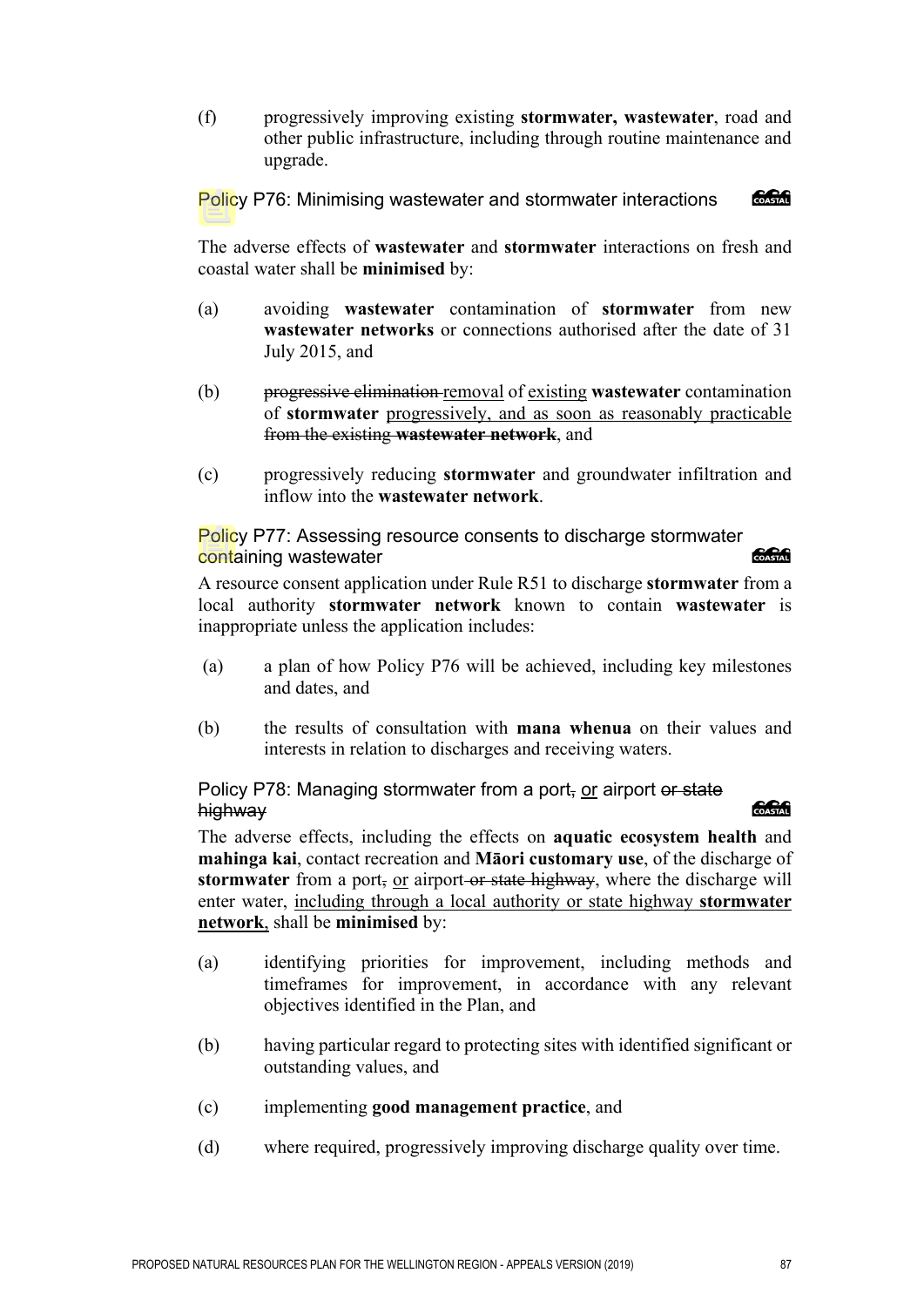#### 4.8.3 **Wastewater**

Policy P80: Replacing wastewater discharge consents **ang an** Applicants replacing **existing resource consents** to discharge **wastewater** to fresh water and coastal water shall identify:

- (a) the objectives, limits, targets, discharge standards or other requirements set out in the Plan relevant to **wastewater** discharges to water, and
- (b) the results of consultation with the community and **mana whenua** on their values and interests in relation to discharges and receiving waters, including adverse effects on **Māori customary use** and **mahinga kai**, and
- (c) in response to consultation with the community and **mana whenua**, the short-term and long-term goals for **wastewater** discharges to water, where short-term goals are within the lifetime of the Plan and long-term goals are beyond the lifetime of the Plan, and
- (d) how the short- and long-term goals for **wastewater** discharges to water will satisfy provisions of the Plan, and
- (e) infrastructure changes needed to meet long-term goals for **wastewater** discharges to water, including key milestones and dates.

Policy P82: Mana whenua values and wastewater discharges COASTAL **Mana whenua** values and interests shall be reflected in the management of **wastewater** discharges to fresh and coastal water including adverse effects on **Māori customary use**, **Ngā Taonga Nui a Kiwa**, **outstanding water bodies** and **mahinga kai.**

COASTAL Policy P81: Minimising and improving wastewater discharges The adverse effects of **existing wastewater discharges** to fresh water and coastal water shall be **minimised**, and:

- (a) in the case of **existing wastewater discharges** to fresh water or coastal water from **wastewater** treatment plants, the quality of discharges shall be progressively improved and the quantity of discharges shall be progressively reduced, and
- (b) in the case of **existing wastewater discharges** to coastal water from **wastewater** treatment plants, the quality of discharges shall be progressively improved where the discharge contributes to an objective in table 3.3 of Objective O24 or Table 3.8 of Objective O25 not being met, and
- (c) in the case of **existing wastewater discharges** to fresh water or coastal water from **wastewater networks** overflows during or following rainfall events, the frequency and/or volume of discharges shall be progressively reduced.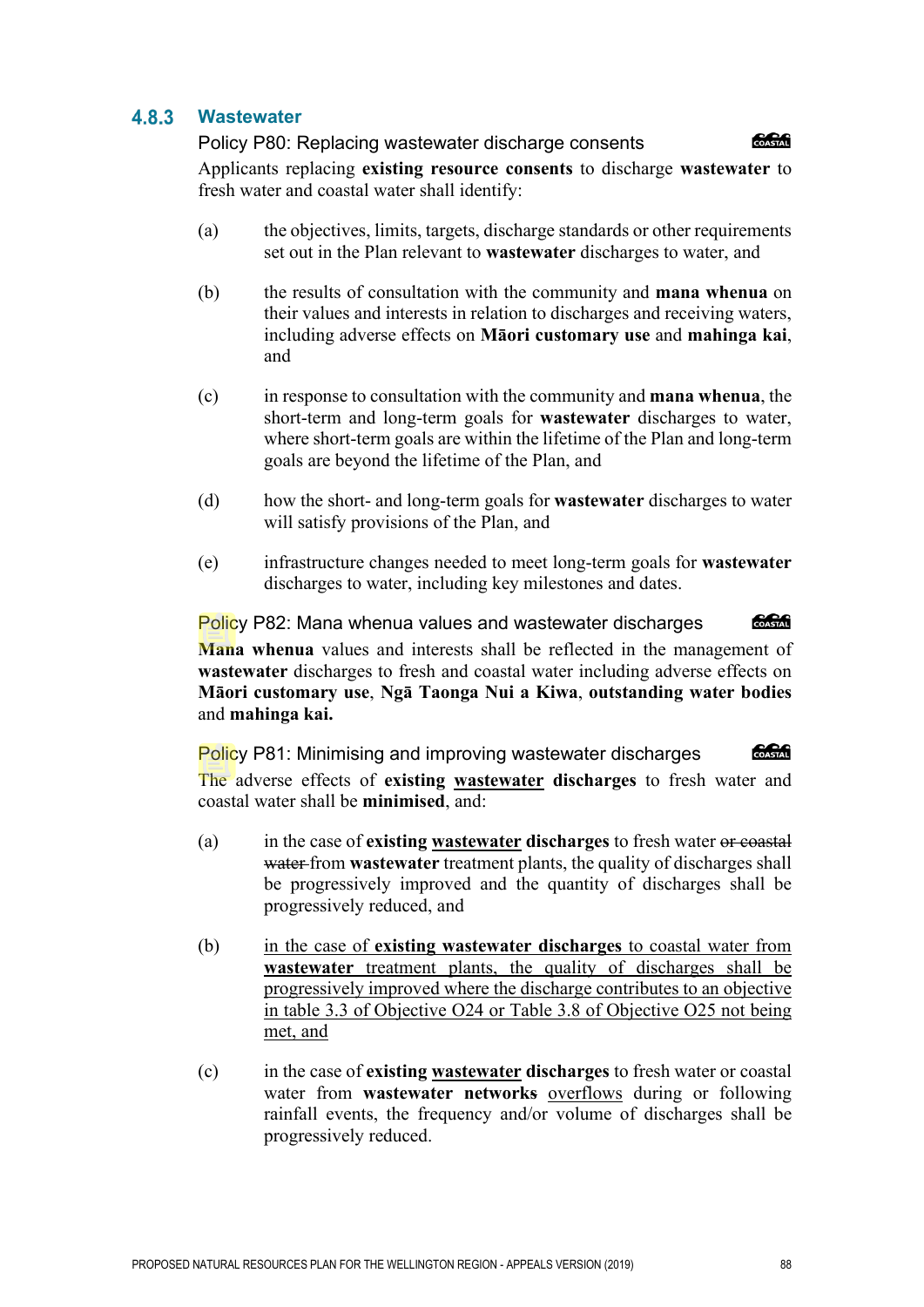Where improvements are required, these are undertaken within timeframes appropriate to the degree of improvement required and the level of effects of the discharge on the environment.

#### Policy P81A: Quality of existing wastewater discharges to rivers

The quality of **existing wastewater discharges** to rivers shall be assessed in relation to the following water quality guidelines in the receiving water after the **zone of reasonable mixing**:

- (a) when measured below the discharge point compared to above the discharge point:
	- (i) a decrease in the Quantitative Macroinvertebrate Community Index of no more than 20%, and
	- (ii) a decrease in water clarity of no more than:
		- 1. 20% in **River class** 1 and in any river identified as having high macroinvertebrate community health in Schedule F1 (rivers/lakes), or
		- 2. 30% in any other river, and
	- (iii) a change in temperature of no more than:
		- 1. 2˚C in any river identified as having high macroinvertebrate community health in Schedule F1 (rivers/lakes), or
		- 2. 3˚C in any other river, and
- (b) consider the extent to which the discharge causes the following to be exceeded:
	- (i) the 7-day mean minimum dissolved oxygen concentration of no more than 5 mg/L, and
	- (ii) the daily minimum dissolved oxygen concentration of no lower than 4mg/L, and
	- (iii) soluble carbonaceous biochemical oxygen demand (BOD<sub>5</sub>) of no more than 2mg/L at flows less than flood flows, and
	- (iv) particulate organic matter (POM) no more than 5 mg/L at flows less than median, and
	- (v) nitrate toxicity of no more than:
		- 1.  $1 \text{mg/L}$  (annual median) and 1.5mg/L (annual 95<sup>th</sup>) percentile from monthly samples) in outstanding waterbodies (Schedule A1), **River class** 1 and in any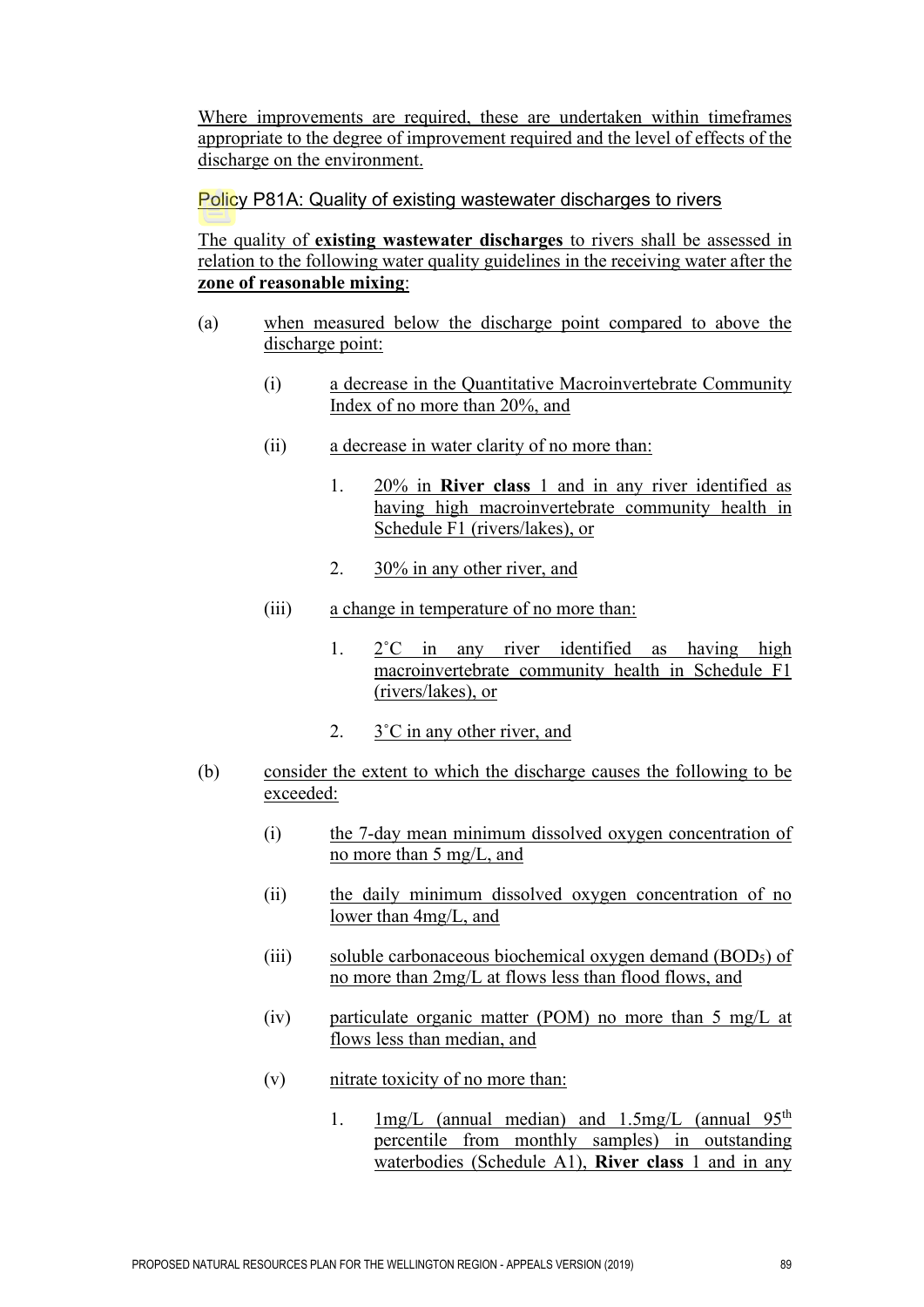river identified as having high macroinvertebrate community health in Schedule F1 (rivers/lakes), or

- 2. 2.4mg/L (annual median) and  $3.5$ mg/L (annual  $95<sup>th</sup>$ percentile from monthly samples) in any other river, and
- (vi) ammonia toxicity (at  $pH 8$  and  $20^{\circ}C$ ) of no more than:
	- 1. 0.03mg/L (annual median) and 0.05mg/L (annual maximum from monthly samples) in outstanding waterbodies (Schedule A1), **River class** 1 and in any river identified as having high macroinvertebrate community health in Schedule F1 (rivers/lakes), or
	- 2. 0.24mg/L (annual median) and 0.4mg/L (annual maximum from monthly samples) in any other river.

Policy P83: Avoiding new wastewater discharges to fresh water **New wastewater discharges** of **wastewater** to fresh water are avoided.

Policy P83A: Discouraging new discharges of treated wastewater to<br>Coastal water coastal water

New discharges of treated **wastewater** to coastal water are discouraged., unless:

- (a) adequate consideration of alternative methods and sites has been undertaken, and
- (b) discharge to land is not practicable, and
- (c) the adverse effects of the discharge are **minimised**, and
- (d) one or more of the following applies:
	- (i) it is a relocation of a previous freshwater discharge, or
	- (ii) it is a discharge from an existing **wastewater** treatment plant for an increased volume, or
	- (iii) it is a discharge from an existing **wastewater** treatment plant to a new location to assist with achieving Objectives O24 and O25.

When considering the practicability of discharges to land, regard shall be given to new and emerging technologies.

#### Policy P85: Biosolids and treated wastewater to land

COASTAL

The adverse effects on fresh water, including groundwater and coastal water and on soil from the discharge of **biosolids** or treated **wastewater** to land shall be **minimised**. The discharge of **biosolids** to land shall be managed in accordance with relevant **good management practice** guidelines.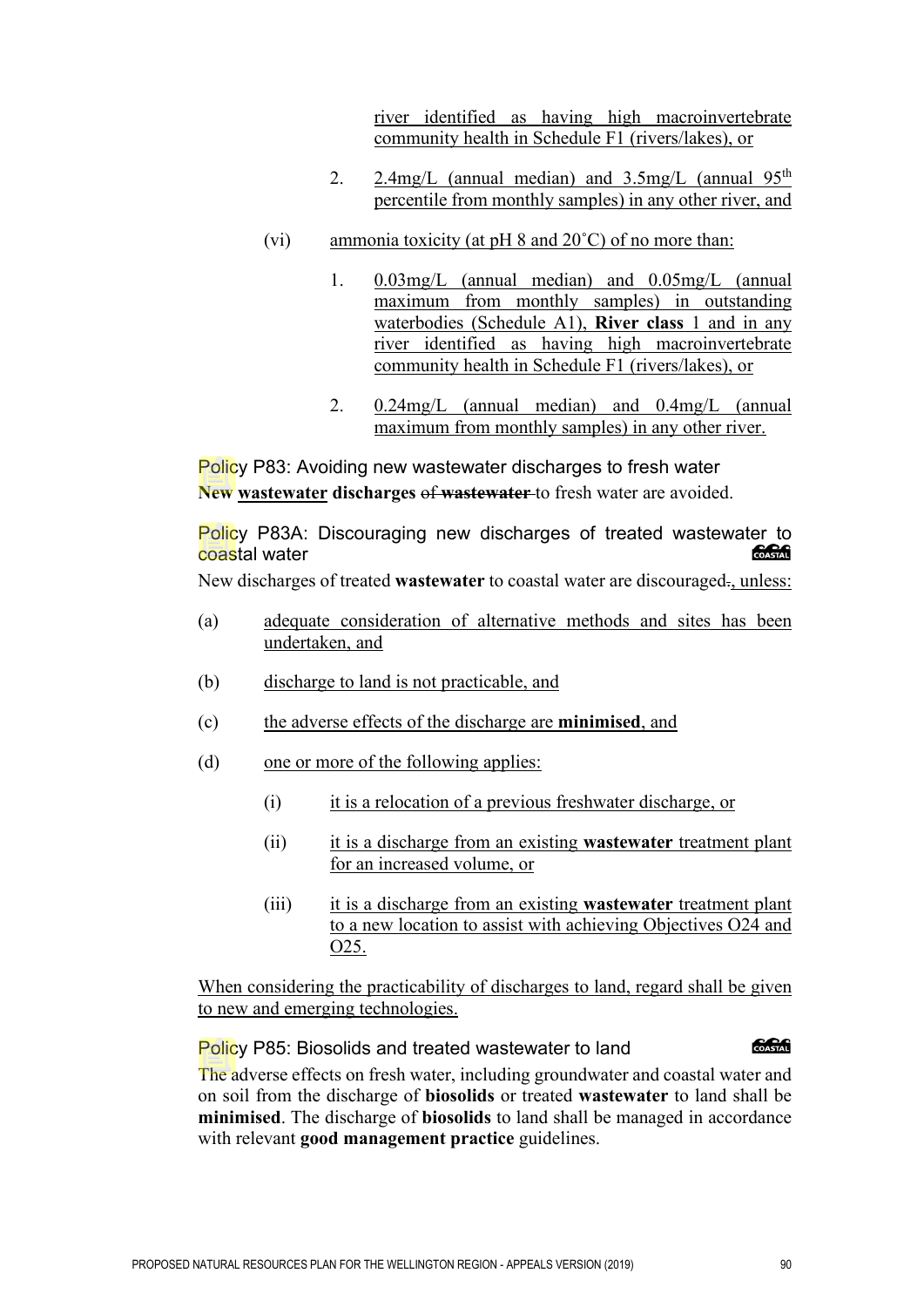#### Policy P84: On-site domestic wastewater management

The discharge of contaminants to land from **on-site domestic wastewater treatment and discharge systems** shall avoid adverse effects on **mana whenua values**, and not result in more than minor adverse effects on fresh water, including groundwater and coastal water. The discharge shall be avoided where reticulated sewerage is available. **On-site domestic wastewater treatment and discharge systems** shall be designed, operated and maintained in accordance with the *New Zealand Standard AS/NZS 1547:2012 – On-site domestic wastewater management*.

#### **Collected animal effluent** 4.8.4

Policy P94: Discharge of collected animal effluent

Any system to store, treat or discharge collected **animal effluent** to land shall be designed, constructed and maintained so that:

- (a) the collection, storage and distribution systems are sealed to prevent discharge of effluent outside the intended discharge area, and
- (b) the discharge is to land, and:
	- (i) effluent is discharged at a rate that can be absorbed and treated by the soil and plants, to minimise ponding, and prevent surface runoff and direct discharge to groundwater or to surface water through tile drains, and
	- (ii) sufficient storage is provided so that effluent can be stored when weather or soil conditions are unsuitable for irrigation, and
	- (iii) discharges avoid adverse effects on water quality including any **community drinking water supply.**

#### 4.8.5 **Contaminated land, hazardous substances and landfills**

Policy P89: Discharges from contaminated land

The discharge of **hazardous substances** from contaminated land is managed so that significant adverse effects on fresh water, including groundwater, coastal water, and air are avoided, remedied or mitigated to the extent practicable.

### Policy P90: Discharges of hazardous substances

The adverse effects of the discharge of **hazardous substances** (excluding a discharge subject to Policy P89) to land, fresh water, including groundwater, coastal water or air shall be avoided, or mitigated or remedied where avoidance is not practicable.

Policy P91: Landfills

The adverse effects on fresh water, including groundwater, coastal water, and air from discharges to land associated with landfills shall be **minimised** by:

(a) ensuring landfill design, construction, operation and maintenance is in accordance with **good management practice** and includes:

#### **ang an**

COASTAL

**COASTAL** 

#### **Concept**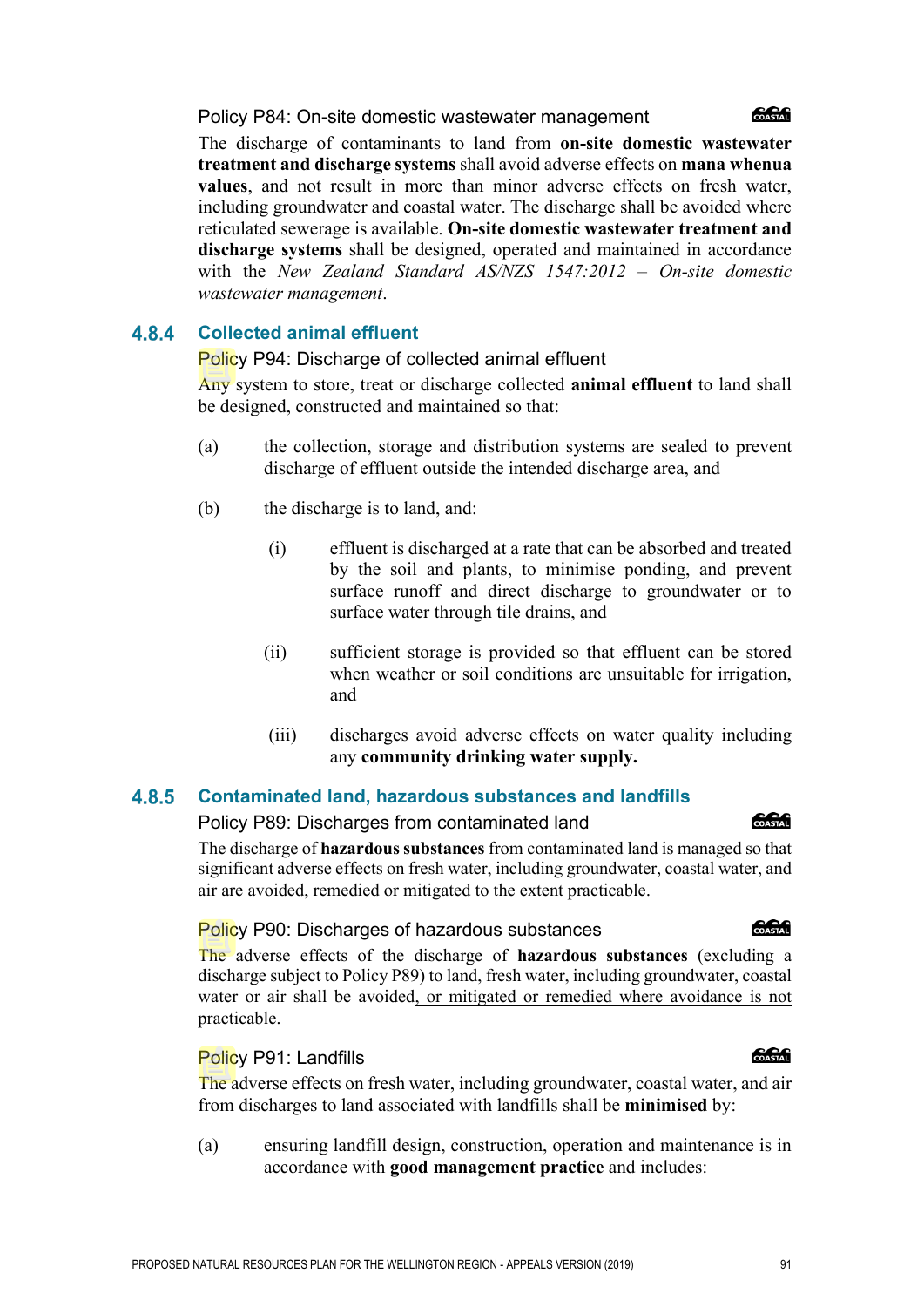- (i) methods for leachate management, collection, treatment and disposal, and
- (ii) methods for **stormwater** capture and control from both offsite and on-site, and
- (iii) methods to **minimise** odour, and
- (iv) maintenance and monitoring to **minimise** contamination of the receiving environment, and
- (b) methods for gas collection, flaring of gas, or if gas is used as a fuel for electricity generation, in accordance with section 25 to 27 of the National Environmental Standards for Air Quality Regulations (2004), and
- (c) ensuring landfills are managed in accordance with site-specific landfill management plans, and
- (d) having controls to manage **hazardous waste** and avoid any discharge of **hazardous wastes** or the leaching of contaminants from **hazardous wastes** into or onto land where they may enter water, and
- (e) ensuring landfills are closed and monitored in accordance with A Guide for the Management of Closing and Closed Landfills in New Zealand, 2001.

#### **Wastewater from vessels and offshore installations and biofoul**  4.8.6 **cleaning**

Policy P86: Discharge of wastewater from vessels

*<u> MeMi</u>* 

Significant adverse effects on **mana whenua** values and community values from the discharge of **wastewater** containing human effluent from vessels to coastal water inside the **harbour and pilotage limit** (shown on Map 49) shall be avoided by:

(a) requiring the provision of sewage collection and **disposal** facilities for vessels at new marinas, or at the time of significant upgrading of these facilities.

Policy P87: Minimising adverse effects of wastewater discharges from vessels and offshore installations COASTAL

The adverse effects of **wastewater** discharges containing human effluent from vessels and offshore installations shall be **minimised** by using **good management practices**, including by:

- (a) discharging **wastewater** from vessels greater than 500 tonnes outside the **harbour and pilotage limit** (shown on Map 49), and
- (b) avoiding discharges into sites with significant values, and
- (c) utilising shore based **disposal** facilities.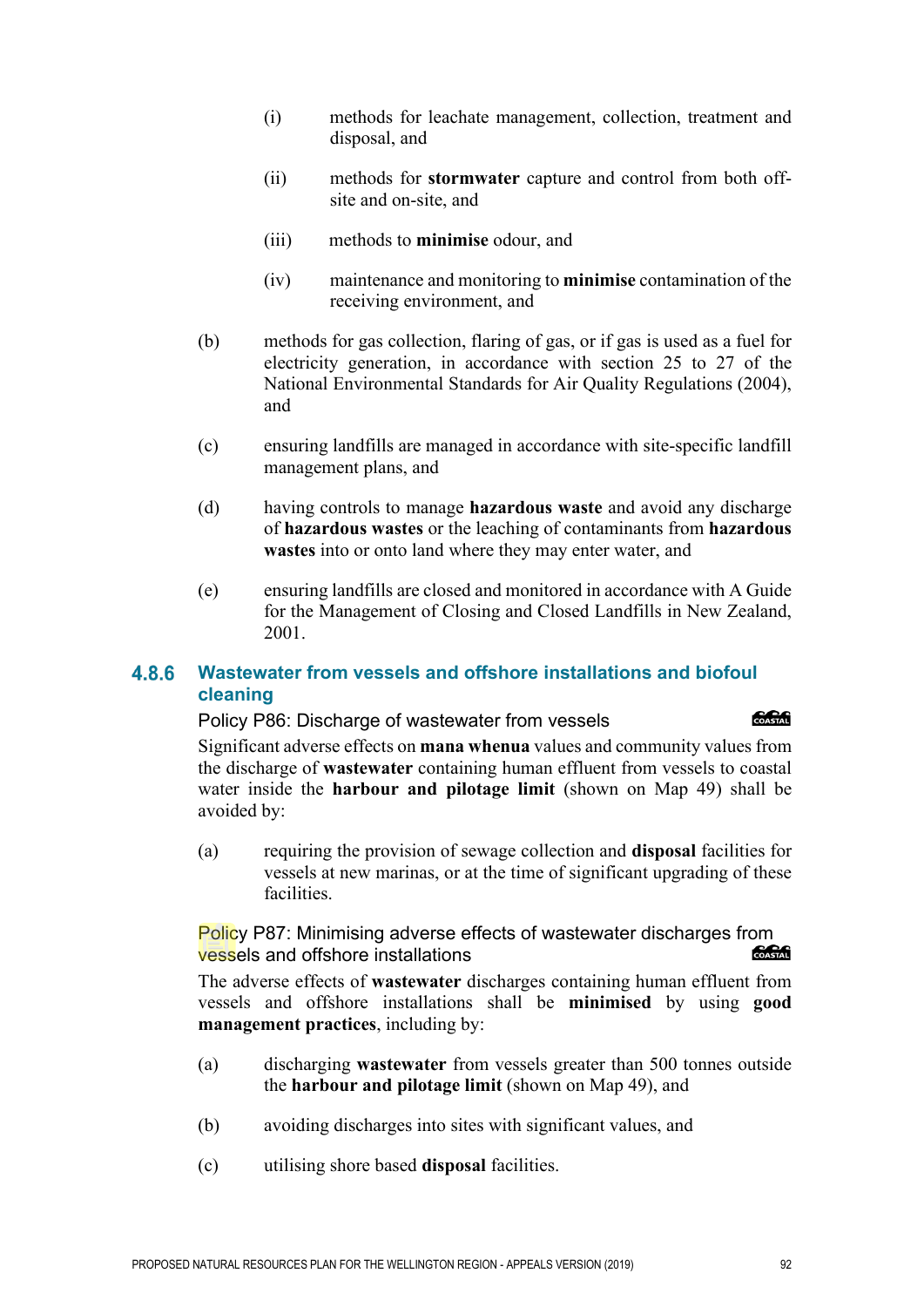#### Policy P88: Biofoul cleaning



The discharge of contaminants and biological material to coastal waters from inwater hull cleaning of vessels, moveable structures or navigation aids, particularly those that have a high degree of **biofouling**, shall be managed to **minimise** the risk of contaminants and biological material being discharged into coastal water.

#### *Note*

See guidance provided in the *Anti-Fouling and In-Water Cleaning Guidelines, June 2013*.

#### 4.8.7 **Hydrocarbon exploration or extraction**

Policy P92: Discharges from hydrocarbon exploration or extraction  $\frac{6.666}{6.066}$ The adverse effects on fresh water, including groundwater, and coastal water from chemicals or materials or the escape of hydrocarbons during the exploration for, or extraction of, hydrocarbons in solid, liquid or gaseous forms shall be avoided.

Hydrocarbon wells must be designed, operated, maintained, and decommissioned in a way that:

- (a) avoids contaminating freshwater, including groundwater, and coastal water over the long terms from open or unsealed wells, and from other operational activities, and
- (b) complies with **good management practices**, recognised industry standards, codes of practice, and regulations, and
- (c) selects best practice drilling and construction methods, including the of muds and other construction material used, and
- (d) is able to handle changes in temperature, pressure, and stress along their entire length, from hydraulic fracturing, natural ground movements, and seismic hazards such as earthquakes, and
- (e) **minimises** effects on the reliability of groundwater supply for properly constructed, efficient and fully functioning existing wells, and
- (f) ensures that well logs are prepared and made available for the construction or alteration of wells.

## Policy P93: Disposal of hydrocarbon exploration or extraction materials **Concent**

The adverse effects on soil, fresh water, including groundwater, and coastal water from the disposal of chemicals or materials used in the exploration for, or extraction of, hydrocarbons in solid, liquid or gaseous forms shall be avoided.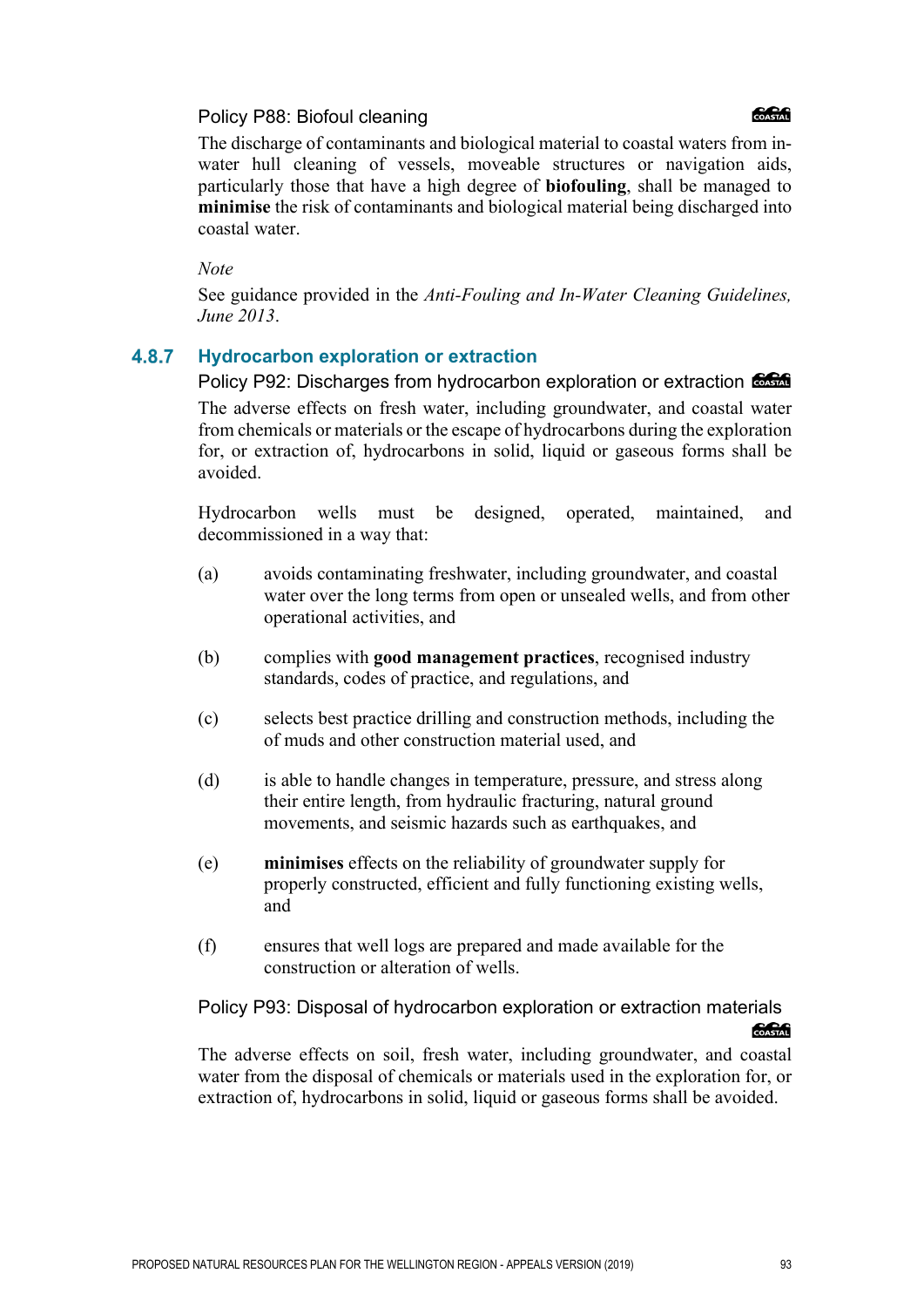Policy P98: Land use activities, erosion and associated discharges  $\epsilon$ 

**Earthworks**, **vegetation clearance** and **plantation forestry harvesting** activities that have the potential to result in significant accelerated soil erosion, or to lead to off-site discharges of silt and sediment to **surface water bodies**, shall use measures, including **good management practice**, to:

- (a) **minimise** the risk of accelerated soil erosion, and
- (b) control silt and sediment runoff, and
- (c) ensure the site is **stabilised** and vegetation cover is restored.

### **4.8.8 Livestock access and riparian management**

Policy P99: Livestock access to a surface water body and the coastal<br>marine area marine area.

Degradation of water quality and aquatic ecosystems (including plants and habitats in, on or under the bed) in a **surface water body** or the coastal marine area from Ssedimentation, the direct discharge of contaminants, damage to the beds or banks, and degradation of aquatic ecosystems resulting from **livestock**  access is avoided, remedied or mitigated by shall be managed to:

- (a) protect the significant values of excluding **livestock** from **Category 1 surface water bodies**, by excluding livestock from these water bodies and
- (b) outside a Category 1 surface water body. restricting the location and frequency of access of some types of **livestock** to **Category 2 surface water bodies,** and
- (c) limiting adverse effects of **livestock** access in all **surface water bodies** and the coastal marine area.

**COASTAN** Policy P101: Management of riparian margins Maintain or restore water quality, **aquatic ecosystem health**, **mahinga kai** and natural character, and reduce the amount of contaminants entering **surface water bodies**, through the management of riparian margins including:

- (a) the exclusion or restricted access of **livestock** likely to affect **riparian margins** or water quality,
- (b) set-back distances from **surface water bodies** for some land use activities including **earthworks**, **vegetation clearance**, **cultivation** and **break-feeding**,
- (c) encouraging the planting of appropriate riparian vegetation, and
- (d) the control of pest plants and animals.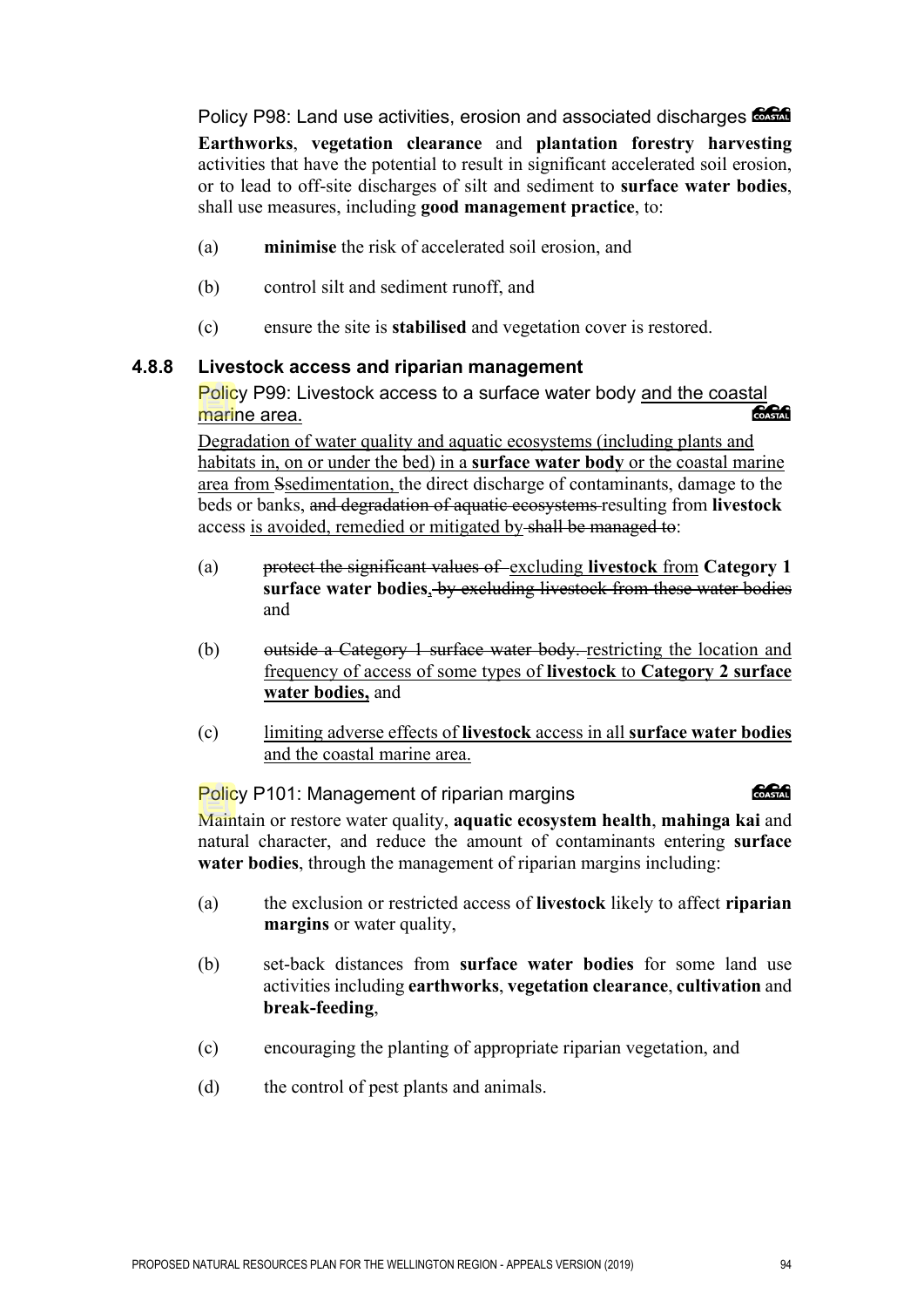### **4.8.9 Activities in beds of lakes and rivers**

Policy P102: Reclamation or drainage Loss of extent and values of the beds of lakes and rivers, and **natural wetlands**

The loss of extent and values **reclamation** or drainage of the beds of lakes and rivers and **natural wetlands**, including as a result of **reclamation** and drainage, shall be is avoided, in particular those identified in Schedules A (outstanding water bodies) and C (mana whenua) except where the reclamation or drainage is:

#### (a) in a **natural inland wetland**:

- (i) the loss of extent or values arises from any of the following:
	- 1. the customary harvest of food or resources undertaken in accordance with **tikanga** Māori, or
	- 2. **restoration** activities, or
	- 3. scientific research, or
	- 4. the sustainable harvest of sphagnum moss, or
	- 5. the construction or maintenance of **wetland utility structures**, or
	- 6. the maintenance or operation of **specified infrastructure**, or **other infrastructure**, or
	- 7. **natural hazard works**, and
	- 8. where the activity involves **reclamation** or drainage there are no other practicable alternative methods of providing for the activity,
- or

### (ii) for **specified infrastructure**:

- 1. the activity, including any **reclamation** and drainage, is necessary for the construction or **upgrade** of **specified infrastructure**, and
- 2. the **specified infrastructure** will provide significant national or regional benefits, and
- 3. there is a **functional need** for the **specified infrastructure** in that location,
- (b) in a river:
	- (i) there is a **functional need** for the activity in that location; and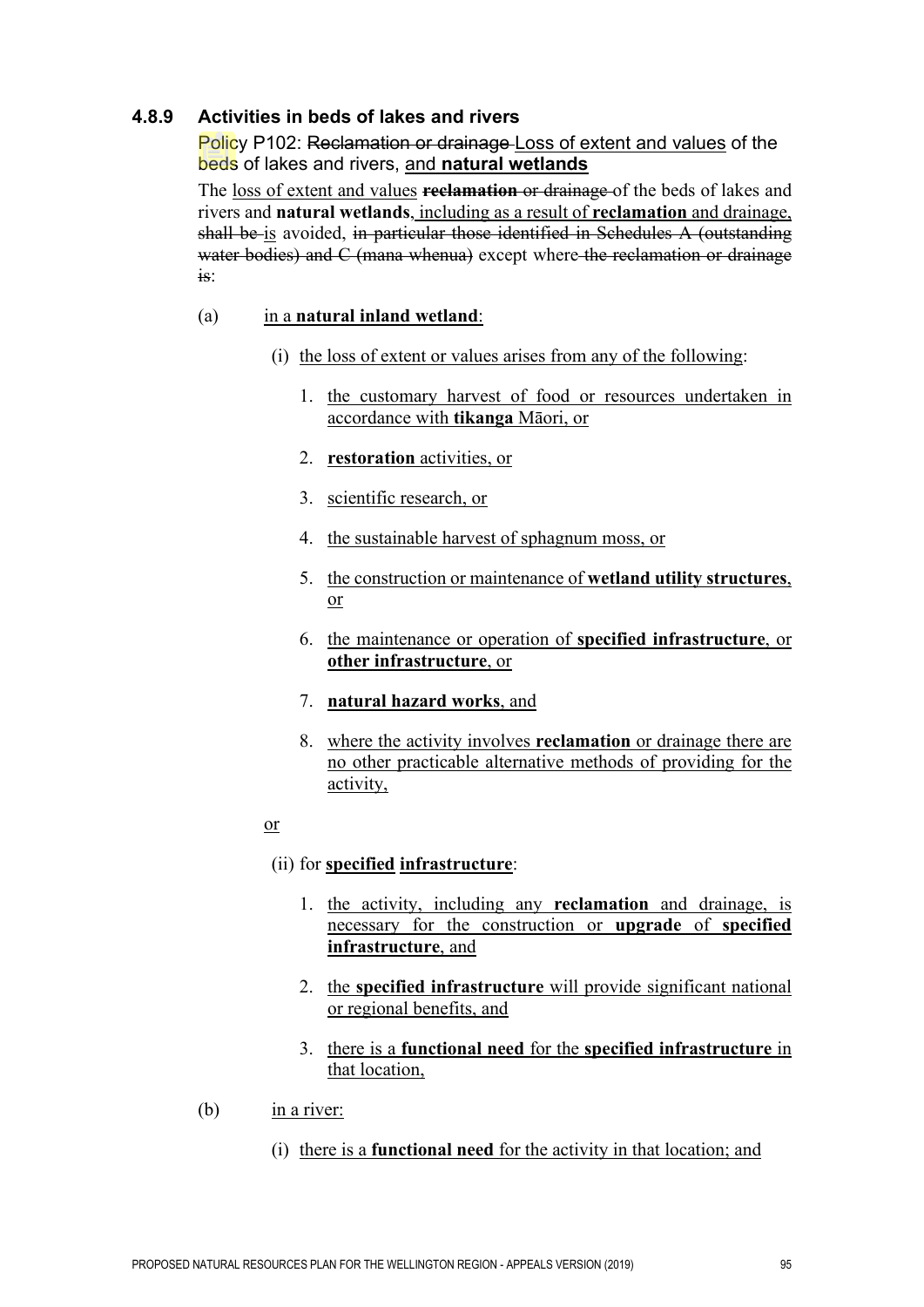- (ii) any **reclamation** or drainage is:
	- 1. partial **reclamation** of a river bank for the purposes of flood protection or erosion control, or
	- 2. for the purposes of the development, operation, maintenance and **upgrade** of **regionally significant infrastructure**, and
	- 3. associated with the creation of a new river bed and does not involve piping of the river, or
	- 4. for the purpose of forming a reasonable crossing point, or
	- 5. associated with the extraction of **significant mineral resources** from existing quarries, or
	- 6. partial **reclamation** of a river bank for the purposes of local roads, and
	- 7. in respect of (1) to (6) there are no other practicable alternative methods of providing for the activity,
- or

#### (c) in a lake the **reclamation** or drainage is:

- (i) necessary to enable the development, operation, maintenance and **upgrade** of **regionally significant infrastructure**, or
- (ii) for the purpose of forming a reasonable cross point, and
- (iii) in respect of (ii) there are no other practicable alternative methods of providing for the activity.

#### *Note*

The effects of any activity that requires a resource consent under this policy will be managed through applying the effects management hierarchy as set out in Policies P32, P39, P39A, or P45.

- (a) partial reclamation of a river bank for the purposes of flood prevention or erosion control
- (b) associated with a growth and/or development framework or strategy approved by a local authority under the Local Government Act 2002, or
- (c) associated with the creation of a new river bed and does not involve piping of the river, and
- (d) the **reclamation** or drainage is of an **ephemeral flow path**.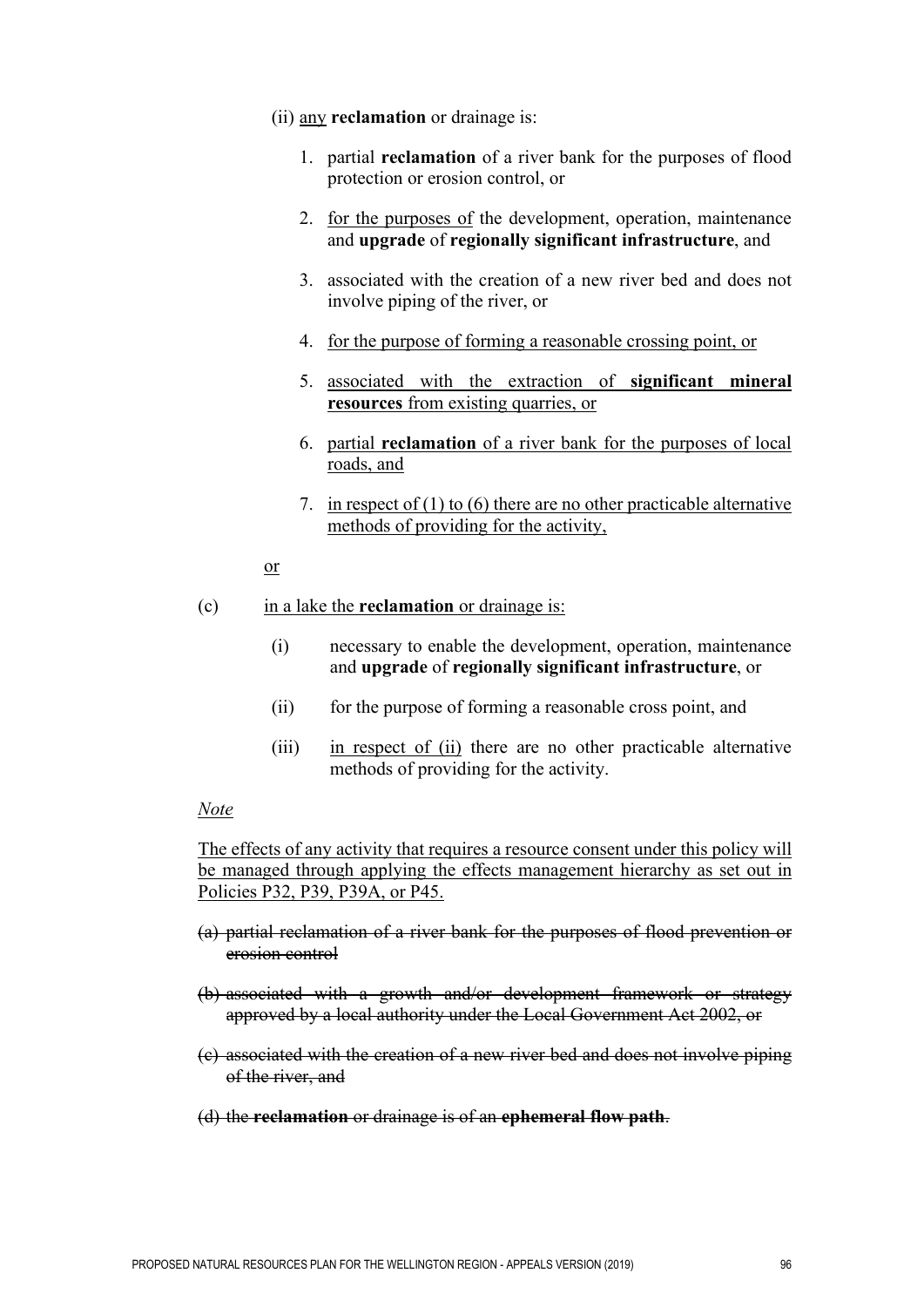### Policy P103: Management of gravel, sand or rock extraction

The extraction of gravel, sand or rock from the beds of rivers shall be managed so that:

- (a) the extraction does not result in an increase in flooding or erosion either at the site of extraction or across the wider river catchment, including any erosion of existing structures, and
- (b) the flow of bed material to the coast is not reduced to the extent it would contribute to coastal erosion, and
- (c) the rate of extraction does not exceed the natural rates of deposition, unless this is required to manage aggradation.

#### *Note*

This policy does not apply to the disturbance of a river bed, including as a result of bed recontouring, where no gravel or sand is extracted from the river.

Policy P103A: Removal of aquatic vegetation and/or accumulated COASTAL sediment

The benefits of the removal of aquatic vegetation and/or accumulated sediment from the bed of a river to manage the **hazard risk** of flooding to people, **property**, infrastructure and communities are recognised and those activities are provided for, and shall be managed so that:

- (a) the extent and frequency of this activity is **minimised** over time, and
- (b) the activity occurs at times of the year when adverse effects on aquatic species may be less significant, and
- (c) the Good Practices for the Mechanical Management of Highly Modified Waterways guidance document is implemented where practicable, and
- (d) the entrapment and stranding of fish, kōura and kākahi is avoided as far as possible, and recovery and return is conducted, and
- (e) the effects on **aquatic ecosystem health** and **mahinga kai**, contact recreation and **Māori customary use** are monitored and an adaptive management approach is used to address any adverse effects, including cumulative adverse effects, that are more than minor in order to contribute to a catchment-wide improvement in these values within defined timeframes.

Policy P104: Effects on catchment-based flood and erosion control<br>ectivities activities

More than minor adverse effects on structures that are part of **catchment-based flood and erosion risk management activities** shall be avoided, unless those activities are carried out by or on behalf of the owner of the structure.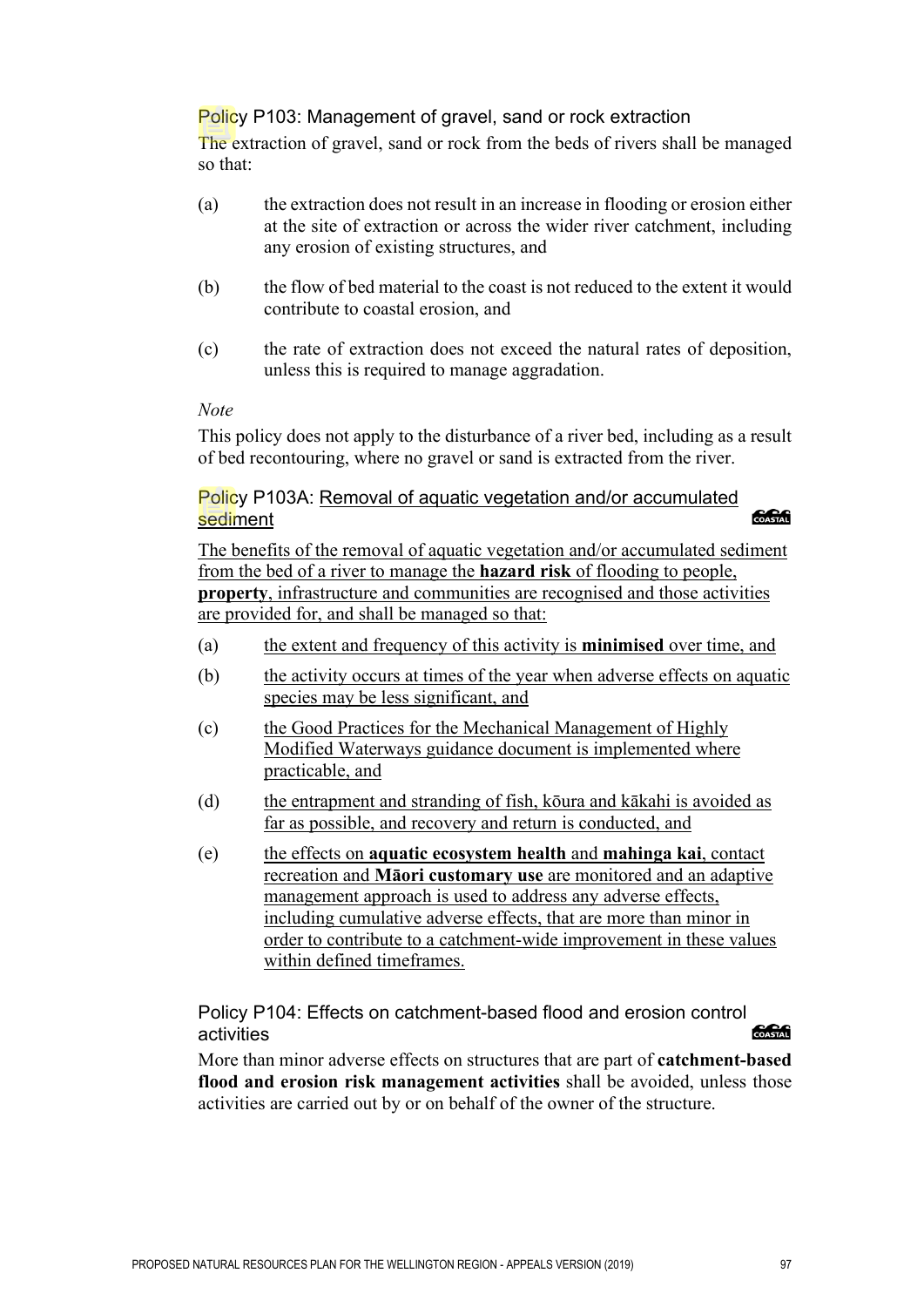### Policy P106: Management of plants in the beds of lakes and rivers

The introduction to and removal of a plant, or part of a plant, from the beds of lakes and rivers shall be managed so that:

- (a) pest plants are not introduced and their removal is enabled, and
- (b) indigenous plant species are encouraged to be planted where they are appropriate for the purpose and are typical of the area and their removal (in whole or in part) is only enabled for the purpose of Māori customary use or for the reasonable use of an individual, or where it is necessary to manage flooding and erosion, and
- (c) the introduction or removal of a plant, or part of a plant, does not increase flooding and erosion either at the site of introduction or removal, or across the wider river catchment, and
- (d) the introduction or removal of a plant, or a part of a plant, does not adversely affect significant biodiversity values of the site, and
- (e) for a lake constructed as a **community drinking water supply**, the removal of a plan, or part of a plant, is provided for where appropriate.

# **4.9 Taking, using, damming and diverting water**

Policy P108: Integrating management of groundwater and surface water The connectivity of groundwater and surface water shall be managed as described in Table 4.1 (groundwater connectivity) and groundwater shall be allocated from one of two sources:

- (a) **Category A groundwater** and **Category B (stream depletion)** within the **core allocation** for surface water, or
- (b) **Category B groundwater** (excluding **Category B (stream depletion)**) and **Category C groundwater** within the **core allocation** for groundwater.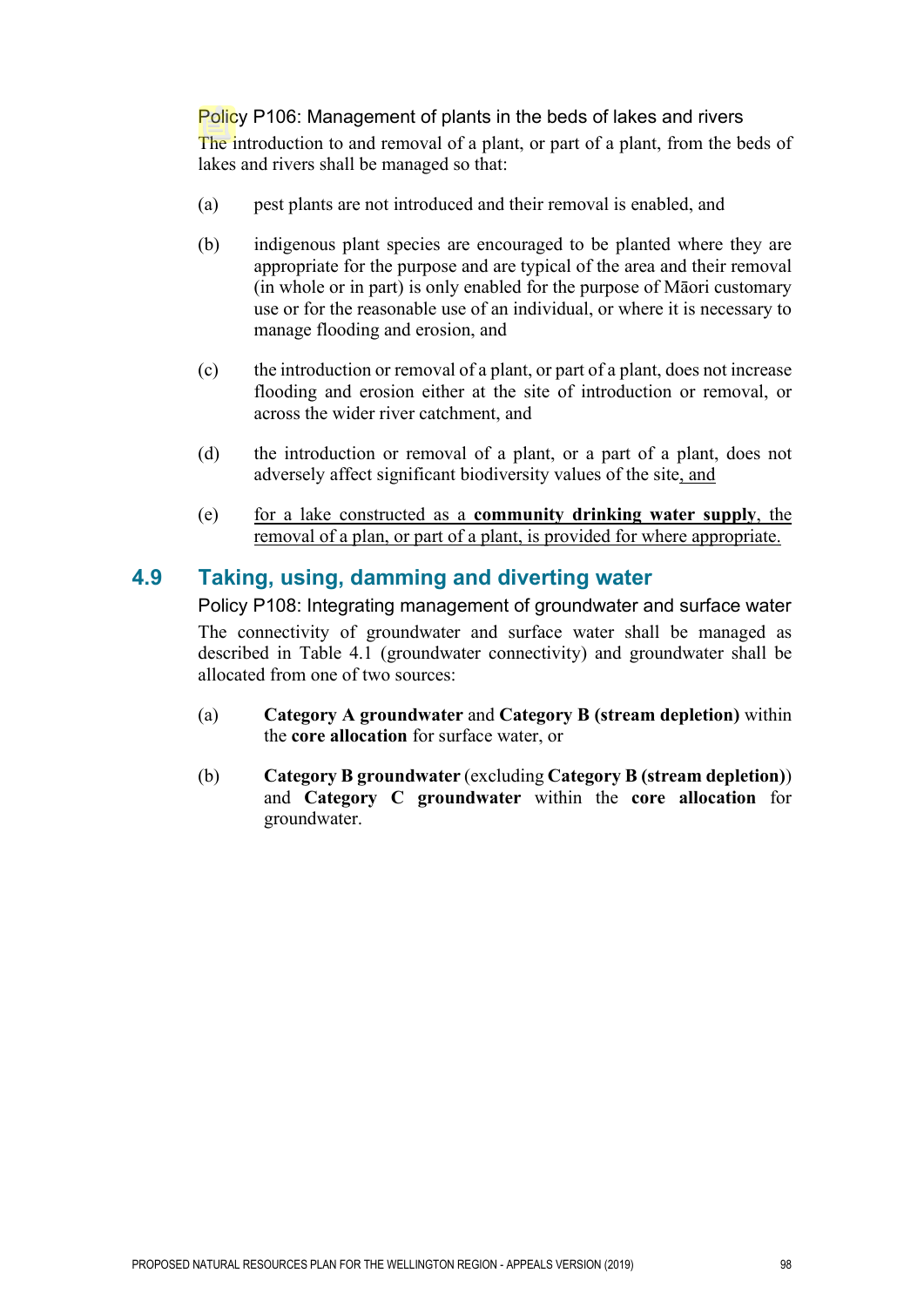| Table 4.1: Classifying and managing groundwater and surface water connectivity  |  |                                                                                                                                                                                                                                                                                                                                                                                                                                                                                                                                                                                                                                                                                                                                                                                                                     |                                                                                                                                                                                                                                                                                                                                                                                                                                                                                                                                                                                                                                                                                                                                                                                                                                                |  |  |
|---------------------------------------------------------------------------------|--|---------------------------------------------------------------------------------------------------------------------------------------------------------------------------------------------------------------------------------------------------------------------------------------------------------------------------------------------------------------------------------------------------------------------------------------------------------------------------------------------------------------------------------------------------------------------------------------------------------------------------------------------------------------------------------------------------------------------------------------------------------------------------------------------------------------------|------------------------------------------------------------------------------------------------------------------------------------------------------------------------------------------------------------------------------------------------------------------------------------------------------------------------------------------------------------------------------------------------------------------------------------------------------------------------------------------------------------------------------------------------------------------------------------------------------------------------------------------------------------------------------------------------------------------------------------------------------------------------------------------------------------------------------------------------|--|--|
| <b>Classification of connection</b><br>between groundwater and<br>surface water |  | General description of the magnitude of surface water depletion effect and<br>groundwater characteristics                                                                                                                                                                                                                                                                                                                                                                                                                                                                                                                                                                                                                                                                                                           | General management approach                                                                                                                                                                                                                                                                                                                                                                                                                                                                                                                                                                                                                                                                                                                                                                                                                    |  |  |
| <b>Category A</b><br>groundwater                                                |  | Stream depletion effects begin almost immediately after the commencement of<br>groundwater abstraction and increase rapidly over subsequent days. Over the course<br>of weeks to months the volume of groundwater pumped almost entirely represents<br>flow depletion from local surface waters. Depletion effects dissipate quickly when<br>pumping stops.<br>Category A groundwater aquifers are generally shallow, highly permeable gravels<br>that occur along the riparian margins of the main river systems.<br>Category A groundwater takes are expressed in litres/sec (L/sec) (based on a<br>weekly average).<br>Category A groundwater areas are generally shown in Figures 7.2, 7.5, 7.6, 7.7,<br>7.8 and 7.9 in chapter 7; Figures 8.1 and 8.2 in chapter 8; and Figure 10.1 and 10.2<br>in chapter 10. | <b>Allocation</b><br>Category A groundwater takes are allocated from surface water allocation amount for<br>the relevant catchment management unit and catchment management sub unit.<br><b>Restrictions</b><br>Category A groundwater takes are subject to restrictions outlined in Policy P111 and<br>Schedule R.<br>Where a groundwater take is located in an area shown in the whaitua chapters as<br>Category A groundwater and there is clear hydrogeological information demonstrating<br>that surface water depletion effects from takes are less than expected, the take may be<br>considered as Category B groundwater. Such clear new hydrogeological evidence<br>may be advanced in accordance with Schedule P by a resource consent applicant<br>seeking a new resource consent or an existing user amending an existing resource |  |  |

# **Table 4.1: Classifying and managing groundwater and surface water connectivity**

|                                  |                                                                                                                                                                                                                                                                                                                                                                                                                                                                                                                                                                                                                                                                                               | consent.<br>Saltwater intrusion into an aquifer or the landward movement of the salt water/fresh<br>water interface shall be prevented.                                                                                                                                                                                                                                                                                                                                                                                                                                                                                                                                                                                                  |
|----------------------------------|-----------------------------------------------------------------------------------------------------------------------------------------------------------------------------------------------------------------------------------------------------------------------------------------------------------------------------------------------------------------------------------------------------------------------------------------------------------------------------------------------------------------------------------------------------------------------------------------------------------------------------------------------------------------------------------------------|------------------------------------------------------------------------------------------------------------------------------------------------------------------------------------------------------------------------------------------------------------------------------------------------------------------------------------------------------------------------------------------------------------------------------------------------------------------------------------------------------------------------------------------------------------------------------------------------------------------------------------------------------------------------------------------------------------------------------------------|
| <b>Category B</b><br>groundwater | Compared with takes in Category A groundwater, the onset of stream depletion<br>effects is less immediate and it often takes weeks rather than days for the effect to<br>become significant. Depletion effects dissipate more slowly than takes from<br>Category A groundwater when pumping stops.<br>Category B groundwater areas are generally shown in the Whaitua chapters at the<br>locations and depths described in Figures 7.2, 7.3, 7.6, 7.8 and 7.9 in chapter 7;<br>Figures 8.1 and 8.2 in chapter 8; and Figure 10.1 and 10.2 in chapter 10. Table 7.5 in<br>chapter 7, Table 8.3 in chapter 8 and Table 10.3 in chapter 10, Table 8.2 chapter 8<br>and Table 10.2 in chapter 10. | The management approach for individual takes at a location in Category B<br>groundwater will be derived from hydrogeological information that appropriately<br>characterises the potential effects of taking groundwater on hydraulically connected<br>surface water. Hydrogeological information will be required by a resource consent<br>applicant seeking a new resource consent or by an existing user with an existing<br>resource consent seeking an increased amount of water.<br>For the following management approaches stream depletion effect is calculated using an<br>assessed pumping rate required to meet demand 9 out of every 10 years (90th<br>percentile) over a 90 day maximum demand period.<br><b>Allocation</b> |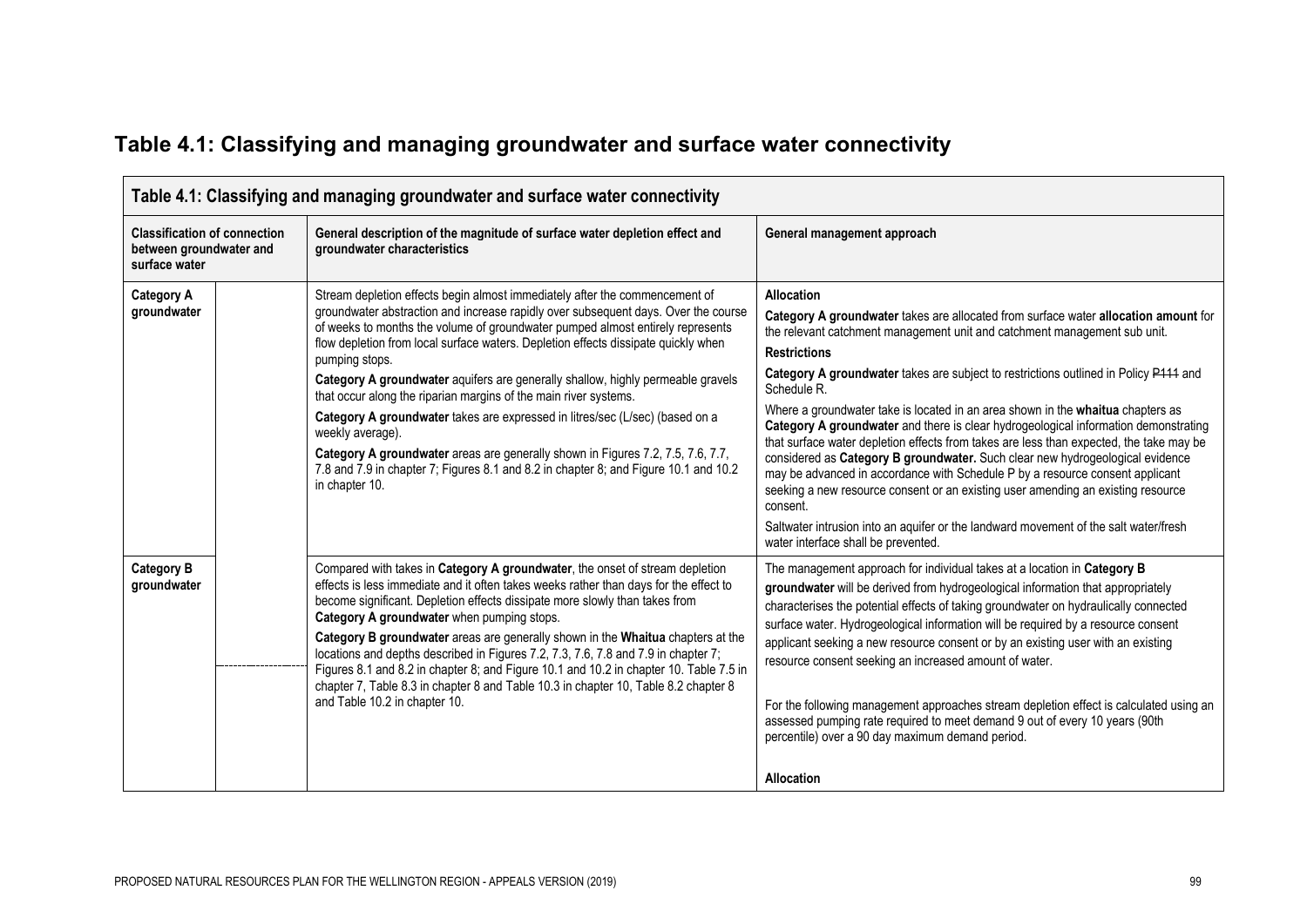| Table 4.1: Classifying and managing groundwater and surface water connectivity  |  |                                                                                                           |                                                                                                                                                                                                                                                                                                                                                                                                                                                                                                                                                                                                                                                                                                                                                             |  |
|---------------------------------------------------------------------------------|--|-----------------------------------------------------------------------------------------------------------|-------------------------------------------------------------------------------------------------------------------------------------------------------------------------------------------------------------------------------------------------------------------------------------------------------------------------------------------------------------------------------------------------------------------------------------------------------------------------------------------------------------------------------------------------------------------------------------------------------------------------------------------------------------------------------------------------------------------------------------------------------------|--|
| <b>Classification of connection</b><br>between groundwater and<br>surface water |  | General description of the magnitude of surface water depletion effect and<br>groundwater characteristics | General management approach                                                                                                                                                                                                                                                                                                                                                                                                                                                                                                                                                                                                                                                                                                                                 |  |
|                                                                                 |  |                                                                                                           | Category B groundwater is allocated from both surface and groundwater allocation<br>amounts as follows:                                                                                                                                                                                                                                                                                                                                                                                                                                                                                                                                                                                                                                                     |  |
|                                                                                 |  |                                                                                                           | (i)<br>For takes with a stream depletion effect from local surface waters<br>of greater than 60%, the calculated stream depletion effect is<br>included in the surface water allocation for the relevant catchment<br>management sub unit, while the remainder is included in the<br>groundwater allocation for the relevant catchment management<br>sub unit**.<br>For takes with a stream depletion effect from local surface waters<br>(ii)<br>of less than 60% but greater than 10L/sec, the calculated stream<br>depletion effect is included in the surface water allocation for the<br>relevant catchment management sub unit, while the remainder is<br>included in the groundwater allocation for the relevant catchment<br>management sub unit**. |  |
|                                                                                 |  |                                                                                                           | Category B groundwater is allocated from groundwater allocation amounts as<br>follows:                                                                                                                                                                                                                                                                                                                                                                                                                                                                                                                                                                                                                                                                      |  |
|                                                                                 |  |                                                                                                           | For takes with a stream depletion effect from local surface water of<br>(iii)<br>less than 60% and less than 10L/sec, the allocation is from the<br>relevant groundwater catchment management sub unit.<br>For takes with a weekly average abstraction rate less than 5 L/sec<br>(iv)<br>the allocation is from relevant groundwater catchment<br>management sub unit.                                                                                                                                                                                                                                                                                                                                                                                      |  |
|                                                                                 |  |                                                                                                           | <b>Restrictions</b>                                                                                                                                                                                                                                                                                                                                                                                                                                                                                                                                                                                                                                                                                                                                         |  |
|                                                                                 |  |                                                                                                           | Category B groundwater takes with the following may be subject to restrictions outlined<br>in Policy P111 and Schedule R:                                                                                                                                                                                                                                                                                                                                                                                                                                                                                                                                                                                                                                   |  |
|                                                                                 |  |                                                                                                           | A stream depletion effect of greater than 60%, or<br>$\frac{1}{1}$<br>A stream depletion effect of less than 60% but greater than<br>10L/sec where the cumulative Category B stream depletion effect<br>for the catchment management sub unit exceeds 10% of natural<br>7d MALF of the surface water body impacted by the cumulative<br>stream depletion.                                                                                                                                                                                                                                                                                                                                                                                                   |  |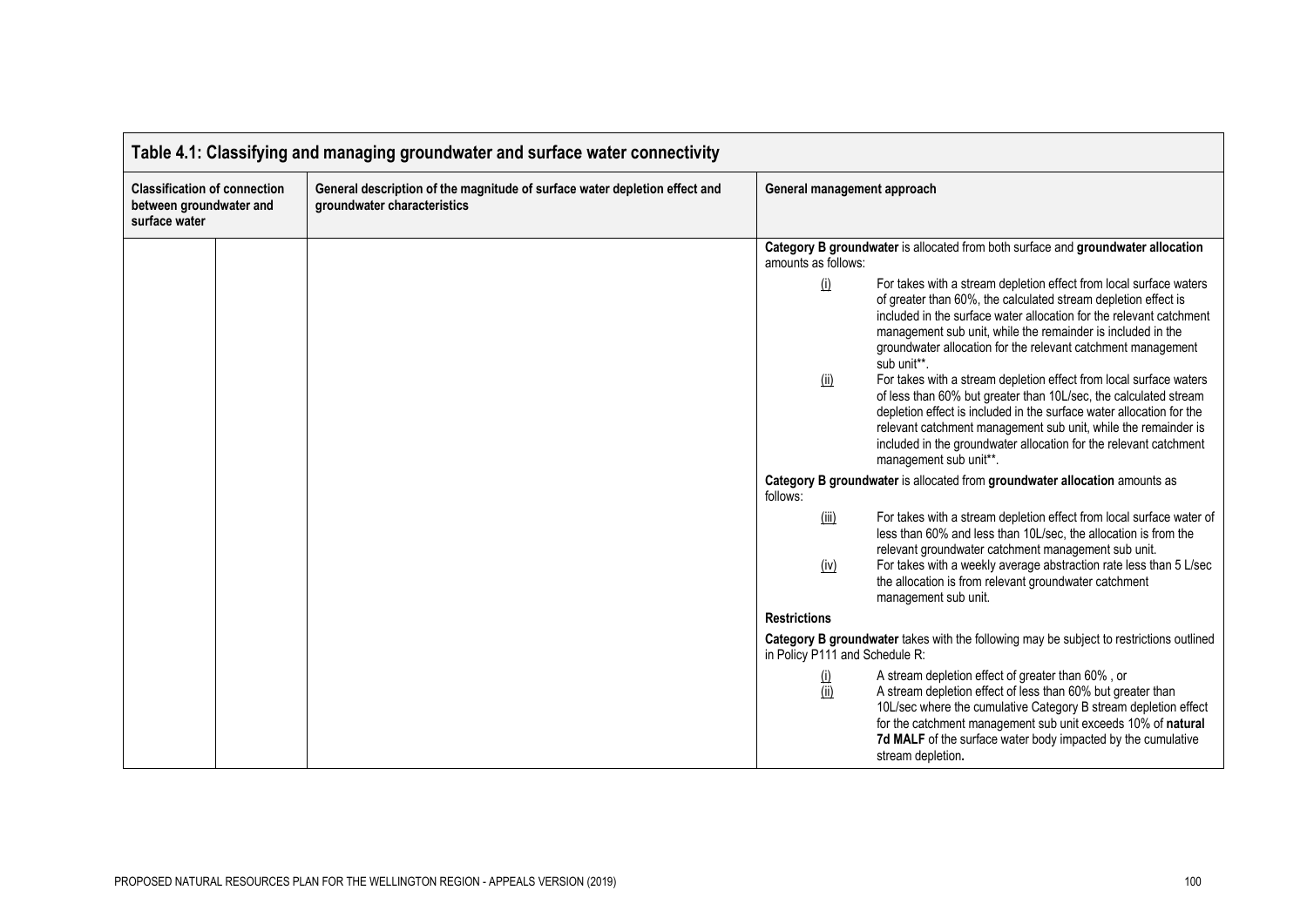| <b>Classification of connection</b><br>General description of the magnitude of surface water depletion effect and<br>groundwater characteristics<br>between groundwater and<br>surface water<br><b>Category C</b><br>Groundwater takes may contribute to stream flow depletion at a catchment scale<br>Allocation<br>over the course of a pumping season but effects are much less immediate and<br>groundwater<br>significant than for Category A groundwater, and Category B groundwater takes.<br>Groundwater with a limited degree of connection generally comprise low permeability<br><b>Restrictions</b> |                                                                                                                                                                                                                                                                                                                                                                                                                                                                                                                                                                                                                                                                                                                  |  |
|-----------------------------------------------------------------------------------------------------------------------------------------------------------------------------------------------------------------------------------------------------------------------------------------------------------------------------------------------------------------------------------------------------------------------------------------------------------------------------------------------------------------------------------------------------------------------------------------------------------------|------------------------------------------------------------------------------------------------------------------------------------------------------------------------------------------------------------------------------------------------------------------------------------------------------------------------------------------------------------------------------------------------------------------------------------------------------------------------------------------------------------------------------------------------------------------------------------------------------------------------------------------------------------------------------------------------------------------|--|
|                                                                                                                                                                                                                                                                                                                                                                                                                                                                                                                                                                                                                 | General management approach                                                                                                                                                                                                                                                                                                                                                                                                                                                                                                                                                                                                                                                                                      |  |
| geology and/or are the farthest removed from surface waters (e.g. deep confined<br>aquifers).<br>schedule R.<br>Category C groundwater areas are generally shown in the Whaitua chapters at the                                                                                                                                                                                                                                                                                                                                                                                                                 | Category B groundwater takes with the following are not subject to restrictions outlined<br>in Policy P111 and Schedule R:<br>A stream depletion effect of less than 60% and less than 10L/, or<br>(III)<br>(iv)<br>a weekly average abstraction rate less than 5 L/sec.<br>Saltwater intrusion into an aquifer or the landward movement of the salt water/fresh<br>water interface shall be prevented.<br>Category C groundwater is allocated from the groundwater allocation amount for the<br>relevant catchment management sub unit.<br>Category C groundwater is not subject to restrictions outlined in Policy P111 and<br>Where a groundwater take is located in an area shown in the Whaitua chapters as |  |
| locations and depths described in Figures 7.2-7.9 in chapter 7, Figures 8.1-8.2 in<br>chapter 8, and Figure 10.1 in chapter 10.                                                                                                                                                                                                                                                                                                                                                                                                                                                                                 | Category C groundwater and there is clear hydrogeological evidence demonstrating that<br>surface water depletion effects from take is greater than expected, the take may be<br>considered as Category B groundwater.<br>A pumping test is required by a resource consent applicant seeking a new resource<br>consent or by an existing user with an existing resource consent seeking an increased                                                                                                                                                                                                                                                                                                              |  |

\* For small streams in the **Kāpiti Whaitua**, if the stream depletion factor is less than 60%, a groundwater take is considered to have a **High connection** if the stream depletion effect is greater than:

• 10 L/sec in streams with a MALF greater than 100 L/sec, or

• 10% of MALF in streams with a MALF less than 100 L/sec

\*\* In the Hutt Whaitua, the total groundwater allocated for a groundwater take is included in the Lower Hutt groundwater catchment management unit. In addition to this, the stream depletion effect (based on a stream depletion factor of 0.5) is included in the **Te Awa Kairangi / Hutt River catchment management unit**.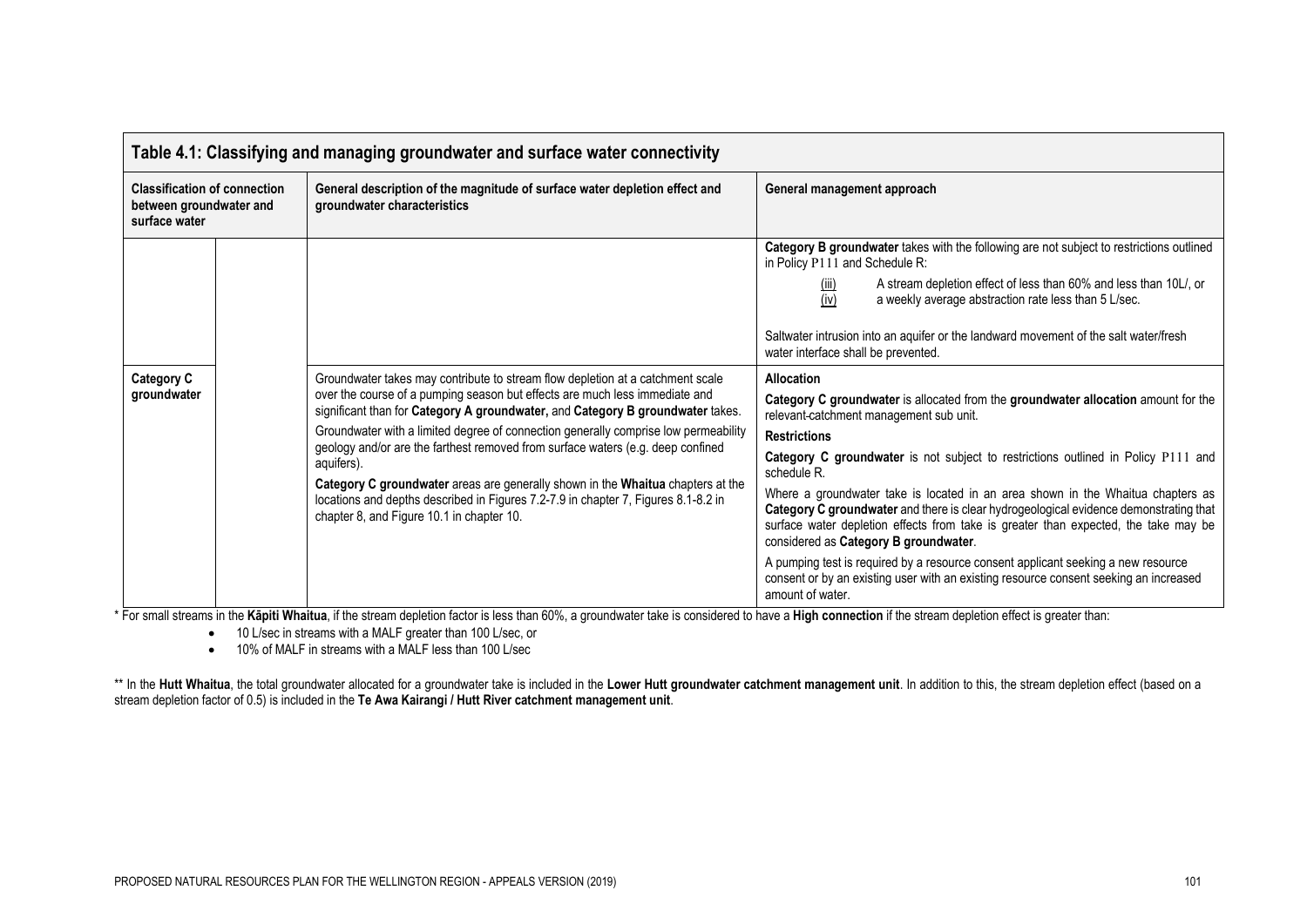### Policy P109: Lapse dates affecting water takes

Resource consents to take and use water shall be given effect to within three years of the commencement date unless a longer lapse date is justified due to the scale or complexity of the activity. For the purpose of this policy, "given effect to" includes the installation of infrastructure, water meter or flow measuring device or the use of the water in accordance with the purpose of the resource consent.

### Policy P110: National Policy Statement for Freshwater Management requirements for water takes, damming and diversion

When considering any application the consent authority shall have regard to the following matters:

- (a) the extent to which the change would adversely affect safeguarding the life-supporting capacity of fresh water and of any associated ecosystem, and
- (b) the extent to which it is feasible and dependable that any adverse effect on the life-supporting capacity of fresh water and of any associated ecosystem resulting from the change would be avoided.

This policy applies to:

- (c) any new activity, and
- (d) any change in the character, intensity or scale of any established activity

that involves any taking, using, damming or diverting of fresh water or draining of any wetland which is likely to result in any more than minor adverse change in the natural variability of flows or level of any fresh water, compared to that which immediately preceded the commencement of the new activity or the change in the established activity (or in the case of a change in an intermittent or seasonal activity, compared to that on the last occasion on which the activity was carried-out).

This policy does not apply to any application for consent first lodged before the National Policy Statement for Freshwater Management 2011 took effect on 1 July 2011.

#### 4.9.1 **Minimum flows**

In addition to policies on **minimum flows** and **minimum water levels** that follow, policies on **minimum flows and minimum water levels** in chapters 7-11 (whaitua chapters of the Plan) also equally apply.

Policy P111: Water takes at minimum flows and minimum water levels

The take and use of water shall not occur when flows or water levels fall below **minimum flows or minimum water levels** in the **whaitua** chapters (chapters 7-11), with the exception that water is available below **minimum flows** or **minimum water levels**: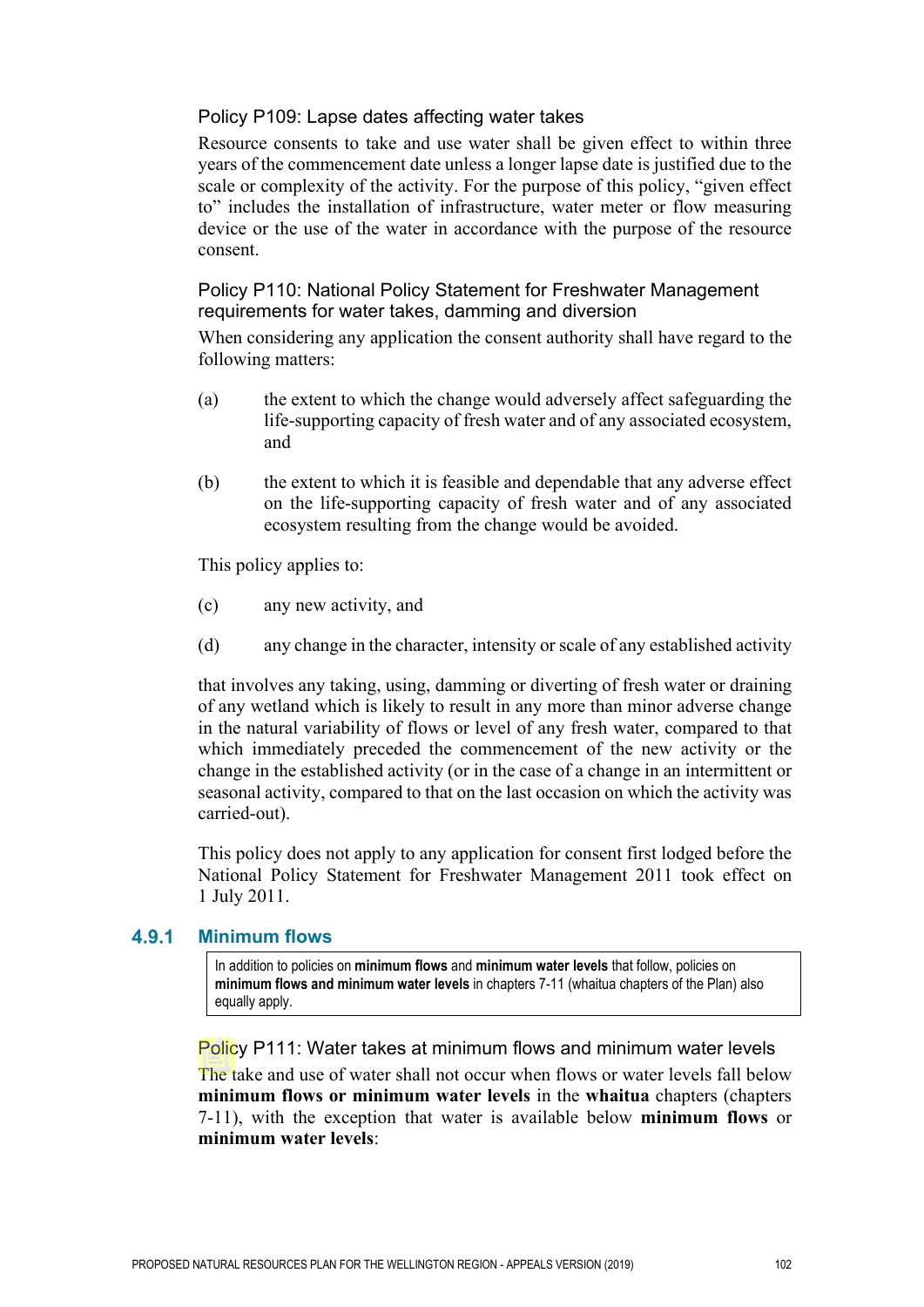- (a) for firefighting, an individual's reasonable domestic needs and the reasonable needs of a person's animals for drinking water as provided for by section 14(3)(b) and 14(3)(e) of the Resource Management Act 1991, or
- (b) for the take and use of water permitted by rules in the Plan, or
- (c) as authorised by any **existing resource consent**, or
	- (ii) the water used by industry from a **community drinking water supply** for a period of seven years from the date 31 July 2015, and
	- (v) **Category A groundwater** which shall be required to reduce the take by 50% of the amount consented above **minimum flows** or **minimum water levels,** and
	- (vi) **Category B groundwater** and **Category C groundwater** in accordance with Table 4.1.
- (d) where an application is for the replacement of an **existing resource consent** to take surface water for the same (or less) volume for the following purposes:
	- (i) the **health needs of people** as part of **group drinking water supply** or **community drinking water supply**, or
	- (ii) **water races** for the purpose of supplying water for the **health needs of people** and animal drinking water, or
	- (iii) permanent horticultural or viticultural root crops (excluding pasture species, animal fodder crops and maize), for the sole purpose of avoiding their death provided:
		- the water shall only be available five days (120 hours) after **minimum flow** or **minimum water level** cessation take restrictions are imposed and where no practical alternative sources of water are available or accessible, and
		- the amount of water needed shall be determined following consideration of the extent and type of crop(s) and the risk of crop death in drought situations, and
- (e) for the replacement of an **existing resource consent** for the same or less volume of **Category A groundwater** where the replacement consent includes conditions that require that the take is reduced to 50% of the consented volume when flows are at or below **minimum flow** or **minimum levels** except:
	- (i) a greater reduction will be required where the existing resource consent required a greater level of restriction than 50%, and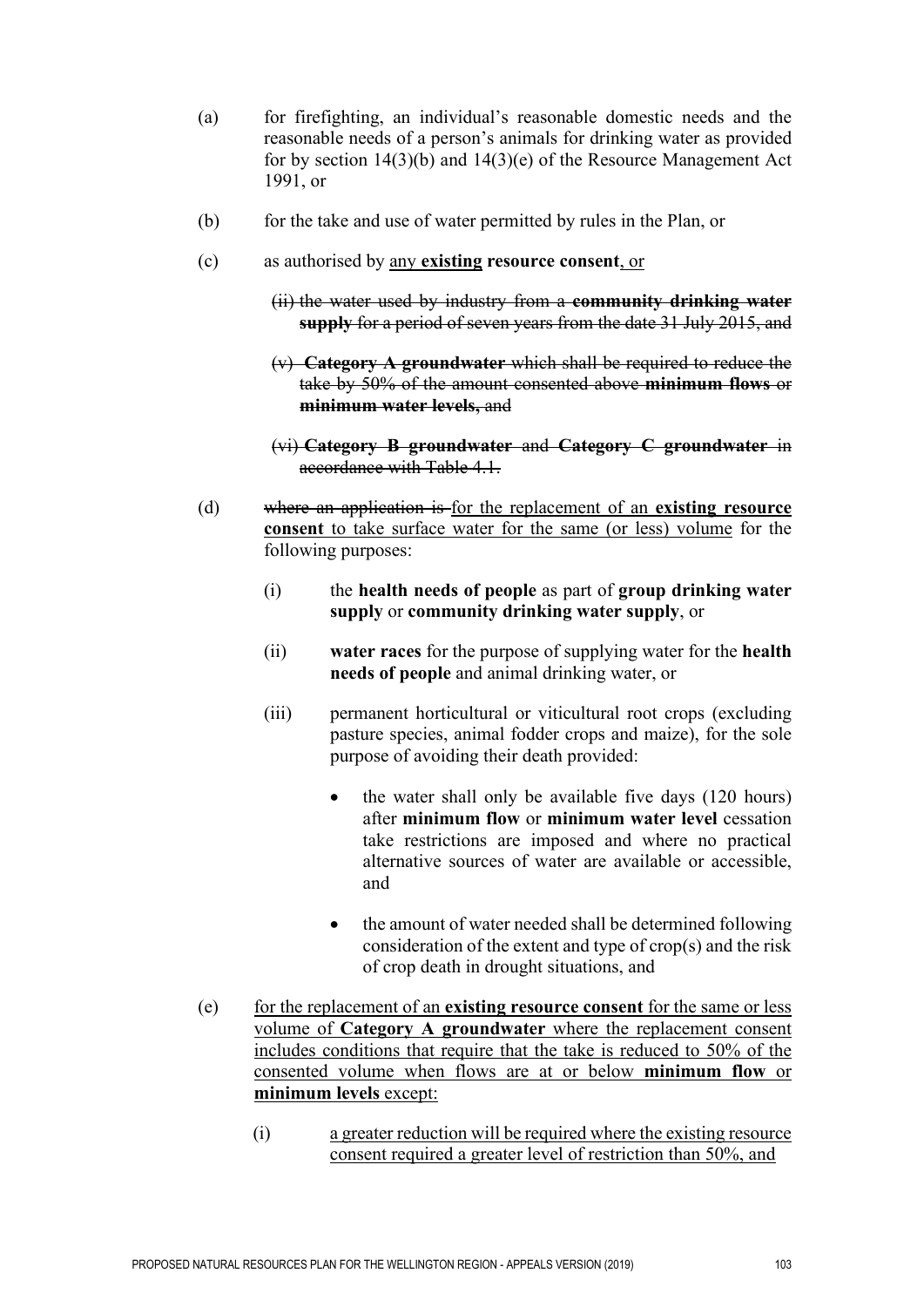- (ii) unless another date is specified in the applicable Whaitua chapter of this Plan, from 1 July 2029, for a directly connected **Category A groundwater[2](#page-50-0)** take within the Ruamāhanga Whaitua:
	- a full cease take restriction will apply, except for takes specified in clause (d) above.
	- takes specified in clause (d) above will be assessed as if they were surface water takes, provided the take is reduced by at least 50% and that the level of restriction is no less than the level of restriction specified in the existing resource consent.
- (f) for the replacement of an **existing resource consent** for the same or less volume of **Category B groundwater,** where there is a stream depletion effect identified in Table 4.1 as potentially being subject to restrictions, in which case, a consent:
	- (i) may include conditions that require the take to be reduced commensurate with the level of surface water connectivity (as identified in Table 4.1), such that the higher the level of stream depletion effect the greater the level or reduction required at and below **minimum flow** or **minimum water levels**, and
	- (ii) may be limited to a term not extending beyond 2030 with particular regard to the **Whaitua Implementation Programme**
- (g) for any **consent** for **Category B groundwater** or **Category C groundwater** not subject to (f) above.

### *Note*

For the avoidance of doubt, the exceptions provided in this policy to the **minimum flow** or **minimum water levels** do not apply to new resource consent applications to take and use surface water, **Category A groundwater** or **Category B groundwater** where there is a stream depletion effect identified in Table 4.1.

Policy P111A: Take and use of water as minimum flows and minimum water levels are approached

When flows or water levels approach **minimum flow** or **minimum water levels** the take and use of water shall be reduced, including as identified in Schedule R.

Policy P112: Priorities in drought and serious water shortage

In times of drought and **serious water shortage**, when flows or water levels fall below the minimum flows or minimum water levels in the whaitua chapters of

<span id="page-50-0"></span><sup>&</sup>lt;sup>2</sup> GWRC is undertaking work to determine the level of connection of groundwater takes in the Ruamāhanga Whaitua in order to confirm their classification as **Category A groundwater**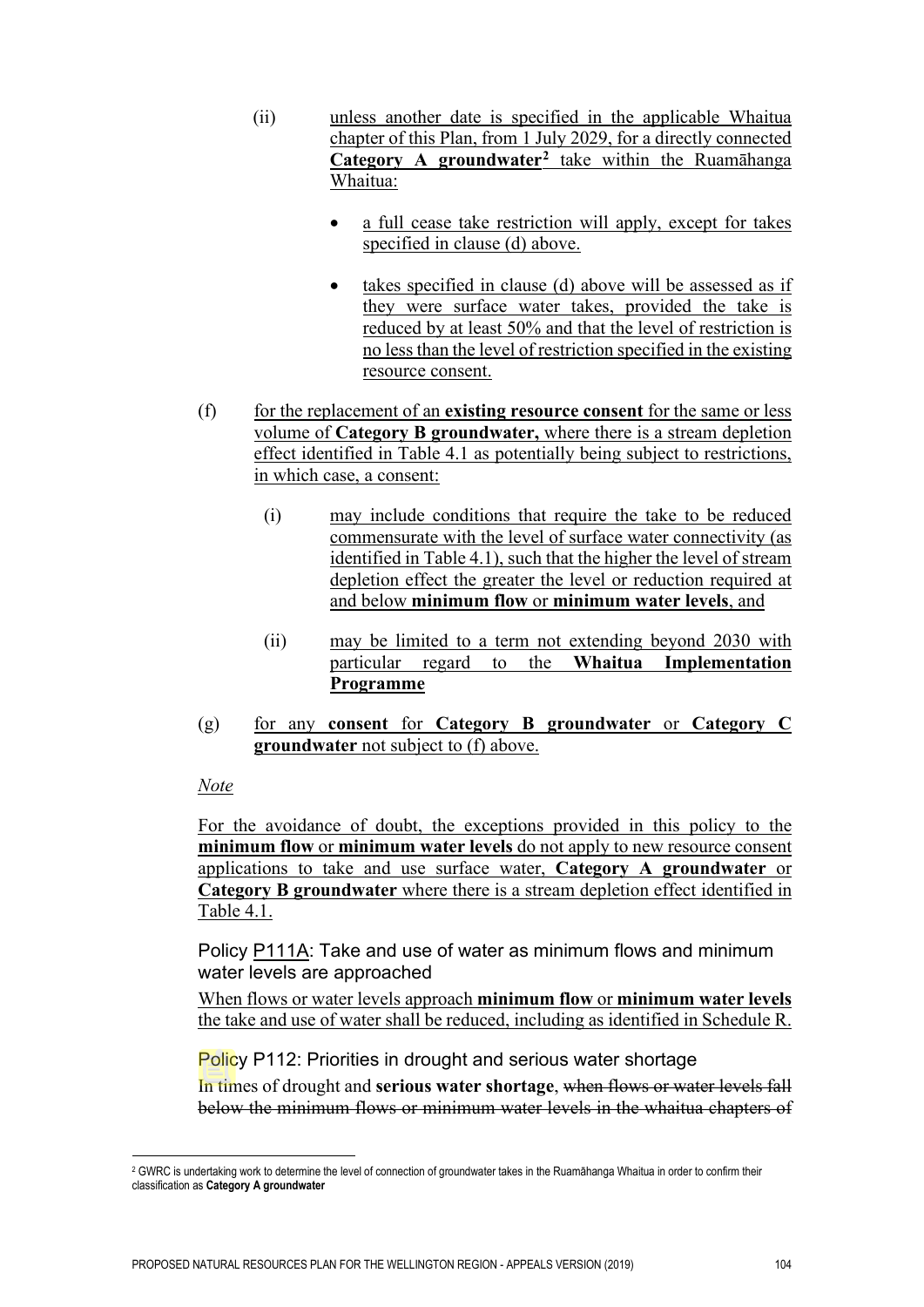the Plan (chapters 7-11) water takes shall be limited to that required for **health needs of people**, animal drinking water and firefighting.

#### $4.9.2$ **Allocating water**

In addition to the policies on allocating water that follow, policies in chapters 7-11 (whaitua chapters) also apply to allocating water.

#### Policy P113: Core allocation for rivers

The maximum **allocation amounts** for rivers (and their **tributaries**) and **Category A groundwater** and **Category B groundwater (stream depletion)** not listed in Rules R.R1, WH.R1 and K.R1 in the **whaitua** chapters of the Plan (chapters 7, 8 and 10) is:

- (a) for rivers with mean flows of greater than 5m<sup>3</sup> /sec, 50% of the **mean annual low flow**, or
- (b) for rivers with mean flows of less than or equal to  $5 \text{m}^3/\text{sec}$ ,  $30\%$  of the mean annual low flow.

Policy P114: Priorities for allocating water

The take and use of water for the **health needs of people** by **community drinking water supply** or a **group drinking water supply** shall be a priority over other uses.

#### Policy P116: Reallocating water

Water that becomes available from resource consents that are surrendered, lapsed, cancelled or not replaced, and by **existing resource consents** that are replaced for a lesser amount shall not be reallocated if the **allocation amounts** identified in Rules R.R1, WH.R1 and K.R1 in the **Whaitua** chapters of the Plan (chapters 7, 8 and 10) are exceeded.

Policy P117: Supplementary allocation amounts at flows above the median flow

In addition to **core allocation**, **supplementary allocation** is available above **median flow** in the following amounts:

- (a) for rivers (and their tributaries) listed in Table 1 of Schedule V, up to 50% of the portion of flow in the river above the **median flow** at the point of abstraction, or
- (b) for rivers (and their tributaries) listed in Table 2 of Schedule V, up to 10% of the total amount of flow in the river at the point of abstraction, or
- (c) for rivers and their tributaries not listed in either Table 1 or 2 of Schedule V up to 10% of the total amount of flow in the river at the point of abstraction

provided **flushing flows** and a portion of flow above the **median flow** remains in the river to meet Objective O25.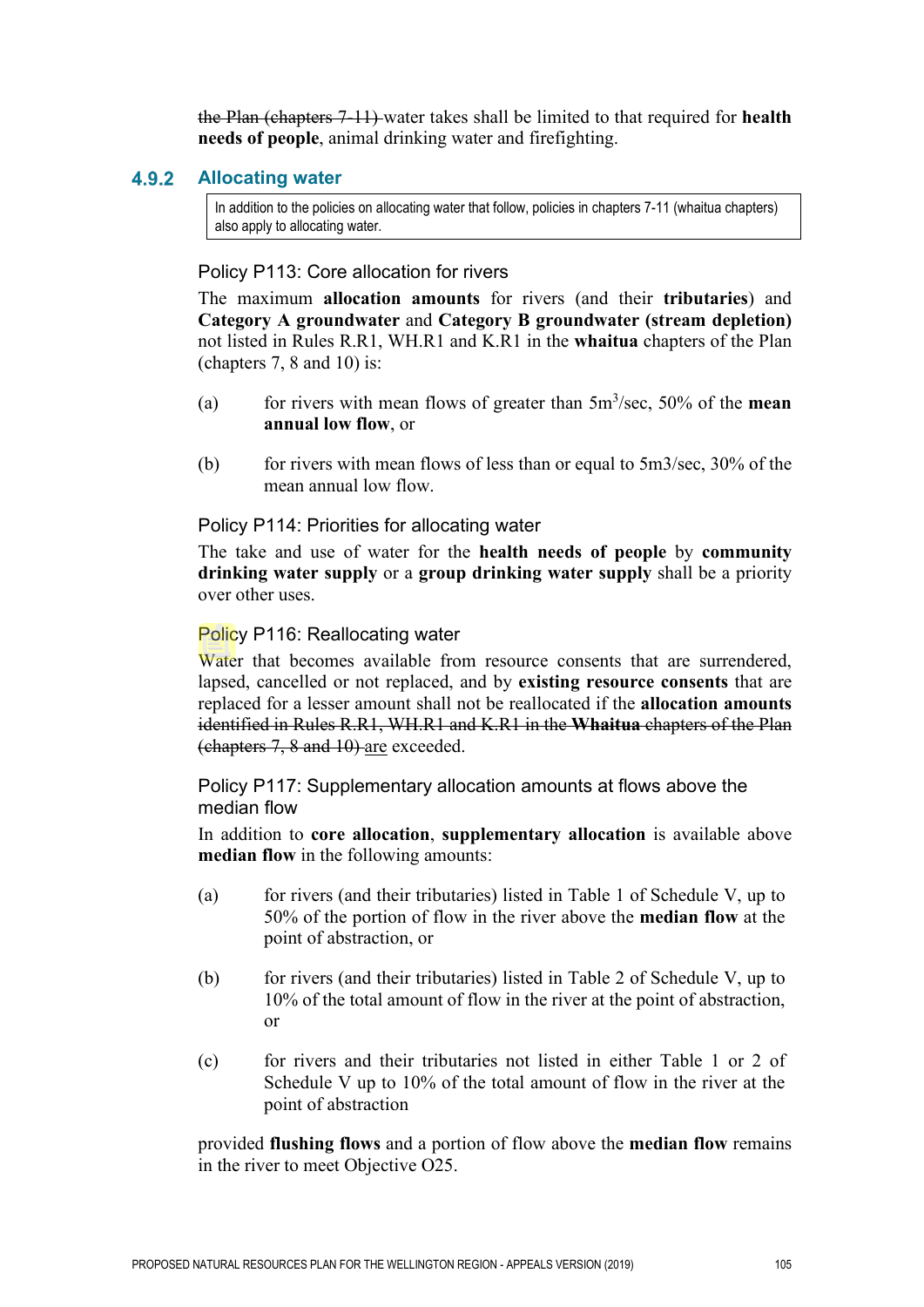#### $4.9.3$ **Reasonable and efficient use of water**

#### Policy P118: Reasonable and efficient use

The amount of water taken or diverted through resource consents shall be reasonable and used efficiently, including consideration of:

- (a) applying the reasonable and efficient use criteria identified in Schedule Q (efficient use) to new users immediately, while existing users replacing existing resource consents have a period of four years from the date of the plan being made operative to meet the eriteria measures, and
- (b) maximising the efficient use of water when designing systems to convey or apply water, and
- (c) industry guidelines, and
- (d) water use records.

#### Policy P119: Unused water

**Unused water** allocated to an **existing resource consent** (excluding **existing resource consents** for **community or group drinking water supplies)** may be re-allocated to the same user when the **existing resource consent** is replaced, or the abstraction rate is changed, only if the consent holder can demonstrate how the **unused water** will be used within four years, including by means of:

- (a) a capital expenditure programme linked to the purpose water is used for, and
- (b) satisfying the reasonable and efficient use measures identified in Schedule Q (efficient use).

### Policy P120: Taking water for storage

Water may be taken for storage outside a river bed at flows above the **median flow**, provided Policy P117 is satisfied.

#### $4.9.4$ **Managing adverse effects**

#### Policy P121: Preventing salt water intrusion

Taking groundwater shall avoid salt water intrusion into an **aquifer** or landward movement of the salt water/fresh water interface, including by:

- (a) cessation of groundwater takes in a catchment management unit on the Kāpiti Coast when the water level at the foreshore falls below 1m above mean sea level (Wellington vertical datum 1953) (based on groundwater levels averaged over three days), and
- (b) maintaining water levels at 2m above mean sea level (Wellington vertical datum 1953) at the foreshore of the Hutt Valley aquifer zone shown in Figure 8.2, chapter 8: Wellington Harbour and Hutt Whaitua, (based on groundwater levels averaged over 24 hours) and cessation of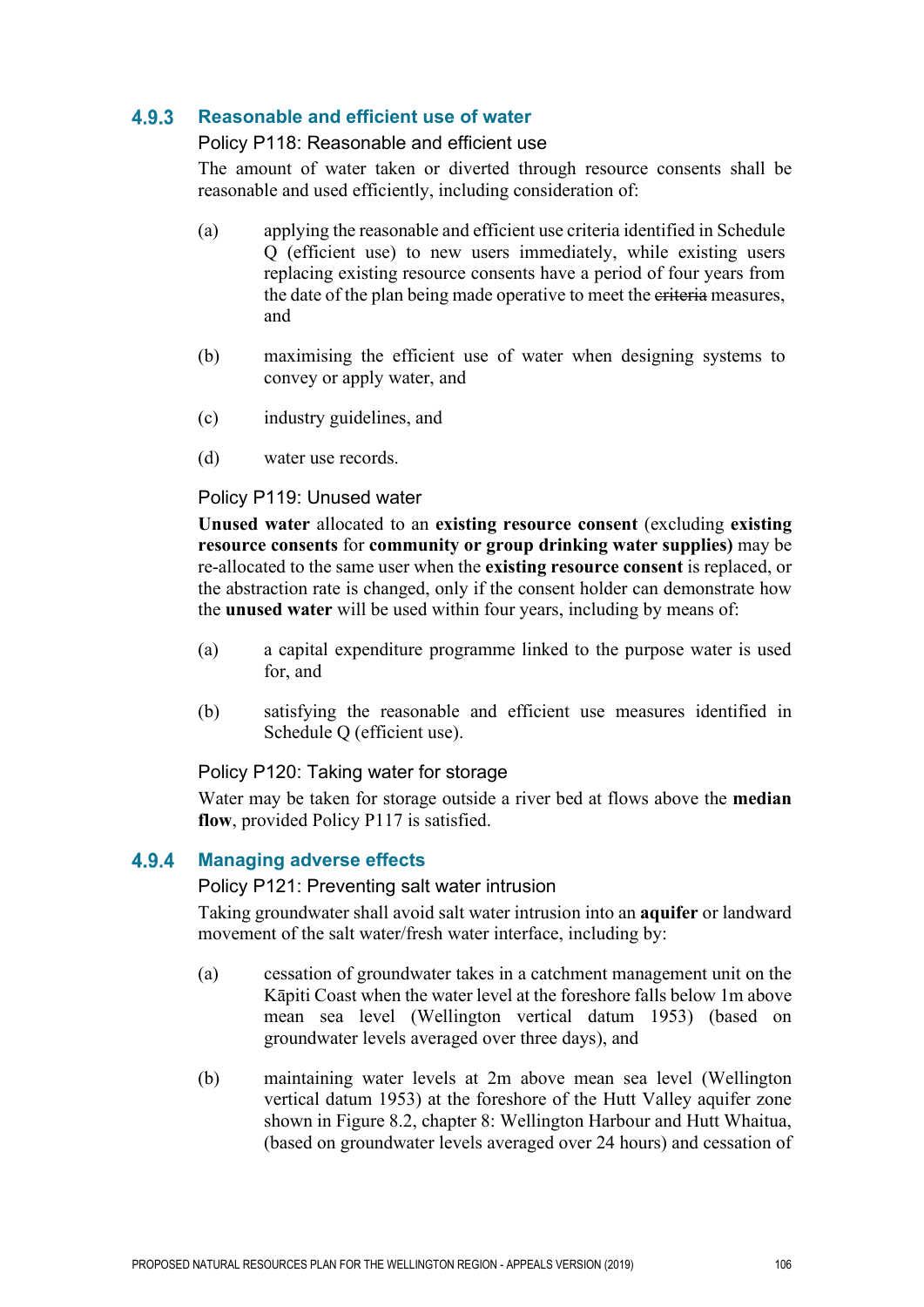water takes when the water level falls below 1.7m above mean sea level (Wellington vertical datum 1953).

#### Policy P122: Flow variability

The take and use of water shall provide for variable river flows, including **flushing flows**, to maintain **aquatic ecosystem health** and sediment transport.

#### Policy P123: Direct, cumulative adverse effects

The adverse effects of taking groundwater on the reliability of supply to properly constructed, efficient and fully functioning existing **bores** shall be **minimised**.

#### Policy P124: Surface water intakes

The adverse effects of siting new surface water intakes on existing lawfully established surface water intakes or galleries or flow recorder sites shall be **minimised**.

#### Policy P125: Taking of groundwater or ground disturbance

The taking of groundwater or ground disturbance shall not result in crosscontamination between **aquifers** or water-bearing layers that results in, or may result in, adverse effects on water quality.

#### Policy P126: Site dewatering

Localised land subsidence resulting from **dewatering** that affects structures shall be avoided and any more than minor adverse effects from of **dewatering** that are more than minor on the following shall be avoided, remedied or mitigated:

- (a) the ecosystem functioning of connected water bodies, and
- (b) the reliability of supply for existing surface and ground water users, and
- (c) the quality of surface or groundwater, and
- (d) the contamination of land and water.

#### Policy P127: Backflow of contaminants

There shall be no backflow to surface water or groundwater of contaminants from any:

- (a) industrial processes, and
- (b) equipment or infrastructure which is used to irrigate land or used to apply **animal effluent**, **agrichemicals** or nutrients.

#### 4.9.5 **Transferring water permits**

#### Policy P128: Transfer of resource consents

The temporary or permanent transfer of the whole or part of the amount allocated by a resource consent(s) to take and use water shall be enabled, provided: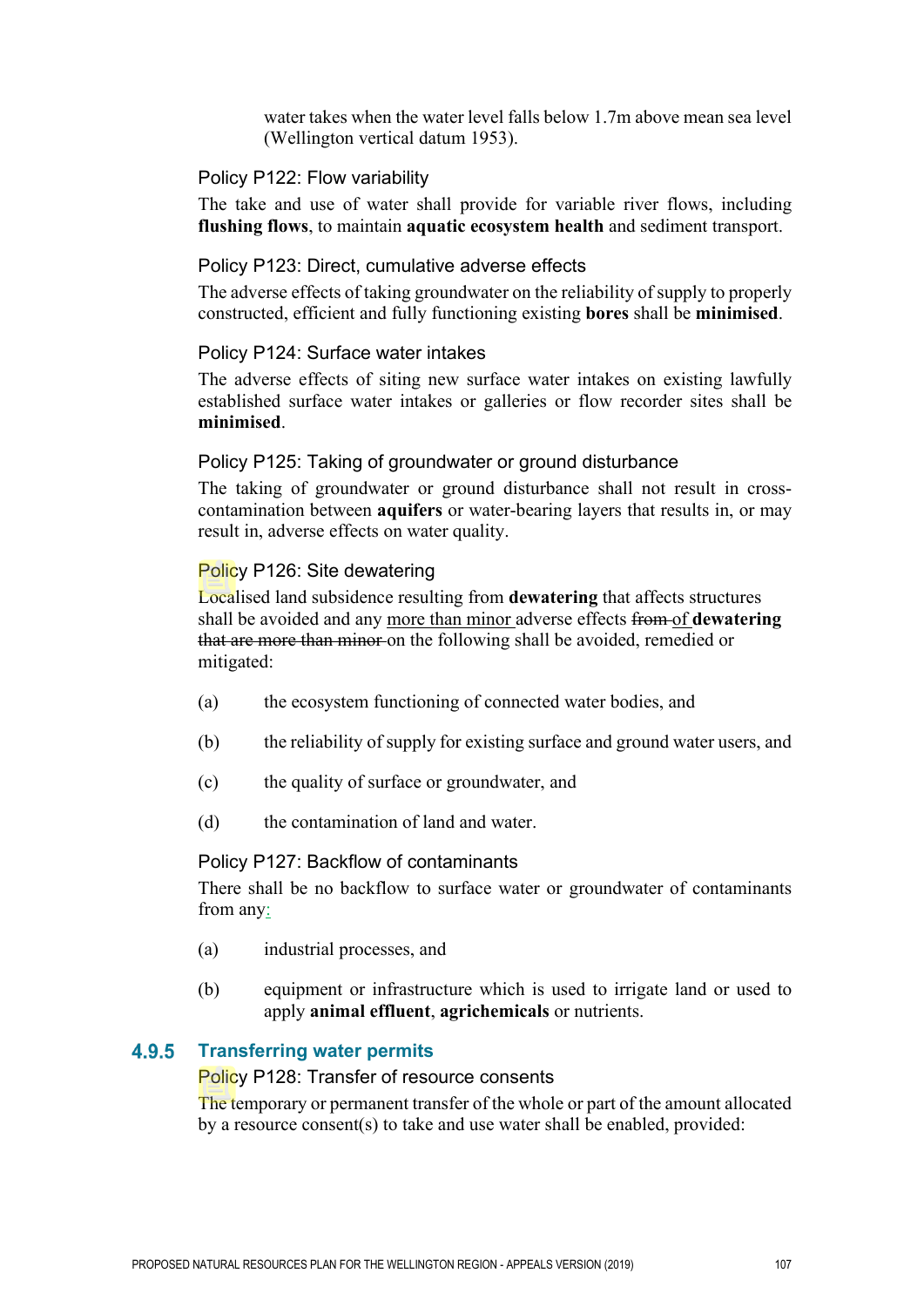- (a) the adverse effects of the take and use of transferred water are the same or less, and
- (b) within the same **catchment management sub unit** for takes within the Ruamāhanga Whaitua (chapter 7), or
- (c) the transfer occurs within the same **catchment management unit** for takes within any other **whaitua** (chapters 8-11), and
- (d) the same or a lesser amount of water is being taken or used, and
- (e) measuring and reporting the use of transferred water is no less than in the parent resource consent, and
- (f) the transferee's water take and use is reasonable and efficient for the intended use, including meeting the reasonable and efficient use criteria identified in Schedule Q (efficient use), and
- (g) where an **allocation amount** identified in Tables 7.3, 7.4, 7.5, 8.2, 8.3, 10.2 or 10.3 in the **Whaitua** chapters of the Plan (chapters 7, 8 and 10) is exceeded, a proportion of the allocated water is surrendered and is not re-allocated, unless there is a method and defined timeframe to phase out over-allocation set out in the applicable **Whaitua** chapter of the Plan.

#### 4.9.6 **Damming and diverting water**

Policy P129: Minimum flows and minimum water levels

The damming or diversion of water from a **surface water body** shall not reduce flows or water levels below **minimum flows** or **minimum water levels** identified in the **whaitua** chapters of the Plan (chapters 7-11).

#### 4.9.7 **Constructing and managing bores**

Policy P130: Bores **Bores**, including new **bores**, shall:

- **COASTAN**
- (a) be sited to ensure adequate separation from existing **bores**, avoid an over-concentration of **bores** in a particular area (except where intensive investigation is required on a site for geotechnical, contamination or other investigative purposes), and to **minimise** adverse effects on the reliability of supply from properly constructed, efficient and fully functioning existing **bores**, and
- (b) be constructed, and **bore** logs and other records be prepared, in accordance with the NZS 4411:2001 Environmental Standard for Drilling of Soil and Rock, and
- (c) be used in a manner that prevents:
	- (i) contaminants from entering the **bore** from the land surface, and
	- (ii) the waste of water.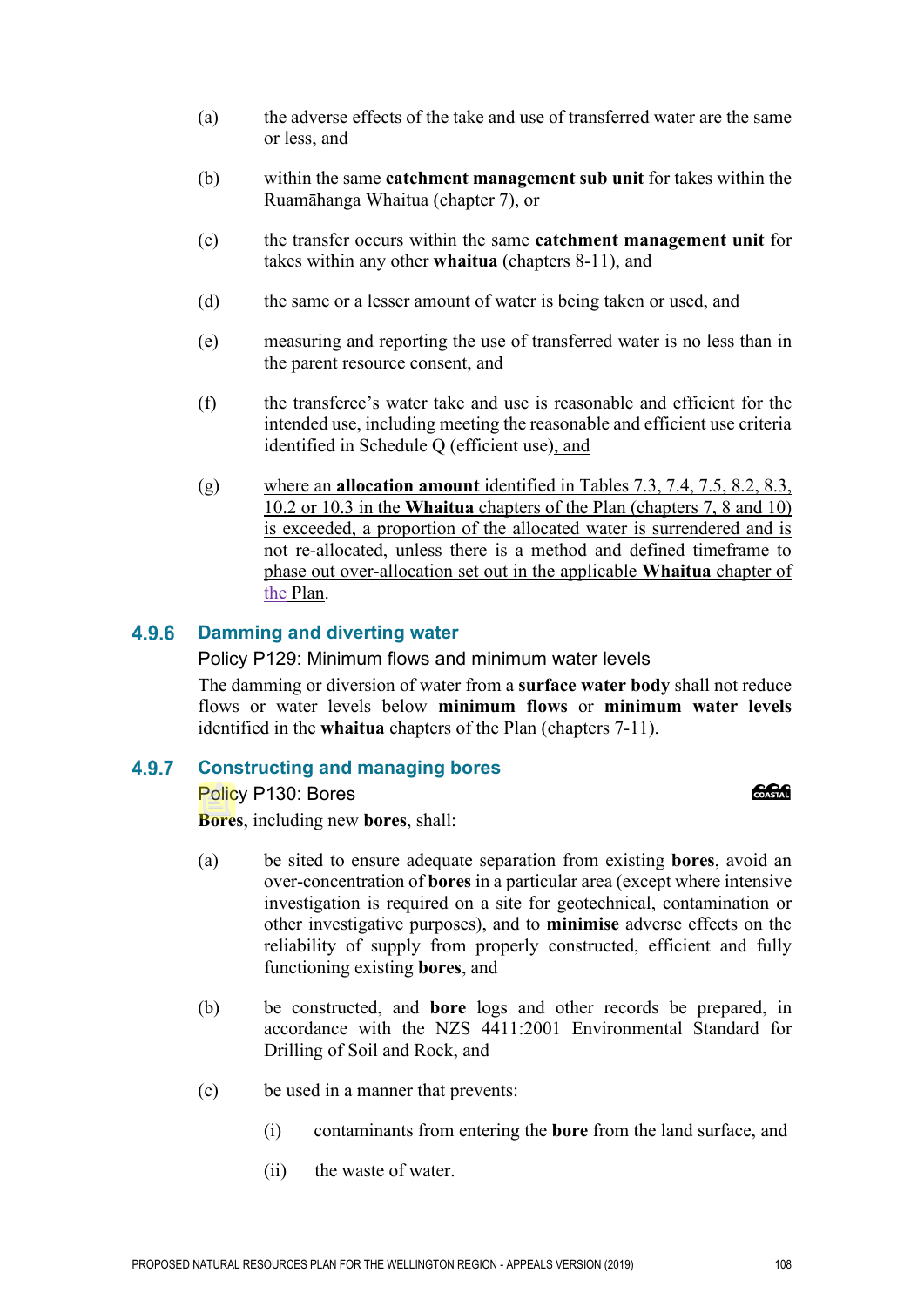PROPOSED NATURAL RESOURCES PLAN FOR THE WELLINGTON REGION - APPEALS VERSION (2019) 109

Policy P131: Bores no longer required

**Bores** that are no longer required shall be decommissioned and any such decommissioning shall be in general accordance with the *NZS 4411:2001 Environmental Standard for Drilling of Soil and Rock*.

### **4.10 Coastal management**

#### Coastal occupation charges

In some circumstances, the Wellington Regional Council may impose a charge for occupation in the **common marine and coastal area**. The Resource Management Act 1991 requires that the Wellington Regional Council either includes a statement that a charging regime will not apply, or includes a regime for coastal occupation in the regional plan, or in the first plan change. The Wellington Regional Council has chosen not to include a charging regime at this time, but will consider whether to do so after the Natural Resources Plan for the Wellington Region is made operative.

#### **Primary coastal policies**

Policy P132: Functional need and efficient use Use and development in the coastal marine area shall:

- (a) have a **functional need**, or
- (b) have an **operational requirement** to locate within the coastal marine area, and no reasonable or practicable alternative to locating in the coastal marine area, or
- (c) be use or redevelopment of, or on, existing structures in the **Lambton Harbour Area**; or
- (d) for any other activity, it shall have no reasonable or practicable alternative to locating in the coastal marine area,

and in respect of  $(a)$ ,  $(b)$  and  $(d)$ :

- (e) be made available for public or multiple use where appropriate unless a restriction on public access is necessary, and
- (f) result in the removal of structures once redundant, except where operational requirements prevent this within the Cook Strait Cable Protection Zone and adjacent foreshore, and
- (g) concentrate in locations where similar use and development already exists where practicable, and
- (h) in respect of (a), (b) and (d) above, only use the minimum area necessary, and
- (i) in respect of (c), makes efficient use of any occupied space.

COASTAL



**Concrete**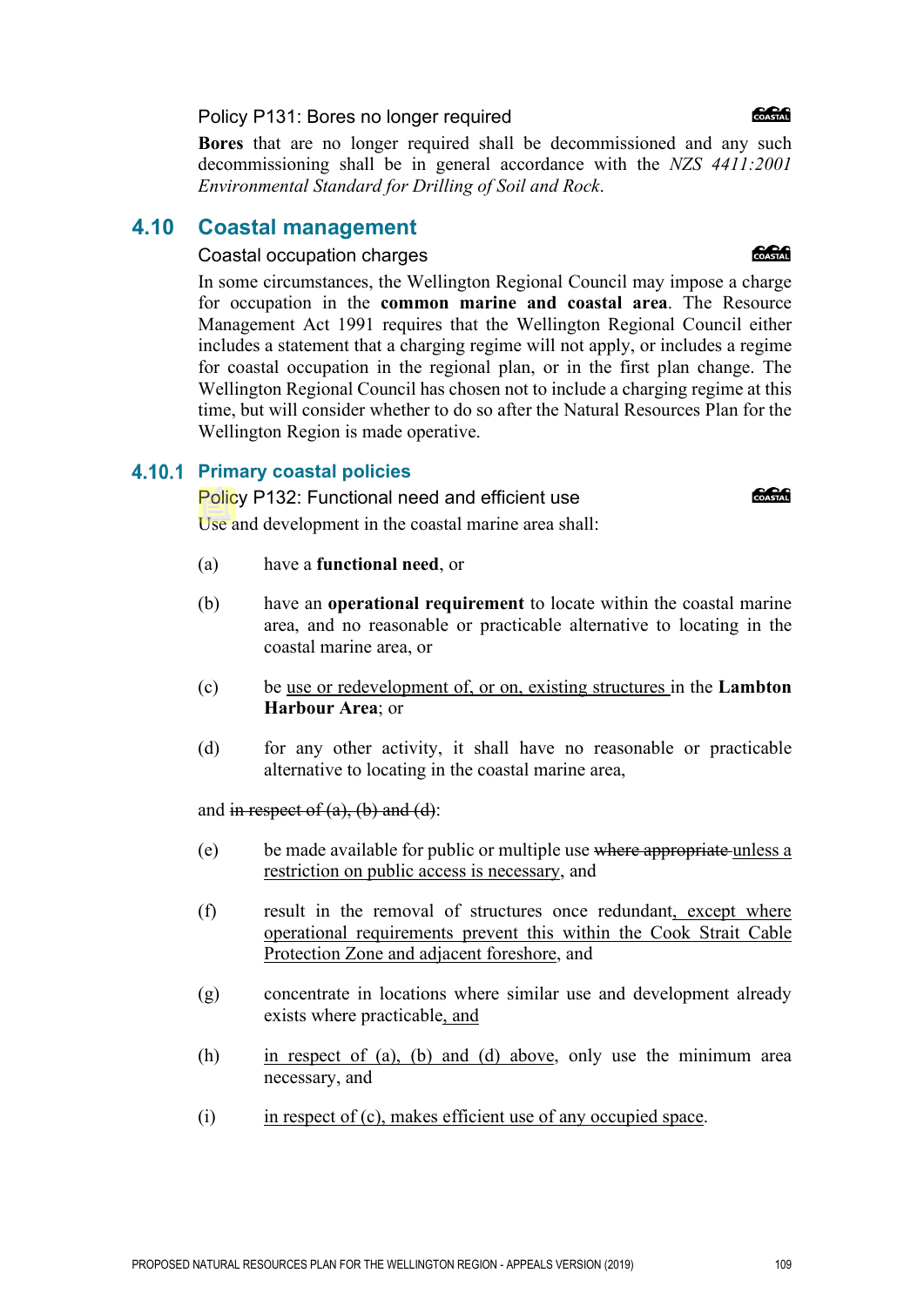PROPOSED NATURAL RESOURCES PLAN FOR THE WELLINGTON REGION - APPEALS VERSION (2019) 110

#### Policy P133: Recreational values

The adverse effects of use and development in the coastal marine area on recreational values shall be managed by providing for a diverse range of recreational opportunities while avoiding conflicts and safety issues.

#### Policy P134: Public open space values and visual amenity

The adverse effects of new use and development on public open space and visual amenity viewed within, to and from the coastal marine area shall be avoided, remedied or mitigated by:

- (a) having particular regard to any relevant provisions contained in any bordering territorial authorities' proposed and/or operative district plan, and
- (b) managing use and development to be of a scale, location, density and design which is compatible with the natural character, natural features and landscapes and amenity values of the coastal environment and the **functional needs**, **operational requirements** and locational constraints of the **Commercial Port Area** and the Wellington International Airport, and
- (c) taking account of the future need for public open space in the coastal marine area.

### Policy P135: Safe passage

The efficient and safe passage of vessels and aircraft in the coastal marine area shall be provided for by avoiding inappropriate use and development in **navigation protection areas** (shown on Map 49).

Policy P136: Hutt Valley aquifer zone in Wellington Harbour (Port Nicholson)

Activities within the Hutt Valley aquifer zone (shown on Map 30) are managed to **minimise** adverse effects on the integrity and functioning of the **aquifer** and the freshwater springs/seeps.

### Policy P137: Airport height restriction areas

Airport height restriction areas for Wellington International Airport (shown on Map 50) and Kapiti Coast Airport (shown on Map 51) in the coastal marine area shall be protected by avoiding structures that:

- (a) infringe the Wellington International Airport height restrictions (shown on Map 50), or
- (b) infringe the Kapiti Coast Airport 1 in 40 gradient approach surface fan expansion along its 3,000m length or the 1 in 7 gradient runway strip side clearances (shown on Map 51)

unless the structure is required for airport purposes.

**ang an** 

#### **CACA**

COASTAL

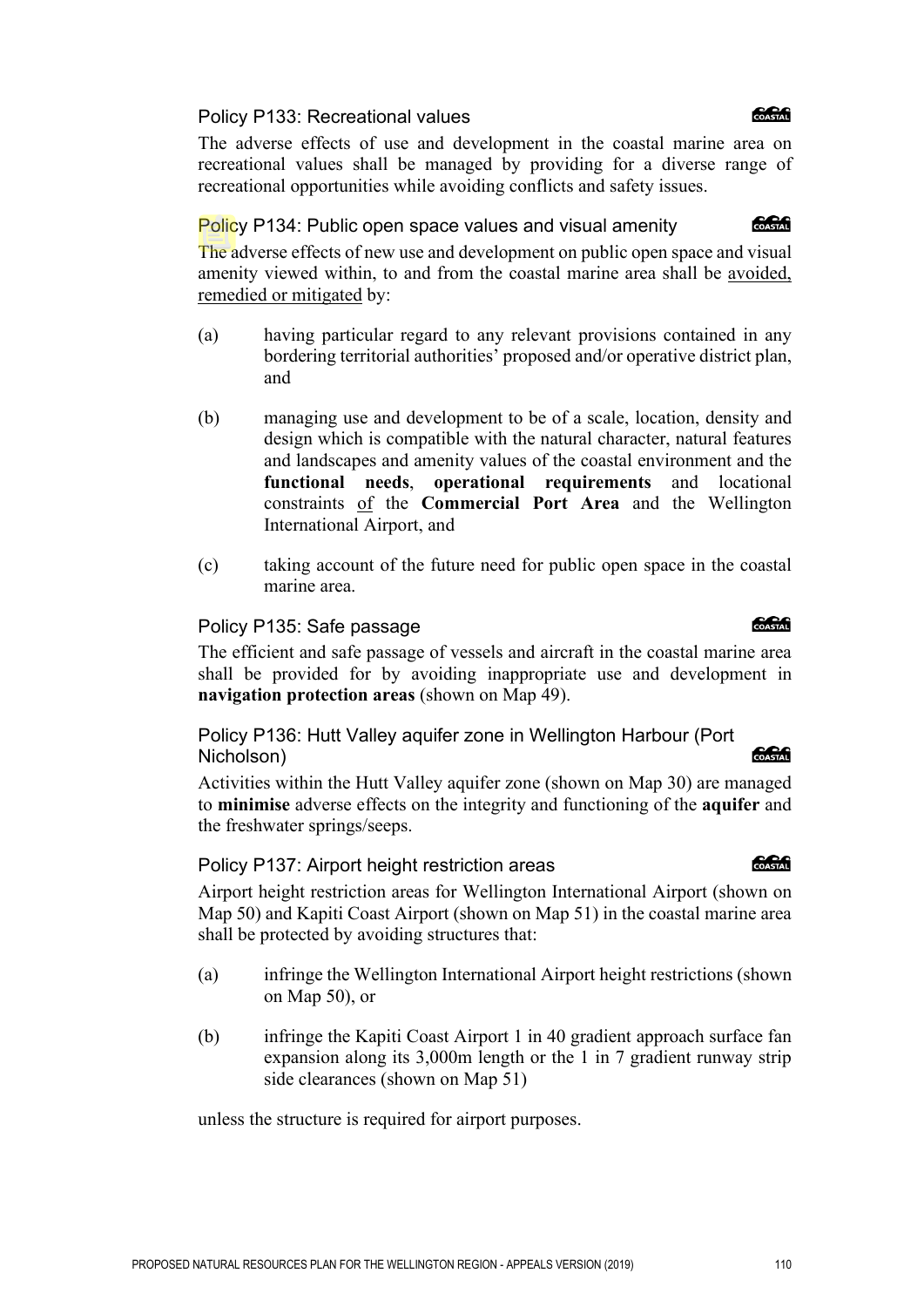# **4.10.2 Structures**

Policy P138: Structures in sites with significant values



New structures, replacement of a structure or any addition or alteration to a structure in the coastal marine area in a site identified in Schedule C (mana whenua), Schedule F4 (coastal sites), Schedule F5 (coastal habitats) and Schedule J (geological features) shall be avoided, except where:

- (a) the new structure, replacement of the structure or any addition or alteration to the structure is for the specific purpose of providing protection for the values identified in Schedule C (mana whenua), Schedule F4 (coastal sites), Schedule F5 (coastal habitats) or Schedule J (geological features), or
- (b) the structure is for educational, scientific or research purposes that will enhance the understanding and long-term protection of the coastal marine area, or
- (c) the structure will provide for navigational safety, or
- (d) it is necessary to enable the development, operation, maintenance and **upgrade** of **regionally significant infrastructure**,

and in respect of  $(a)$  to  $(d)$ :

(e) there are no practicable alternative locations or methods of providing for the activity.

#### Policy P139: Seawalls

The construction of a new **seawall** or the addition to or alteration or replacement of an existing **seawall** is inappropriate except where the **seawall** is required to protect:

- (a) existing, or **upgrades** to, infrastructure, or
- (b) new **regionally significant infrastructure**, or
- (c) significant existing development,

and in respect of  $(a)$ ,  $(b)$  and  $(c)$ :

- (d) there is no reasonable or practicable alternative means, and
- (e) suitably located, designed and certified by a qualified, professional engineer, and
- (f) designed to incorporate the use of **soft engineering** options where appropriate.

### Policy P140: New boatsheds

**ang Common** 

New boatsheds shall be managed by:

#### **C.C.G**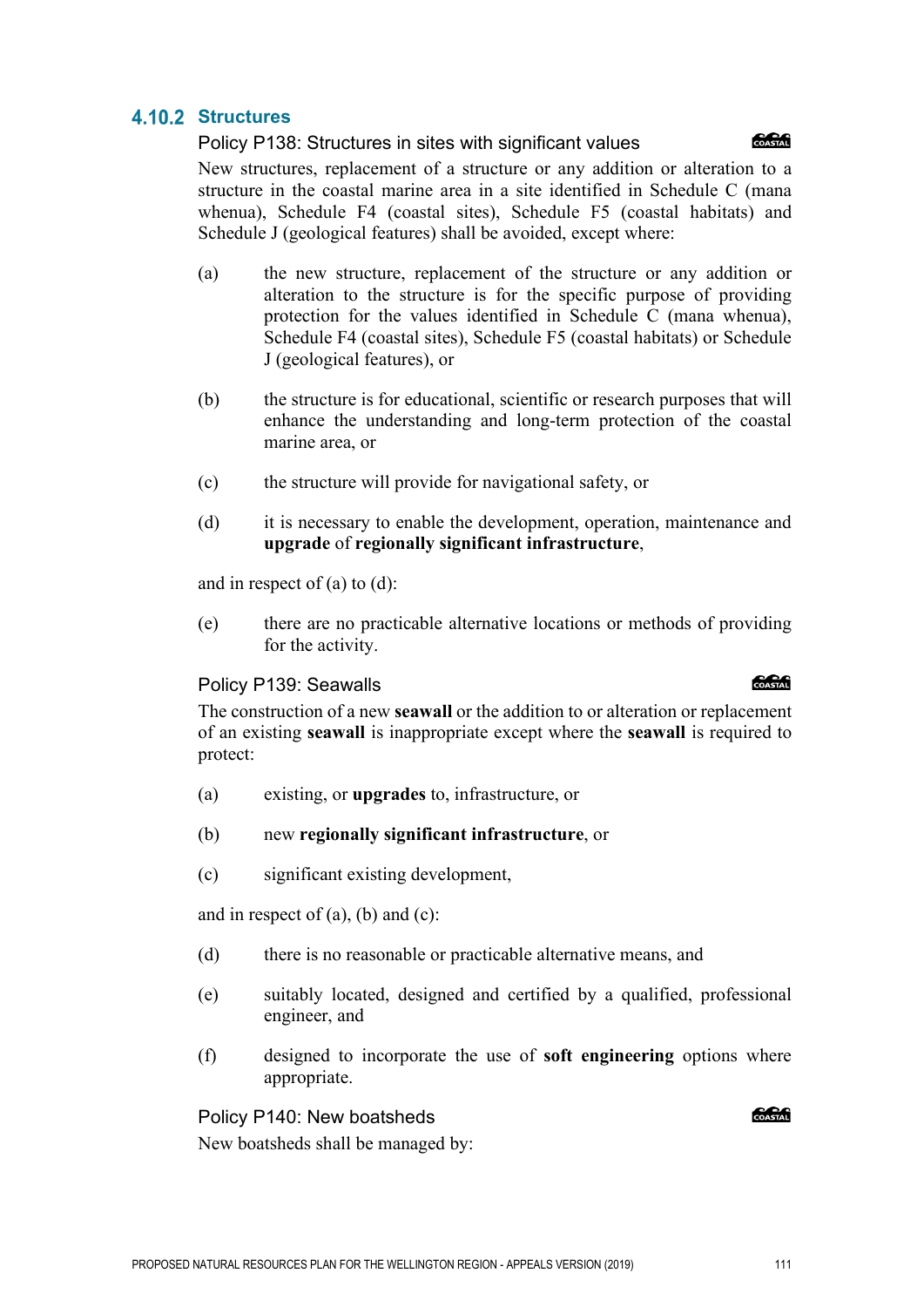- (a) avoiding the development of boatsheds outside Boatshed Management Areas (shown on Map 31), and
- (b) requiring that new boatsheds are compatible in scale, size and character to existing boatsheds.

#### Policy P141: Boatsheds

The use of boatsheds for residential or other non-water-based activities shall be avoided.

#### Policy P142: Lambton Harbour Area

When considering whether use and development of the **Lambton Harbour Area** is appropriate, have regard to the extent which it:

- (a) provides for a range of activities appropriate to the harbour/city interface, and
- (b) is compatible with the urban form of the city, and
- (c) recognises where relevant, the historic heritage character, development and associations of the area, and the wharf edges, reclamation edges, and finger wharves and their contribution to understanding and appreciation of the **Lambton Harbour Area**, and
- (d) does not detract from the amenity of the area, and
- (e) recognises that the **Lambton Harbour Area** is adjacent to the **Commercial Port Area**, which is a working port, and
- (f) ensures that the development of **noise sensitive activities** is adequately acoustically insulated in order to manage **reverse sensitivity** effects, and
- (g) enables social and economic benefits to Wellington City and the wider region, and
- (h) provides for open space, pedestrian and cycle through routes and access to and from the water, and
- (i) recognises **mana whenua waka** and **waka ama** uses and enables them to continue, and
- (j) addresses provisions, including design guides, contained in the Wellington City District Plan and any relevant proposed plan changes or variations, including the following matters: amenity values; noise and vibration; views; traffic; wind; lighting and glare; sunlight and shading; height, bulk and form; and urban design.

#### COASTAL

*<u> SSSSS</u>*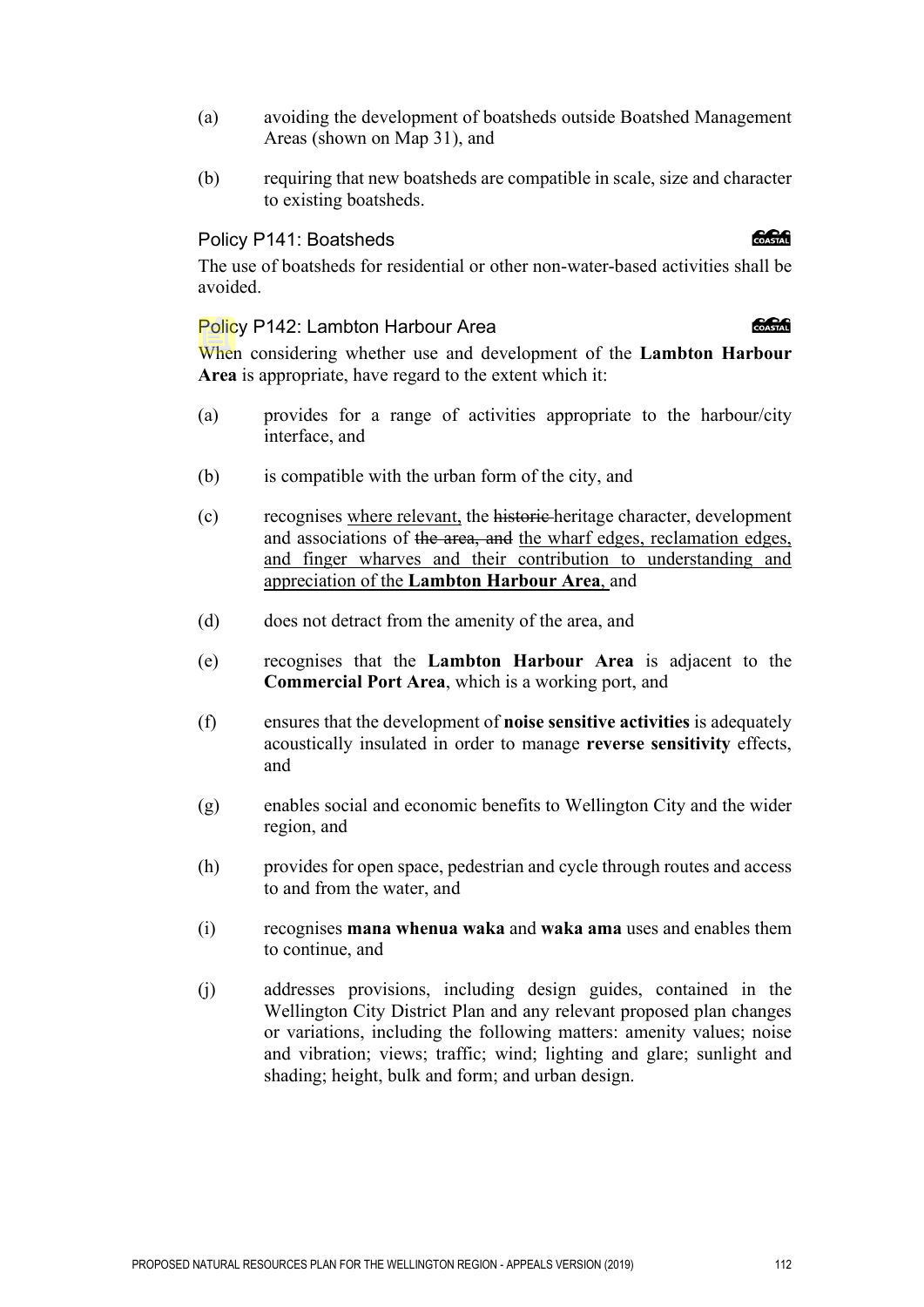### **Other activities in the coastal marine area**

#### Policy P143: Deposition in a site with significant values



Deposition of sand, shingle or shell in a site in the coastal marine area identified in Schedule C (mana whenua), Schedule E4 (archaeological sites), Schedule F4 (coastal sites), Schedule F5 (coastal habitats) and Schedule J (geological features) shall be avoided except where:

- (a) the activity is for the specific purpose of providing protection for the values identified in Schedule C (mana whenua), Schedule E4 (archaeological sites), Schedule F4 (coastal sites), Schedule F5 (coastal habitats) and Schedule J (geological features), or
- (b) it involves renourishment for the purpose of managing coastal erosion, or
- (c) it provides for public amenity, or
- (d) the activity is carried out for the purposes of flood protection and/or erosion mitigation, or and
- (e) the activity is carried out by or for local authorities, or
- (f) it is necessary to enable the efficient development, operation, maintenance and **upgrade** of **regionally significant infrastructure**,

and in respect of (a) to (f):

(g) there are no practicable alternative locations or methods of providing for the activity.

Policy P144: Dumping in a site with significant values

Dumping in the coastal marine area in a site identified in Schedule C (mana whenua), Schedule E4 (archaeological sites), Schedule F4 (coastal sites), Schedule F5 (coastal habitats) and Schedule J (geological features) shall be avoided except where:

- (a) it is necessary to enable the development, operation, maintenance and **upgrade** of **regionally significant infrastructure**, and
- (b) there are no practicable alternative methods of providing for the activity.

COASTAL Policy P145: Reclamation, drainage and destruction

**Reclamation**, drainage or destruction in the coastal marine area shall be avoided except where:

(a) the **reclamation**, drainage or destruction is associated with the development, operation, maintenance and **upgrade** of **regionally significant infrastructure**, and

க்கி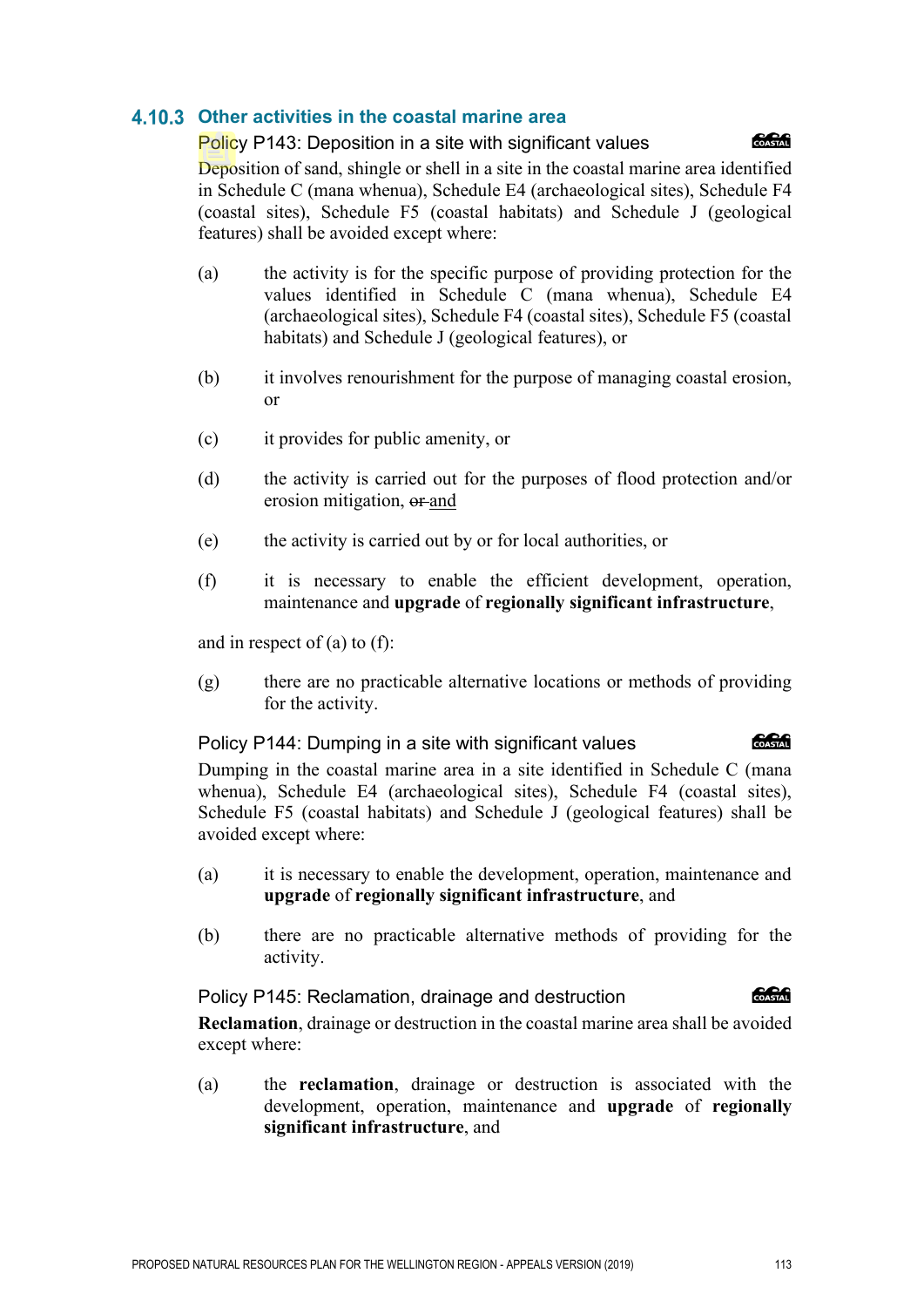- (b) there are no other locations outside the coastal marine area for the activity associated with the reclamation, drainage or destruction, and
- (c) there are no practicable alternative methods of providing for the associated activity.

#### Policy P146: Introduction of pest plants

The introduction of plants listed in the National Pest Plant Accord 2012 into the coastal marine area shall be avoided.

#### Policy P147: Motor vehicles on the foreshore

District and city councils may restrict the use of **motor vehicles** on the foreshore, with the exception of vehicles associated with:

- (a) surf lifesaving operations, or
- (b) emergency situations, including (but not restricted to) firefighting, oil spills, rescue operations, salvage of vessels and marine mammal strandings, or
- (c) local authority activities, or
- (d) the development, operation, maintenance and upgrade of regionally significant infrastructure.

#### Policy P148: Motor vehicles in sites with significant value

The use of **motor vehicles** on the foreshore and seabed in a site identified in Schedule C (mana whenua), Schedule E4 (archaeological sites), Schedule F2c (birds-coastal), Schedule F4 (coastal sites), Schedule F5 (coastal habitats) shall be avoided, except when required for surf lifesaving, emergency, law enforcement, Department of Conservation, local authority or **regionally significant infrastructure** purposes.

#### Policy P149: Protection of the Tītahi Bay fossil forest

The use of **motor vehicles** at Tītahi Bay in areas containing remnants of fossil forest shown on Map 35 shall be avoided, except when required for surf lifesaving, emergency, law enforcement, local authority or **regionally significant infrastructure** purposes.

#### Policy P150: Noise and lighting

Noise in the coastal marine area shall be managed by applying the general conditions as set out in section 5.7.2 of the Plan or by adopting the best practicable option to ensure that the emission of noise does not exceed a reasonable level. Exterior lighting on structures shall avoid being directed at **sensitive activities**, streets, roads and navigation tracks and shall **minimise** effects on other users and wildlife, unless it is for operational health and safety reasons.

# *<u> SSSSS</u>*

**Concept** 

# COASTAL

**CACC** 

#### **COASTAL**